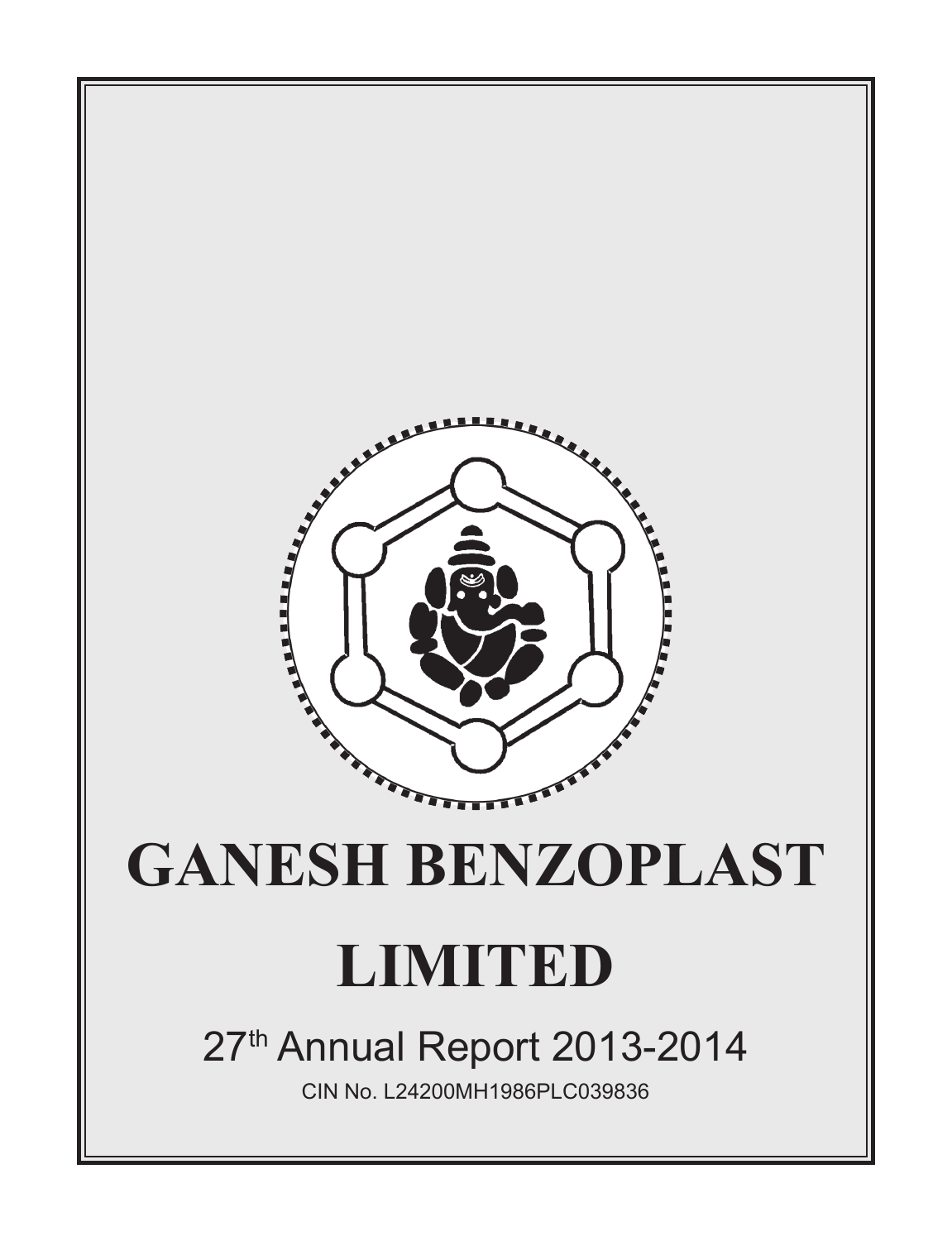

# **GANESH BENZOPLAST LIMITED**

CIN No. L24200MH1986PLC039836

### **27th Annual Report 2013-2014**

Ganesh Benzoplast Limited

ANNUAL GENERAL MEETING Tuesday the 30th September, 2014 At 10.00 A.M At Shri Rajasthan Recreation Club J.B.Nagar, Plot No. 3, Andheri ( East ), Mumbai - 400 059 As a measure of economy, copies of the Annual Report will not be distributed at Annual General Meeting. Share holders are requested to kindly bring their copy to the Meeting.

### **CONTENTS**

|                                                      | Page No. |
|------------------------------------------------------|----------|
|                                                      | $1 - 5$  |
|                                                      | $6 - 7$  |
| Annexure to Director's Report                        | 8        |
|                                                      |          |
| Practising Company Secretary's Certificate           | 11       |
| Corporate Governance Report  12-17                   |          |
|                                                      |          |
| Annexure to Independent Auditors' Report 20-21       |          |
|                                                      | 22       |
|                                                      | 23       |
| <b>Significant Accounting Policies &amp; General</b> |          |
|                                                      |          |
|                                                      | 47       |
|                                                      |          |

### **BOARD OF DIRECTORS**

Shri Rishi R. Pilani Chairman and Managing Director Shri Raunak R.Pilani Director Shri Nalinakshan K. **Independent Director** Shri Kanahiyalal Thussu Independent Director

Shri Rameshkumar D.Punjabi Independent Director

### **AUDITORS**

M/s Samria & Co., Chartered Accountants, Mumbai.

### **BANKERS**

HDFC Bank Indian Overseas Bank Central Bank of India

**SOLICITORS** M/s Ashwani Dhatwalia & Co.

### **REGISTERED OFFICE**

Dina Building, 1st Floor, 53, Maharshi Karve Road, Marine Lines, Mumbai- 400 002. Tele Fax: 22001928.

### **CORPORATE OFFICE**

A1/A2 Gurudatt C.H.S Ltd, Ajit Nagar, Near Jankalyan Bank, J.B.Nagar Andheri (E) Mumbai – 400 059 Telephone no. 28390694

### **WORKS**

2

- Chemical Factory at D-5/2 & D-21/2/2 M.I.D.C Industrial Area, Tarapur Dist Thane (Maharashtra) Terminal at Jawaharlal Nehru Port
- **Terminal at Mormugoa Port**
- **Terminal at Cochin**

(up to 1st October, 2013) ( w.e.f 13th February, 2014 )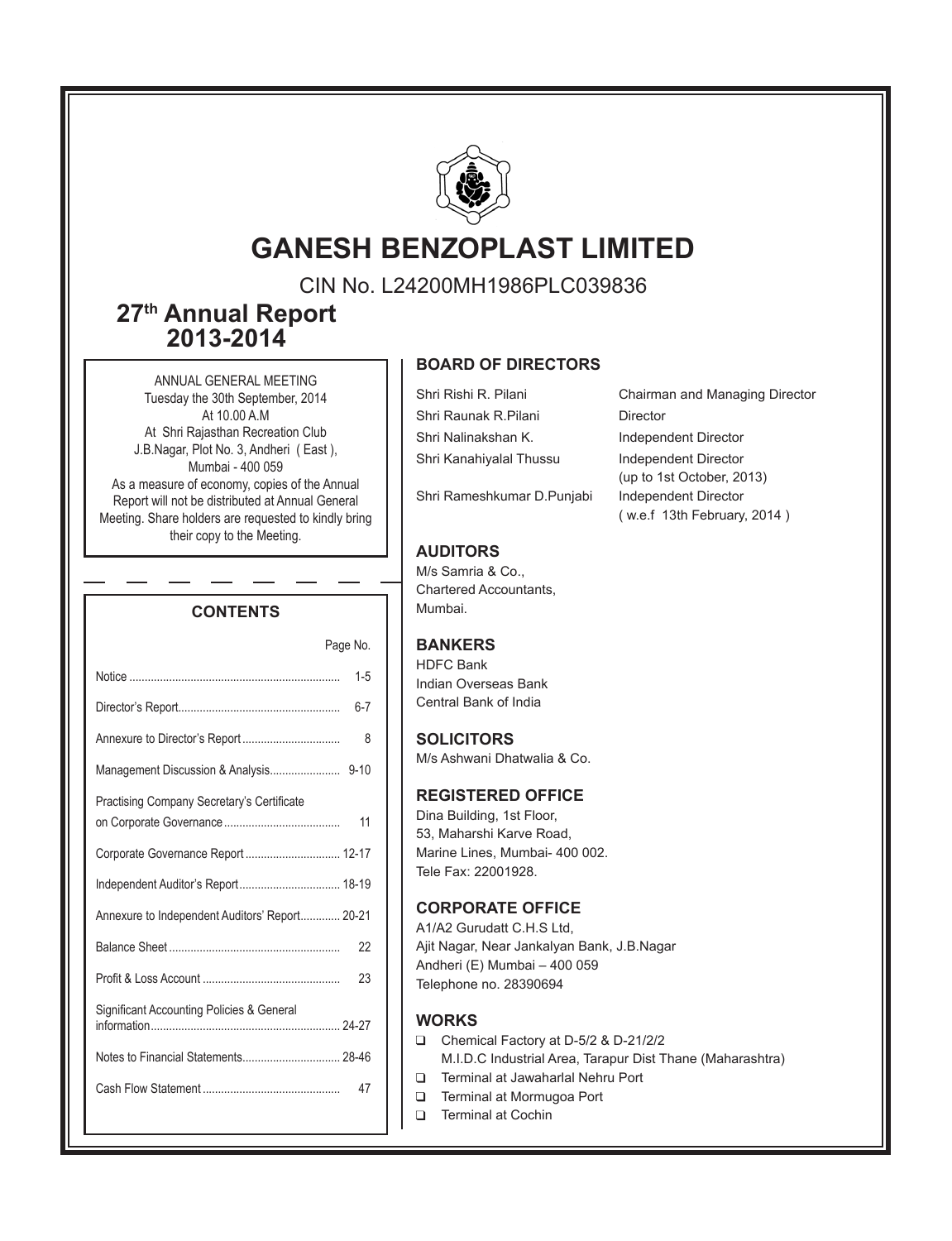### 27th Annual Report 2013-2014

### **NOTICE**

NOTICE is hereby given that the Twenty Seventh Annual General Meeting of the Members of **M/s. GANESH BENZOPLAST LIMITED**  will be held on **Tuesday, 30th September, 2014 at 10.00 a.m.** at Shri Rajasthan Recreation Club, Plot No. 3, J.B. Nagar, Andheri – East, Mumbai – 400 059, to transact the following business : -

#### **ORDINARY BUSINESS : -**

- 1. To receive, consider and adopt the Audited Financial Statement including the Balance Sheet of the Company as at 31st March 2014,the Statement of Profit and Loss for the year ended on that date and the reports of the Board of Directors and Auditors thereon.
- 2. To appoint a Director in place of Shri Raunak R. Pilani, who retires by rotation and being eligible, offers himself, for reappointment.
- 3. To re-appoint Auditors to hold office from the conclusion of the Twenty-Seventh Annual General Meeting till the conclusion of the Thirty-Second Annual General Meeting and to fix their remuneration.

To consider and if thought fit, to pass with or without modification(s) the following resolution as an Ordinary Resolution:-

"RESOLVED THAT pursuant to the provisions of Section 139 of the Companies Act, 2013 read with Rule 6 of the Companies ( Audit and Auditors ) Rules 2014 ( including any statutory modification(s) or re-enactment thereof for the time being in force ) and as recommended by the Audit Committee, M/s. Samria & Co., Chartered Accountants, ( Firm Regn.No.109043W ), who hold office till the conclusion of the Twenty-Seventh Annual General Meeting and are eligible for re-appointment, be and are hereby re-appointed as Statutory Auditors, to hold Office from the conclusion of the Twenty-Seventh Annual General Meeting till the conclusion of the Thirty-Second Annual General Meeting."

"RESOLVED FURTHER THAT the Board of Directors be and is hereby authorized to fix the remuneration payable to Statutory Auditors as may be recommended by the Audit **Committee** 

### **SPECIAL BUSINESS**

4. To consider and if thought fit, to pass with or without modification(s), the following resolution as an Ordinary Resolution for appointing Shri. Rameshkumar D. Punjabi as Independent Director of the Company:-

"RESOLVED THAT pursuant to the provisions of Sections 149,152 read with Schedule IV to the Companies Act, 2013 (Act) and any other applicable provisions of the Act and the Rules made thereunder (including any statutory modification(s) or re-enactment thereof for the time being in force) and Clause 49 of the Listing Agreement, Shri Rameshkumar D. Punjabi (DIN 0324442) Non-Executive Director of the Company, who was appointed as an Additional Director of the Company by the Board of Directors and who holds office up to the date of this Annual General Meeting in terms of Section 260 of the Companies Act, 1956, who has submitted a declaration that he meets the criteria of independence as provided in Section 149(6) of the Companies Act, 2013 and is eligible for appointment at this Annual General Meeting and in respect of whom the Company has received a notice in writing from a member proposing his candidature for the office of Independent Director, be and is hereby appointed as an Independent Director of the Company to hold office for a term of 3 (Three) consecutive years commencing from 30th September, 2014."

5. To consider and, if thought fit, to pass, with or without modification(s) the following as an Ordinary Resolution:-

"RESOLVED THAT pursuant to the provisions of Sections 149,152 read with Schedule IV and all other applicable provisions of the Companies Act, 2013 and the Rules framed there under ( including any statutory modification(s) or re-enactment thereof for the time being in force ), Shri Nalinakshan Kolangaradath ( DIN : 00114069 ), Director of the Company, who has submitted a declaration that he meets the criteria for independence as provided in Section 149 ( 6 ) of the Companies Act, 2013 and whose period of office was liable to determination by retirement of Directors by rotation under the provisions of the Companies Act, 1956 and in respect of whom the Company has received a Notice in writing from a Member proposing his candidature for the office of Independent Director, being so eligible, be appointed as an Independent Director of the Company to hold office for a term of 3 ( Three ) consecutive years commencing from 30th September, 2014.

6. To consider and if thought fit, to pass, with or without modification(s) the following as a Special Resolution:

"RESOLVED THAT pursuant to the provisions of Section 196 and 197 read with Schedule V and all other applicable provisions of the Companies Act, 2013 ("the Act"), the companies ( Appointment and Remuneration of Managerial Personnel ) Rules, 2014 ( including any statutory modification(s) or re-enactment thereof for the time being in force ) and subject to the approval of Central Government, if necessary, and such other approvals, permissions and sanctions, as may be required and subject to such conditions and modifications, as may be prescribed or imposed by any of the authorities while granting such approvals, permissions and sanctions, approval of the Company be accorded to the appointment of Shri Rishi R. Pilani ( DIN : 00901627 ) as a Managing Director of the Company designated as Chairman and Managing Director for a period of 5 ( Five ) years with effect from 30th September, 2014 to 29th September, 2019"

"FURTHER RESOLVED THAT the approval of the Company be accorded to the Board of Directors of the Company ( hereinafter referred to as 'Board' which term shall be deemed to include any duly authorized Committee thereof, for the time being exercising the powers conferred on the Board by this Resolution ) to revise the salary payable to Shri Rishi R. Pilani, Chairman and Managing Director (hereinafter referred to as "the Appointee") on yearly basis within the terms and conditions of the said appointment in such manner so as to not exceed the limits specified in Schedule V and other applicable provision of the Companies Act, 2013."

FURTHER RESOLVED THAT the terms and conditions of appointment and remuneration payable to the Appointee is as follows:-

#### **A Period of Appointment :**

30.09.2014 to 29.09.2019 ( 5 ) ( Five ) years

- **B Salary** : ₹ 3,50,000 ( Rupees Three Lacs and Fifty Thousand only ) per month with an annual revision.
- **C.** The Total Remuneration shall not exceed the limits specified in Schedule V and all other applicable provisions of the Companies Act, 2013 ("the Act"), the companies ( Appointment and Remuneration of Managerial Personnel ) Rules, 2014.
- **D. Termination**: The appointment is liable for termination by either party giving 3 months' notice in writing to the other.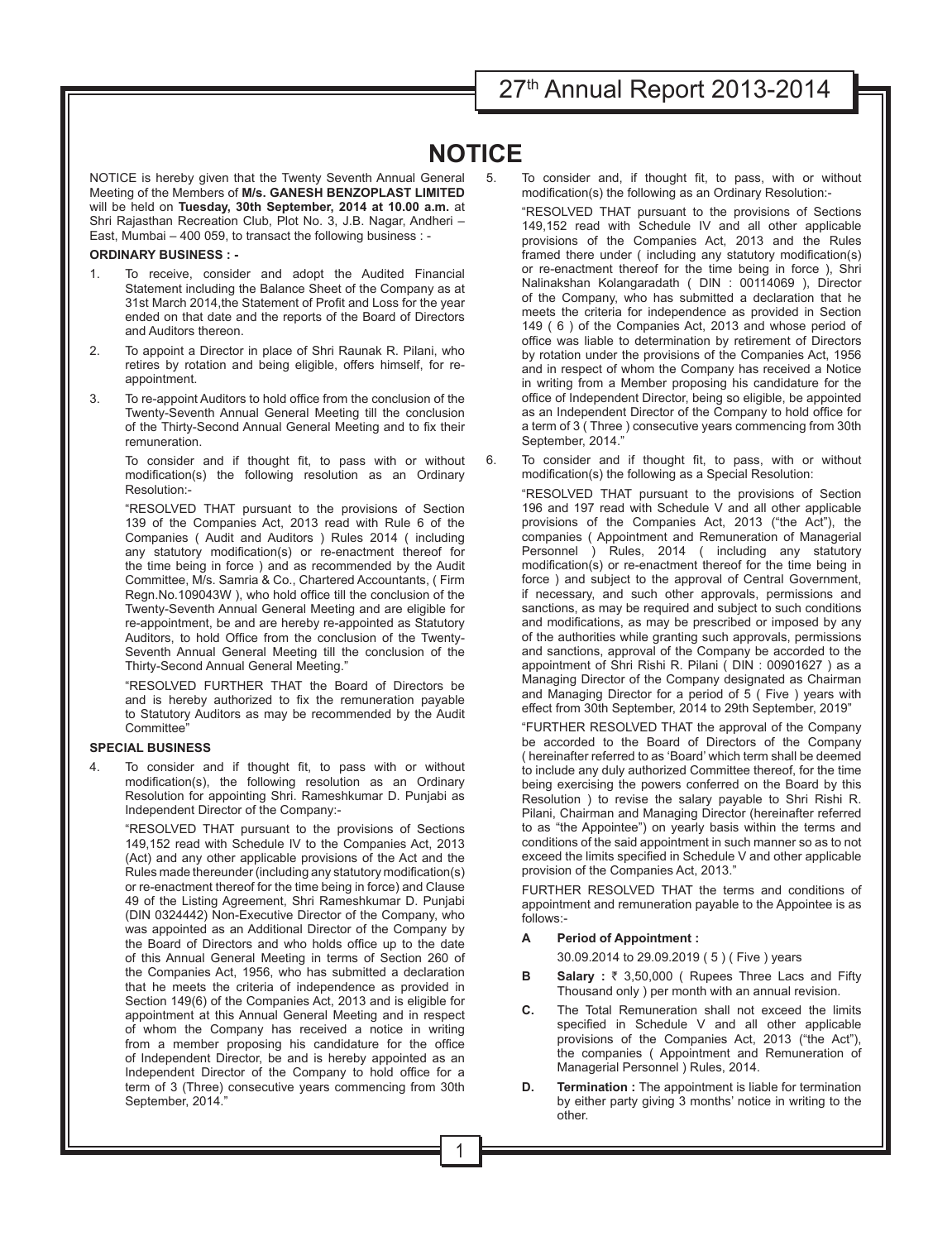### Ganesh Benzoplast Limited

"FURTHER RESOLVED THAT for the purpose of giving effect to this Resolution, the Board be authorized to do all such acts, deeds, matters and things as it may, in its absolute discretion, deem necessary, proper or desirable and further to execute all necessary documents, applications, returns and writings as may be necessary, proper desirable or expedient."

 By Order of the Board Place:Mumbai **Rishi R.Pilani** 

Date: 14th August, 2014 Chairman & Managing Director

#### **Notes:**

1. A MEMBER ENTITLED TO ATTEND AND VOTE AT THE MEETING IS ENTITLED TO APPOINT PROXY / PROXIES TO ATTEND AND VOTE INSTEAD OF HIMSELF AND THE PROXY NEED NOT BE A MEMBER OF THE COMPANY. A person can act as proxy on behalf of members not exceeding fifty (50) and holding in the aggregate not more than ten percent of the total share capital of the Company.

The instrument of Proxy in order to be effective, should be deposited at the Registered Office of the Company, duly completed and signed, not less than 48 hours before the commencement of the meeting. A Proxy form is sent herewith.

- 2. Members/Proxies should bring the Attendance Slip duly filled in for attending the Meeting and also their copy of the Annual Report.
- 3. The Register of Members and the Share Transfer Books of the Company will remain closed from **Saturday, 20th September, 2014 to Tuesday 30th September 2014. ( Both days Inclusive )** for the purpose of the Annual General Meeting of the Company.
- 4. The Explanatory Statement pursuant to Section 102 of the Companies Act, 2013, relating to the Special Business to be transacted at the ensuing Annual General Meeting is annexed hereto and forms part of this Notice.
- 5. The Members are requested to :
	- (a) Notice of change of address, mandates, nomination if any, sent to the Company's Share Department at A1/A2 Gurudatt CHS Ltd. J. B. Nagar, Andheri East, Mumbai - 59 in respect of Shares held in physical forms
	- (b) Notify immediately any change in their registered address to their Depository Participants in respect of their holdings in electronic form.
	- (c) Non-Resident Indian Members are requested to inform the Company's Corporate Office immediately of the change in residential status on return to India for permanent settlement.
	- (d) Register their email address and changes therein from time to time with the Company's Corporate Office for shares held in physical form and with their respective Depository Participants for shares held in demat form.
- 6. Corporate Members intending to send their authorized representatives are requested to send duly certified copy of the Board Resolution authorizing their representatives to attend and vote at the ensuing Annual General Meeting of the Company.
- 7. In accordance with the provisions of Section 72 of the Companies Act, 2013, members are entitled to make nominations in respect of the Equity Shares held by them, in physical form. Members desirous of making nominations may procure the prescribed form from the Company's Corporate Office and have it duly filled and sent back to us.

### 8. **Re-appointment of Directors:**

Section 152 of the Companies Act, 2013, provides inter alia that unless the articles provide for the retirement of all directors at every Annual General Meeting, not less than two-thirds of the total number of directors of a public company, or a private company which is a subsidiary of a public company, shall (a) be persons whose period of office is liable to determination by retirement of directors by rotation; and (b) save as otherwise expressly provided in the Act, be appointed by the Company in the general meeting.

9. MCA, Government of India, through its Circulars Nos. 17/2011 dated 21st April, 2011 and 18/2011 dated 29th April, 2011, has allowed companies to send documents viz. Notices of meetings, Annual Reports and other shareholder communication to their shareholders electronically as part of its Green Initiatives in Corporate Governance. By Order of the Board of Directors, The Company supports the measures in the Green Initiative. Members are also requested to join the Company in this initiative by registering their Email ID with the Company or its RTA.

### 10. **Voting through electronic means**

In compliance with provisions of Section 108 of the Companies Act, 2013 and Rule 20 of the Companies (Management and Administration) Rules, 2014, the Company is pleased to provide its members the facility to exercise their right to vote at the 27th Annual General Meeting (AGM) by electronic means and the business may be transacted through e-Voting Services provided by Central Depository Services Limited (CDSL):

The instructions for shareholders voting electronically are as under:

- (i) The voting period begins on Start Dt: 25/09/2014 Start Time: 9.00 a.m. and ends on End Dt: 26/09/2014 End Time: 6.00 p.m. During this period shareholders' of the Company, holding shares either in physical form or in dematerialized form, as on the cut-off date (record date) of 22nd August 2014, may cast their vote electronically. The e-voting module shall be disabled by CDSL for voting thereafter.
- (ii) The shareholders should log on to the e-voting website www.evotingindia.com.
- (iii) Click on Shareholders.
- (iv) Now Enter your User ID
	- a. For CDSL: 16 digits beneficiary ID,
	- b. For NSDL: 8 Character DP IDfollowed by 8 Digits Client ID,
	- c. Members holding shares in Physical Form should enter Folio Number registeredwith the Company.
- (v) Next enter the Image Verification as displayed and Click on Login.
- (vi) If you are holding shares in demat form and had logged on to www.evotingindia.com and voted on an earlier voting of any company, then your existing password is to be used.
- (vii) If you are a first time user follow the steps given below :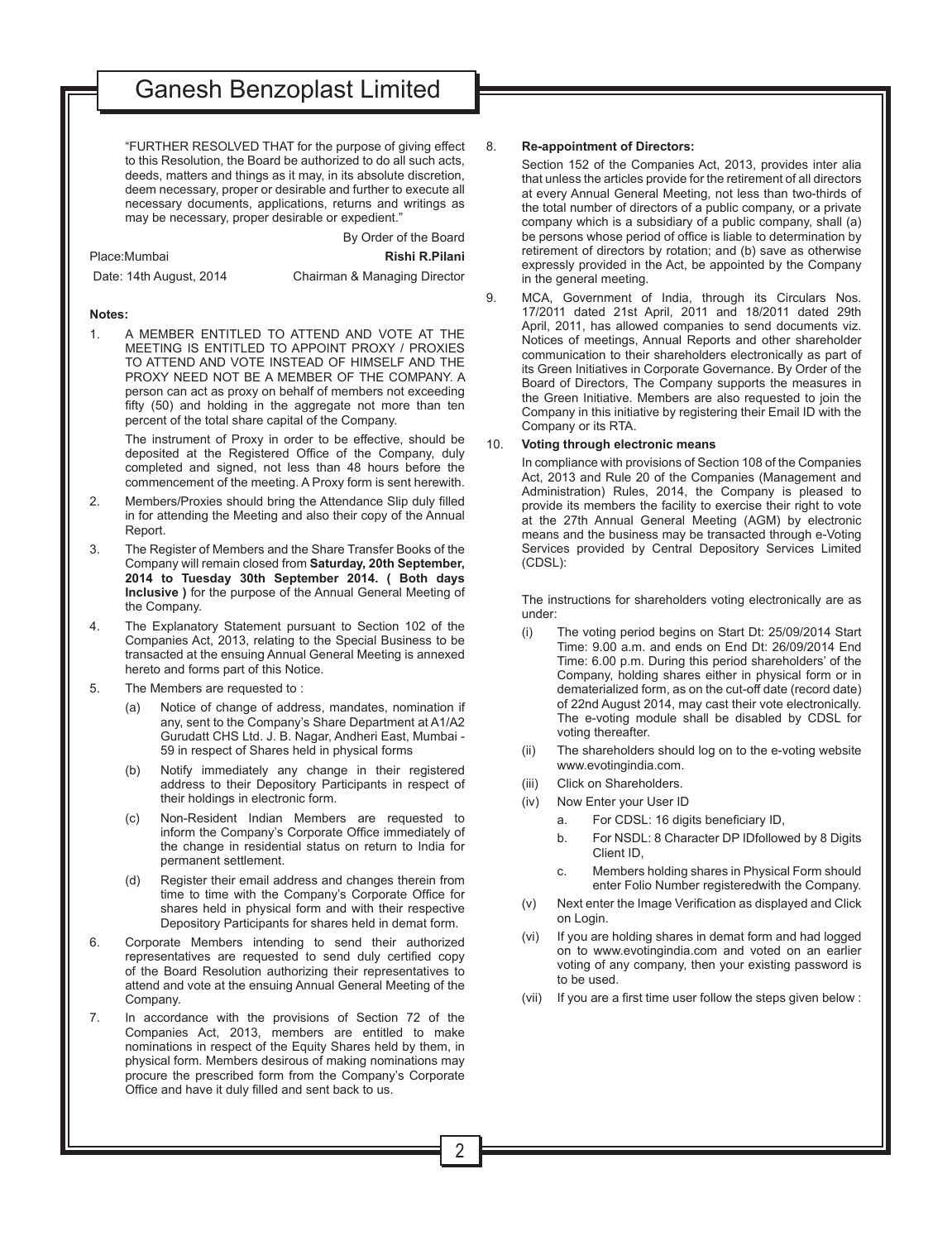| <b>PAN</b>                  | Enter your 10 digit alpha-numeric *PAN<br>by Income Tax<br>Department<br>issued<br>(Applicable for both demat shareholders<br>as well as physical shareholders)                                                                                                                                                                                                      |
|-----------------------------|----------------------------------------------------------------------------------------------------------------------------------------------------------------------------------------------------------------------------------------------------------------------------------------------------------------------------------------------------------------------|
|                             | Members who have not updated their<br>PAN with the Company / Depository<br>Participant are requested to use the<br>first two letters of their name and the<br>8 digits of the folio / client id number in<br>the PAN field.                                                                                                                                          |
|                             | In case the folio number is less than<br>8 digits enter the applicable number of<br>0's before the number after the first two<br>characters of the name in CAPITAL<br>letters. E.g. If your name is Ramesh<br>Kumar with folio number 1 then enter<br>RA00000001 in the PAN field.                                                                                   |
| <b>DOB</b>                  | Enter the Date of Birth as recorded in your<br>demat account or in the company records<br>for the said demat account or folio in dd/<br>mm/yyyy format.                                                                                                                                                                                                              |
| Dividend<br>Bank<br>Details | Enter the Dividend Bank Details<br>as<br>recorded in your demat account or in<br>the company records for the said demat<br>account or folio.<br>Please enter the DOB or Dividend Bank<br>Details in order to login. If the details<br>are not recorded with the depository<br>or company please enter the number<br>of shares in the Dividend Bank details<br>field. |

- (ix) Members holding shares in physical form will then directly reach the Company selection screen. However, members holding shares in demat form will now reach 'Password Creation' menu wherein they are required to mandatorily enter their login password in the new password field. Kindly note that this password is to be also used by the demat holders for voting for resolutions of any other company on which they are eligible to vote, provided that company opts for e-voting through CDSL platform. It is strongly recommended not to share your password with any other person and take utmost care to keep your password confidential.
- (x) For Members holding shares in physical form, the details can be used only for e-voting on the resolutions contained in this Notice.
- (xi) Click on the EVSN for the relevant <Company Name> Ganesh Benzoplast Limited on which you choose to vote.
- (xii) On the voting page, you will see "RESOLUTION DESCRIPTION" and against the same the option "YES / NO" for voting. Select the option YES or NO as desired. The option YES implies that you assent to the Resolution and option NO implies that you dissent to the Resolution.
- (xiii) Click on the "RESOLUTIONS FILE LINK" if you wish to view the entire Resolution details.
- (xiv) After selecting the resolution you have decided to vote on, click on "SUBMIT". A confirmation box will be

displayed. If you wish to confirm your vote, click on "OK", else to change your vote, click on "CANCEL" and accordingly modify your vote.

- (xv) Once you "CONFIRM" your vote on the resolution, you will not be allowed to modify your vote.
- (xvi) You can also take out print of the voting done by you by clicking on "Click here to print" option on the Voting page.
- (xvii) If Demat account holder has forgotten the same password then Enter the User ID and the image verification code and click on Forgot Password and enter the details as prompted by the system.
	- (xviii) Note for Non Individual Shareholders and Custodians
	- Non-Individual shareholders ( i.e. other than Individuals, HUF, NRI etc. ) and Custodian are required to log on to www.evotingindia.com and register themselves as Corporates.
	- A scanned copy of the Registration Form bearing the stamp and sign of the entity should be emailed to helpdesk.evoting@cdslindia.com.
	- After receiving the login details they have to create a compliance user should be created using the admin login and password. The Compliance user would be able to link the account(s) for which they wish to vote on.
	- The list of accounts should be mailed to helpdesk. evoting@cdslindia.com and on approval of the accounts they would be able to cast their vote.
	- A scanned copy of the Board Resolution and Power of Attorney ( POA )which they have issued in favour of the Custodian, if any, should be uploaded in PDF format in the system for the scrutinizer to verify the same.
- (xix) In case you have any queries or issues regarding e-voting, you may refer the Frequently Asked Questions ("FAQs") and e-voting manual available at www.evotingindia.com under help section or write an email to helpdesk.evoting@cdslindia.com.
- (xx) The voting rights of members shall be in proportion to their shares of the paid up equity share capital of the Company as on the cut-off date of August 22, 2014.
- (xxi) Ms. Avani Kirti Visariya, Practicing Company Secretary has been appointed as the Scrutinizer to scrutinize the e-voting process in a fair and transparent manner.
- (xxii) The Scrutinizer shall within a period not exceeding three (3) working days from the conclusion of the e-voting period unblock the votes in the presence of at least two (2) witnesses not in the employment of the Company and make a Scrutinizer's Report of the votes cast in favour or against, if any, forthwith to the Chairman of the Company
- 11. In case of those Members, who do not have access to e-voting facility, they can use the assent/dissent attached herewith. The said form may also be downloaded from our website **www.gblinfra.com** and convey their assent/dissent to each one of the items of business to be transacted at the ensuing AGM and send the form to reach Ms. Avani Kirti Visariya Scrutinizer appointed by the Company at the registered office of the Company on or before September 14, 2014 (6.00 pm).
- 12. Members can choose only one of the two options, namely e-voting or voting through physical assent/ dissent form. In case the votes are casted through both the formats, then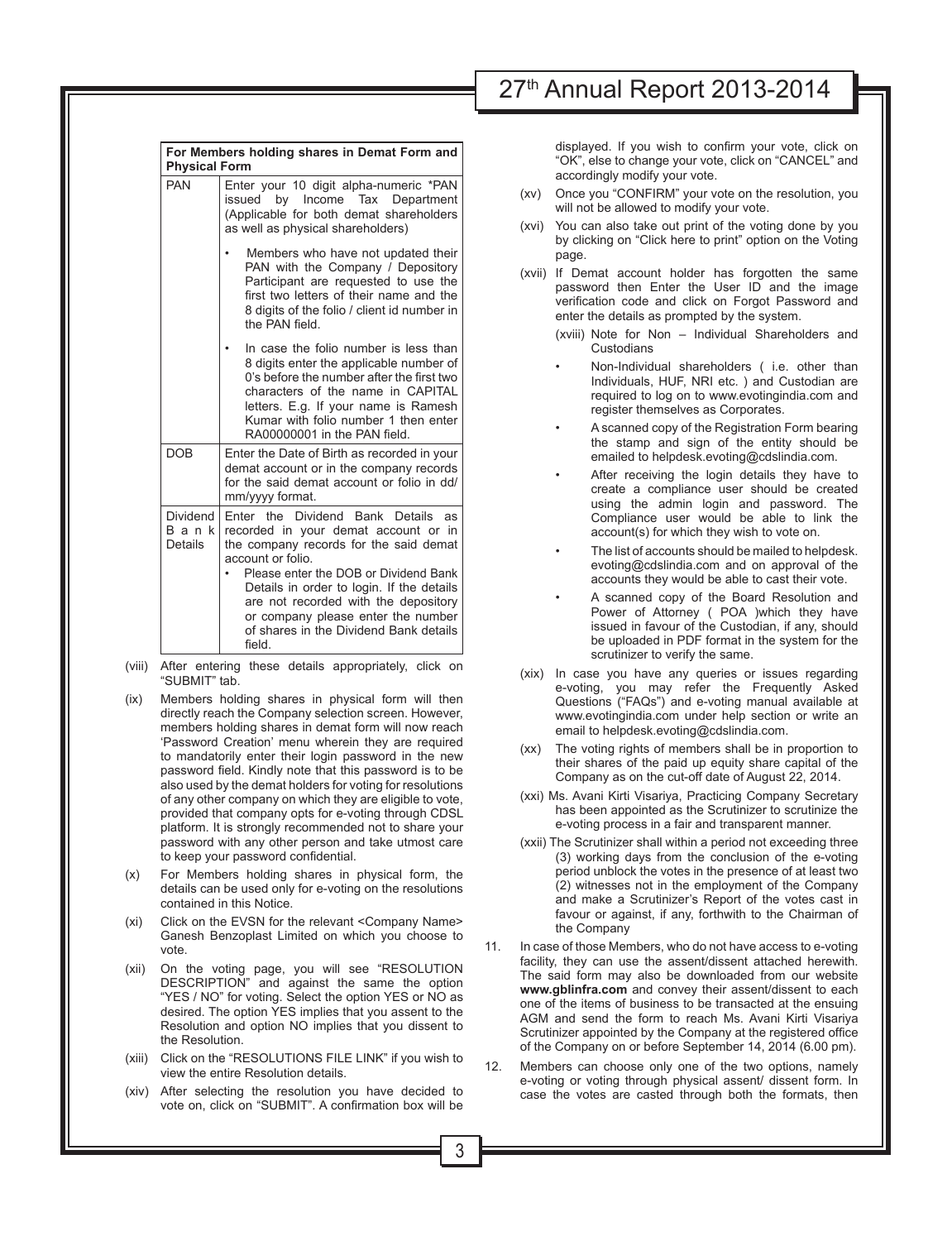### Ganesh Benzoplast Limited

votes casted through e-voting shall stand cancelled and those votes casted through physical assent/dissent form would be considered, subject to the assent/dissent form being found to be valid.

- 13. The Results of e-voting, physical assent / dissent and poll, if any, shall be aggregated and declared on or after the AGM of the Company by the Chairman or by any other person duly authorised in this regard. The Results declared along with the Scrutinizer's Report shall be placed on the Company's website **www.gblinfra.com** and on the website of CDSL within two (2) days of passing of the resolutions at the AGM of the Company and communicated to the Stock Exchanges.
- 14. All documents referred to in the accompanying Notice and the Explanatory Statement shall be open for inspection at the Registered Office of the Company between 11.00 am and 1 pm on all working days except Saturdays, up to and including the date of the Annual General Meeting of the Company

Place:Mumbai **Rishi R.Pilani** Date: 14th August, 2014 Chairman & Managing Director

By Order of the Board

# **EXPLANATORY STATEMENT**

**(Pursuant to Section 102 of the Companies Act, 2013)**

### **ITEM NO.4**

As per Section 149 of the Companies Act,2013 ("the Act"), the Company should have at least one Third of the total number of Directors as Independent Directors on the Board of the Company. An Independent Director shall hold office for term of up to Five consecutive years on the Board of a Company and no Independent Director shall hold office for more than two consecutive terms. The provisions relating to retirement by rotation shall not be applicable to the Independent Directors.

As per Clause 49(I)(A) of the Listing Agreement, in case the Chairman is an Executive Director or a Promoter, at least one-half of the Board of the Company shall consist of Independent Directors.

Pursuant to the recommendation of the Governance, Nomination and Remuneration Committee, the Board of Directors at its Meeting held on 13th February,2014 appointed Shri.Rameshkumar D.Punjabi as an Additional Director of the Company with effect from 13th February,2014 . He holds office upto the date of the ensuring Annual General Meeting pursuant to Section 161 of the Companies Act,2013 and Article 120 of the Articles of Association of the Company. The Company has received a Notice in writing from a Member under Section 160 of the Companies Act,2013 proposing his candidature for the office of Director of the Company.

Shri.Rameshkumar D.Punjabi a Director hold B.Tech (Chemicals) from the Indian Institute of Technology of Bombay and expertise in Technical and Financial area and is also a Director in M/s Futuristic Offshore Services and Chemical Ltd.

Shri.Rameshkumar D.Punjabi does not hold any Ordinary (Equity) Share in the Company.

The Board is of the view that Shri.Rameshkumar D.Punjabi 's knowledge and experience will be immense benefit and value to the Company and, therefore recommends his appointment to the Members.

Except for Shri.Rameshkumar D.Punjabi, none of the other Directors, Key Managerial Personnel ("KMP") of the Company and relatives of the Directors and KMP are, in any way, concerned or interested financially or otherwise, in the Resolution set out at Item No.4 of the Notice except to the extent to the extent of their shareholding interest, if any, in the Company.

### **ITEM NO.5**

As per Section 149 of the Companies Act,2013 ("the Act"), the Company should have at least one Third of the total number of Directors as Independent Directors on the Board of the Company. An Independent Director shall hold office for term of up to Five consecutive years on the Board of a Company and no Independent Director shall hold office for more than two consecutive terms. The provisions relating to retirement by rotation shall not be applicable to the Independent Directors.

Shri.Nalinakshan K. inducted to the Board of the Company as an Non-Executive (Independent) in year 2007. Shri.Nalinakshan K. was liable to retire by rotation at the ensuing AGM. Notice under Section 160 the Act have been received from members proposing their candidature for the office of Directors of Company.

Pursuant to the recommendation of the Governance, Nomination and Remuneration Committee, the Board of Directors at its Meeting held on May 30, 2014 appointed Shri.Nalinakshan K. as an Director of the Company for further period of Three consecutive years commencing from 30<sup>th</sup> September, 2014.

Shri.Nalinakshan K. does not hold any Ordinary (Equity) Share in the Company.

Except for Shri.Nalinakshan K., none of the other Directors, Key Managerial Personnel ("KMP") of the Company and relatives of the Directors and KMP are, in any way, concerned or interested financially or otherwise, in the Resolution set out at Item No.5 of the Notice except to the extent to the extent of their shareholding interest, if any, in the Company.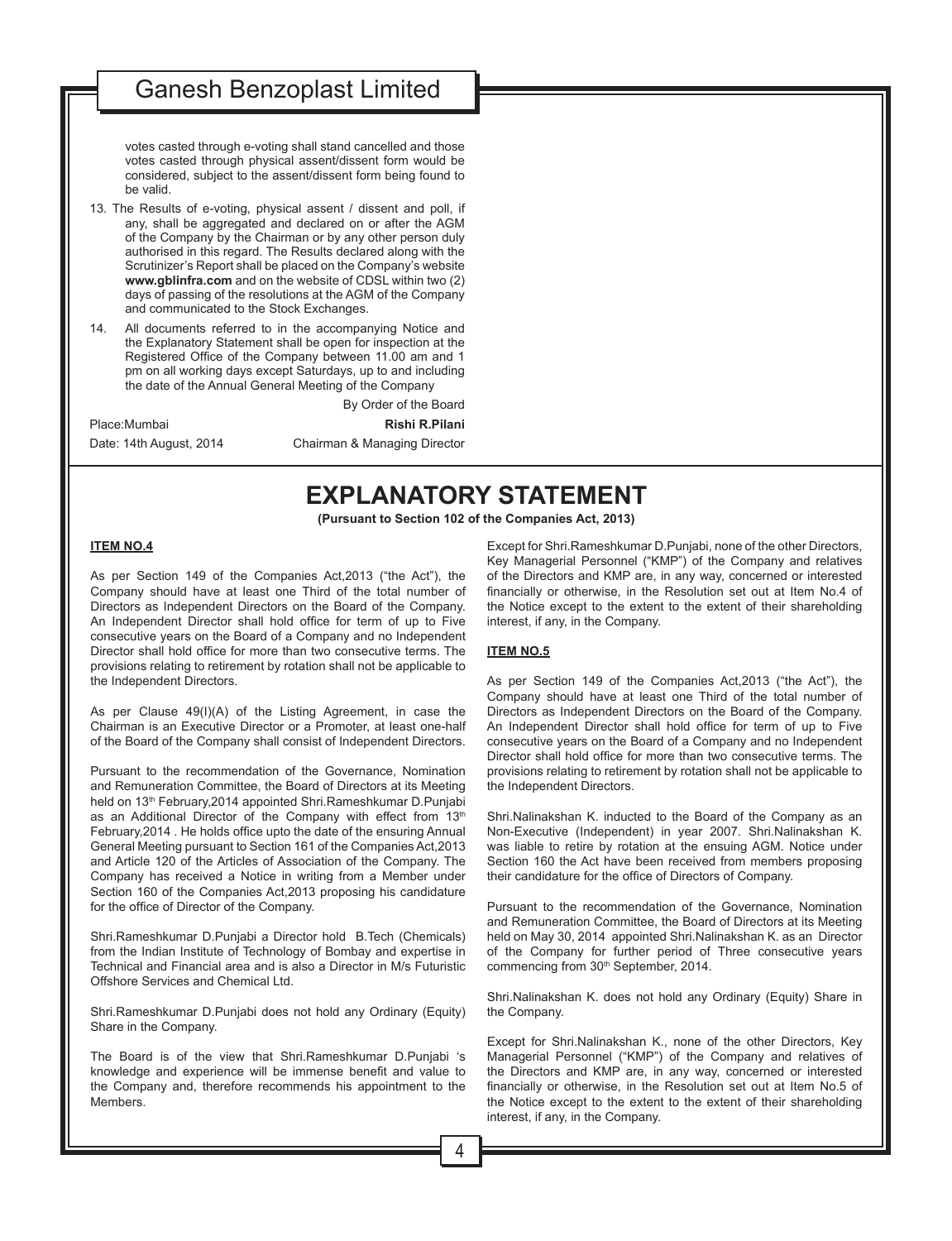# 27th Annual Report 2013-2014

### **ITEM NO.6**

Mr. Rishi Pilani was appointed on the Board of the Company on 18.10.2006. His qualification includes B.E(Chem),M.S(Finance),M.S (Ind.Eng) Since his appointment , he is paying a pivotal role in the management of the Company. His experience on Finance and Technical aspects have been a great asset of the Company. Mr Rishi Pilani is retiring at the ensuing Annual General Meeting and being eligible offers himself for re-appointment.

The Board of Directors of the Company at its meeting held on May 30,2014 has recommended the appointment of Mr.Rishi R. Pilani, as Chairman and Managing Director of the Company.

The Remuneration Committee comprising of independent Director namely Shri Nalinakshan K., Shri Rameshkumar D. Punjabi approved and recommended the remuneration payable to Mr. Rishi R.Pilani as set out in the body of the resolution which the Board has agreed to offer by his resolution dated May 30, 2014. The remuneration is within the ceiling limits of remuneration under applicable statutory provisions and schedule Xll of the Companies Act,1956. The Company has not made any default in repayment of any of its debts (including deposits) or debentures or interest payable thereon for continues period of 30 days in the preceding financial year before the date of appointment of the Managing Director.

The Board recommends this special resolution for your approval. Shri Rishi Pilani is interested in the resolution as it pertains to his appointment as Chairman and Managing Director and remuneration payable to him. Non of the other Directors of the Company is in any

### **Details of the Directors Seeking Re Appointment**

**At the Annual General Meeting.**

### **(Pursuant to Clause 49 IV(G) of the Listing Agreement )**

| Name of the Director                                         | Shri Raunak R. Pilani                                                 |
|--------------------------------------------------------------|-----------------------------------------------------------------------|
| Date of Birth                                                | 11-11-1987                                                            |
| Date of Appointment                                          | 28-06-2008                                                            |
| Expertise in specific Functional Area                        | IT Systems Management & Technical                                     |
| Qualification                                                | M. Tech (Computer Science) IIT                                        |
| No of shares held in the Company                             | Nil                                                                   |
| Other Director ships                                         | (One)                                                                 |
| Chairman / Member of the Board Committees of other Companies | Nil                                                                   |
| Relations with other Directors                               | Cousin Brother of Shri Rishi Pilani (Chairman & Managing<br>Director) |

By Order of the Board

Place: Mumbai **Rishi R.Pilani**

Date: 14th August, 2014 Chairman & Managing Director

way concerned or interested in this resolution.

Information required on the matter pursuant to Section ll 1(B)(iv), part ll of Schedule Xll to the Act is annexed herewith.

By Order of the Board

**Place: Mumbai <b>Rishi R.Pilani Rishi R.Pilani**<br>Date: 14th August, 2014 **Chairman & Managing Director** Chairman & Managing Director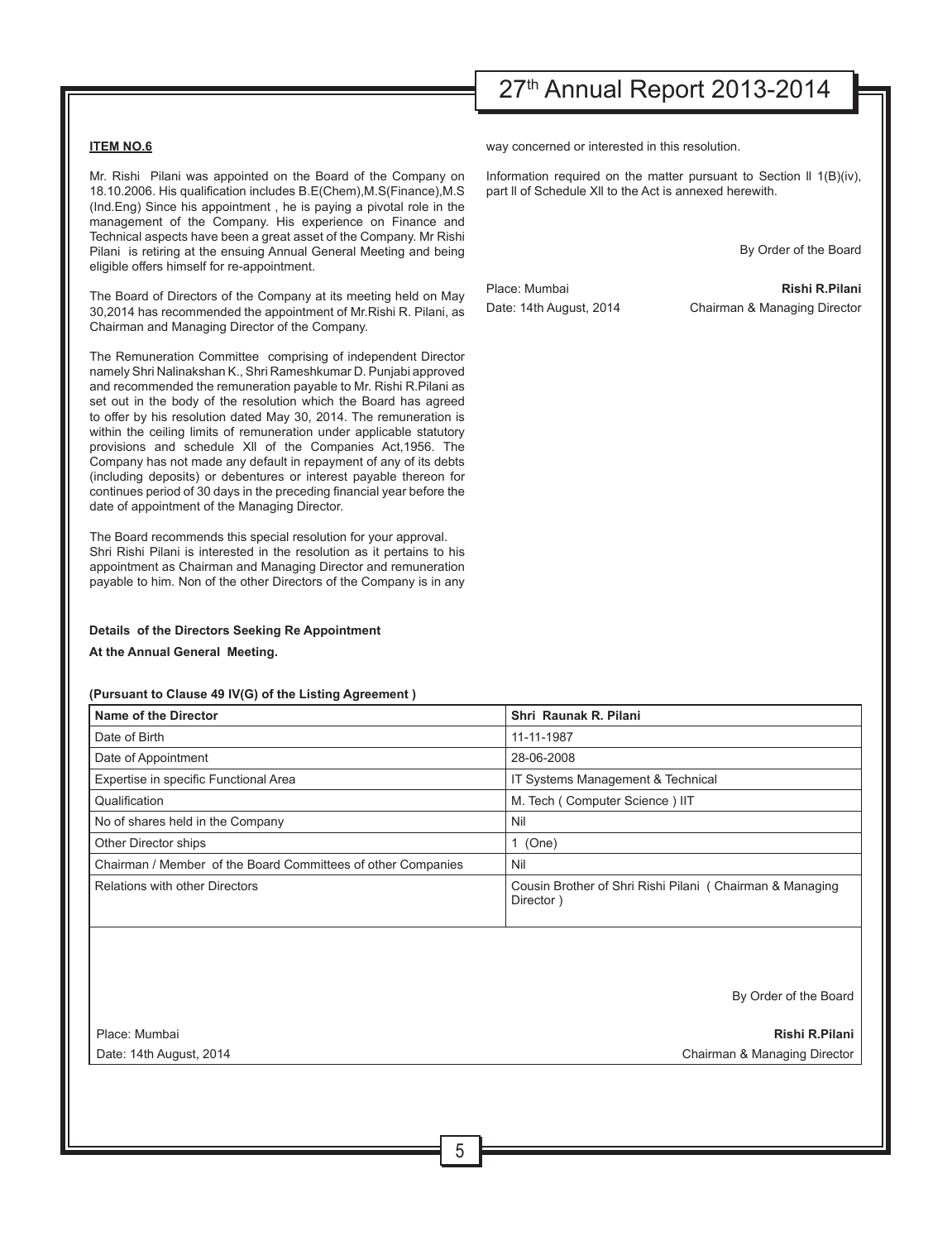# **DIRECTORS' REPORT TO THE SHAREHOLDERS**

### To The Members,

Your Directors have pleasure in presenting the Twenty Seventh Annual Report on the business and operations of the Company together with the Audited Accounts for the year ended March 31, 2014.

| <b>FINANCIAL RESULTS</b>                                                           | (₹ In Millions) | (₹ In Millions) |
|------------------------------------------------------------------------------------|-----------------|-----------------|
|                                                                                    | 2013-14         | 2012-13         |
| Gross Revenue from Operations                                                      | 1,194.95        | 1,228.21        |
| Less:- Excise duty                                                                 | 41.14           | 44.32           |
| Net Revenue from operation                                                         | 1,153.82        | 1,183.89        |
|                                                                                    |                 |                 |
| Other Income                                                                       | 30.31           | 22.74           |
| Profit /(Loss) before Depreciation,<br>Interest, Taxation and Exceptional<br>items | 392.61          | 420.18          |
| Less: Depreciation                                                                 | (186.61)        | (180.93)        |
| Profit/(Loss) Before Interest, Taxation<br>and Exceptional items                   | 206.01          | 239.25          |
| Less: Interest                                                                     | (135.17)        | (142.85)        |
| Profit /(Loss) before Exceptional<br>items and Taxation                            | 70.83           | 96.40           |
| Add/(Less):- Exceptional /<br>prior<br>Period income/(Expense)                     | (69.55)         | (9.12)          |
| Profit /(Loss) before Taxation after<br><b>Exceptional Item</b>                    | 1.28            | 87.28           |

The Gross revenue from Operations was  $\bar{\tau}$  1194.95Millions for the year under review as against  $\bar{\tau}$  1228.21Millions for the previous year. The operations for the year resulted in to a net profit of  $\bar{\tau}$  1.28 Millions as against net profit of  $\bar{\tau}$  87.28 Millions in the previous year.

### **DIVIDEND**

In view of the insufficiency of profit during the year under review, your directors do not recommend any dividend.

### **CAPITAL EXPENDITURE:**

In Infrastructure Division, the Company was in the process of up gradation of Storage Tanks at Goa, Cochin and JNPT. Company has also incurred a major capital expenditure at chemical plant. This capital expenditure will increase the production capacity as well as efficiency at plant level.

#### **FUTURE OUTLOOK :**

Performance of the company is improving over the past years and directors are hopeful for better performance in the current year. The Liquid Storage Terminal (LST) division is running at Satisfactory level, also chemical division is showing better capacity utilization compared to previous financial year. The company is vigorously pursuing various steps to improve sales, coupled with cost conservation measures to improve profitability in coming years.

### **INCOME TAX ASSESSMENTS :**

The company's Income tax assessment has been completed up to the A.Y.2011-12 and assessment for the A.Y.2012-13 is under process

### **PERSONNEL AND OTHER INFORMATION :**

Employee relations remained harmonious during the year and your board would like to place on record sincere appreciation for sustained efforts and valued contribution towards growth initiative made by all the employees of company. For the particulars of employees as required to be disclosed in the Directors Report in accordance with the Provisions of Section 217(2A) of the Companies Act, 1956 read with the Companies (Particular of Employees) Rules, 1975 as amended from time to time, the directors state that the company does not have any employee,

(i) Who was in receipt of remuneration exceeding  $\bar{\tau}$  60,00,000/p.a. in the aggregate;

OR

(ii) Who if employed for part of the year was in receipt of remuneration for any part of that year at a rate which in the aggregate was not more than  $\bar{z}$  5,00,000/- p.m.;

OR

(iii) Who was in receipt of a remuneration higher than that of the Managing Director, whole time Director or Manager and was holding more than 2% of the equity shares of the Company and hence the statements required under section 217 (2A) (a) is not annexed. However, in terms of Section 136  $(1)$ of the Companies Act, 2013, statements under said section the Directors' Report and Accounts are being sent to all the members of the company excluding the Statement of Particulars of Employees.

**There was a fire accident at the Chemical Manufacturing Units of the company on 30.4.2013. Claim has been lodged with insurance company and the same is being pursued.**

### **ENERGY CONSERVATION, TECHNOLOGY ABSORPTION, FOREIGN EXCHANGE EARNINGS AND OUTGO:**

The information required under Section 217 (1) (e) of the Companies Act, 1956, read with the Companies ( Disclosure of Particulars in the Report of the Board of Directors ) Rules, 1988 are annexed hereto as Annexure to the Director Report "A".

### **REPORT ON CORPORATE GOVERNANCE :**

As per Clause 49 of the Listing Agreements, a report on Corporate Governance is appended along with a certificate of compliance from the Practicing Company Secretary, with Management Discussion and Analysis Statement.

### **AUDITORS :**

M/s Samria & Co., Chartered Accountants, Mumbai Firm Registration No.: 109043W are proposed to be appointed as Auditors of the Company from the conclusion of the ensuing Annual General Meeting till the conclusion of the Thirty Second Annual General Meeting of the company held thereafter, subject to ratification of the appointment by the members at every Annual General Meeting held after the ensuing AGM.

As required under Section 139 of the Companies Act, 2013, the company has obtained a written consent from M/s. Samria & Co., Chartered Accountants, to such appointment and also a Certificate to the effect that their appointment, if made, would be in accordance with Section 139 ( 1 ) of the Companies Act, 2013 and rules made thereunder as may be applicable.

#### **AUDITORS REPORT :**

The detailed explanations on Auditor's qualification in Audit Report are annexed hereto in Annexure to the Director Report "D".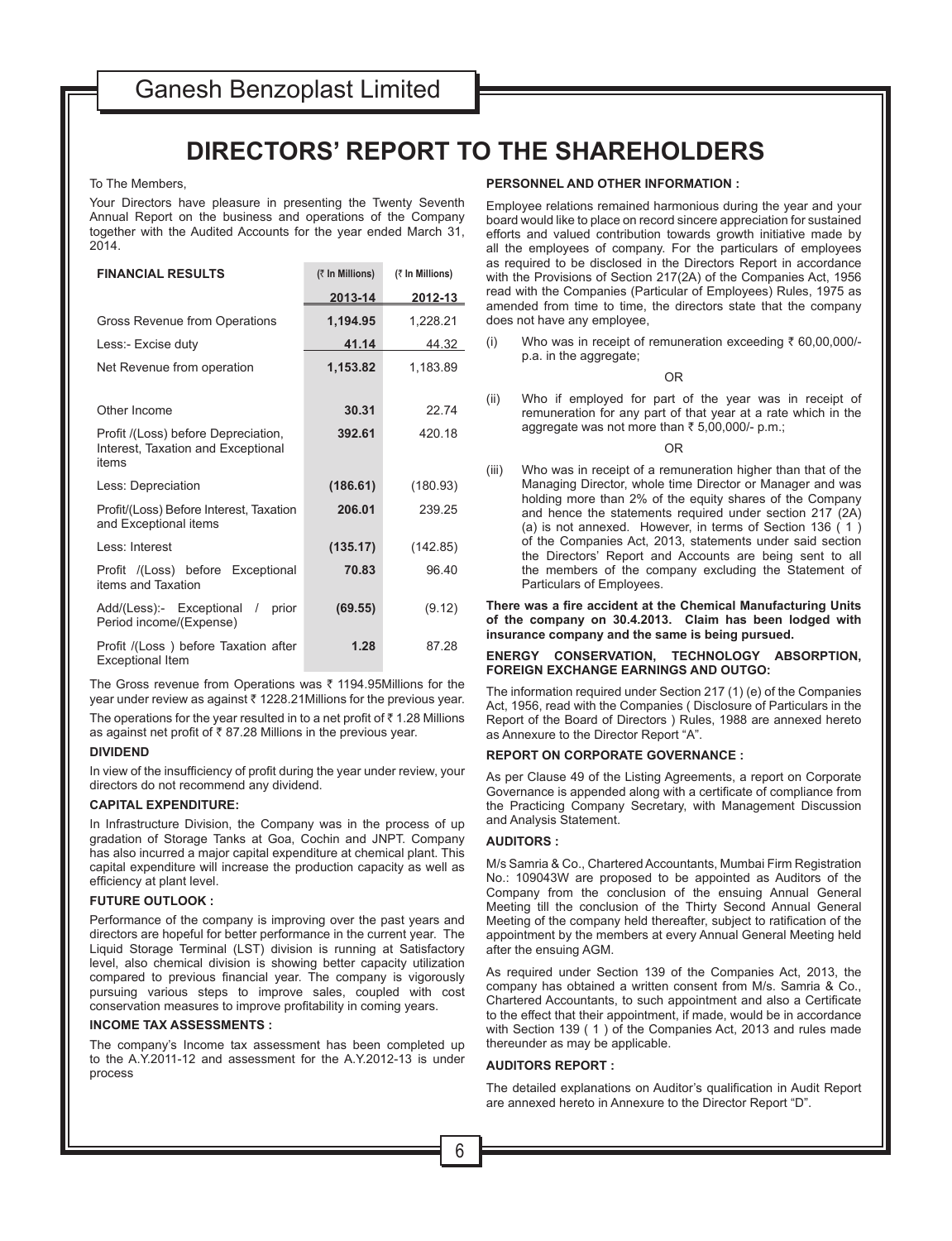# 27th Annual Report 2013-2014

### **CASH FLOW STATEMENT :**

In conformity with the provision of Clause 32 of the Listing Agreement(s) the cash flow statement for the year ended 31st March 2014 is annexed hereto.

### **DIRECTORS' RESPONSIBILITY STATEMENT :**

As required under section 217 (2AA) of the Companies Act, 1956 based on the representations received from the Operations Management, the Directors state that:

- (I) While preparing annual accounts, the applicable accounting standards have been followed and there are no material departures ;
- (II) The accounting policies as mentioned in Note No.2.1of the Notes to Accounts have been selected and applied consistently, and judgments and estimates have been made that are reasonable and prudent so as to give a true and fair view of the state of affairs of the company at the end of the financial year and of the profit and loss for the period, ended on that date ;
- (III) Proper and sufficient care has been taken for the maintenance of adequate accounting records in accordance with the provisions of the Companies Act, 1956 for safeguarding the assets of the Company and for preventing and detecting fraud and other irregularities ; and
- (IV) The annual accounts have been prepared on a going concern basis.

### **REFERENCE TO BIFR**

In earlier years net worth of the company had been fully eroded, as a result company had approached to the Board for Industrial & Financial Restructuring (BIFR) for protection provided under The Sick Industrial Company's (Special Provisions) Act, 1985 and the company was declared as sick unit vide order of BIFR passed in May, 2010 vide reference no.42/2009 wherein the board has appointed IDBI as Operating Agency which has submitted the revival scheme to BIFR. In April 2013 Draft rehabilitation scheme (DRS) was circulated to public for suggestion and objections and said DRS is under consideration.

#### **LEGAL CASES :**

Company had filed civil and criminal cases against various parties for recovery of dues. As per the legal opinion and management perception Company will recover the substantial amount from the defaulting parties. Some of the parties and suppliers have also filed cases against the Company as briefed in contingent liabilities.

### **APPRECIATION :**

The Board hereby records its sincere appreciation for the wholehearted support and contributions made by all its employees, workmen, staffs and officers at all levels across the Company, as well as the various Financial Institutions, Banks, Distributors, Suppliers and other business associates towards the conduct of the operations of your Company.

For and on behalf of the Board,

**Place: Mumbai <b>Rishi Pilani**<br>
Date: 30th May. 2014 **Chairman & Managing Director** Chairman & Managing Director

#### **DECLARATION BY CEO / CFO**

I Ramesh S. Pilani, CEO of M/s. Ganesh Benzoplast Limited as required by Clause 49(I)(E)(ii) of the Listing Agreement executed with the Bombay Stock Exchange Limited, I hereby declare that all the Board Members and Senior Management Personal of the Company have affirmed compliance with the Company's code of conduct and Ethics for the Financial year 2013-14.

For Ganesh Benzoplast Ltd.

Place: Mumbai **Ramesh Pilani**

Date: 30th May, 2014 Chief Executive Officer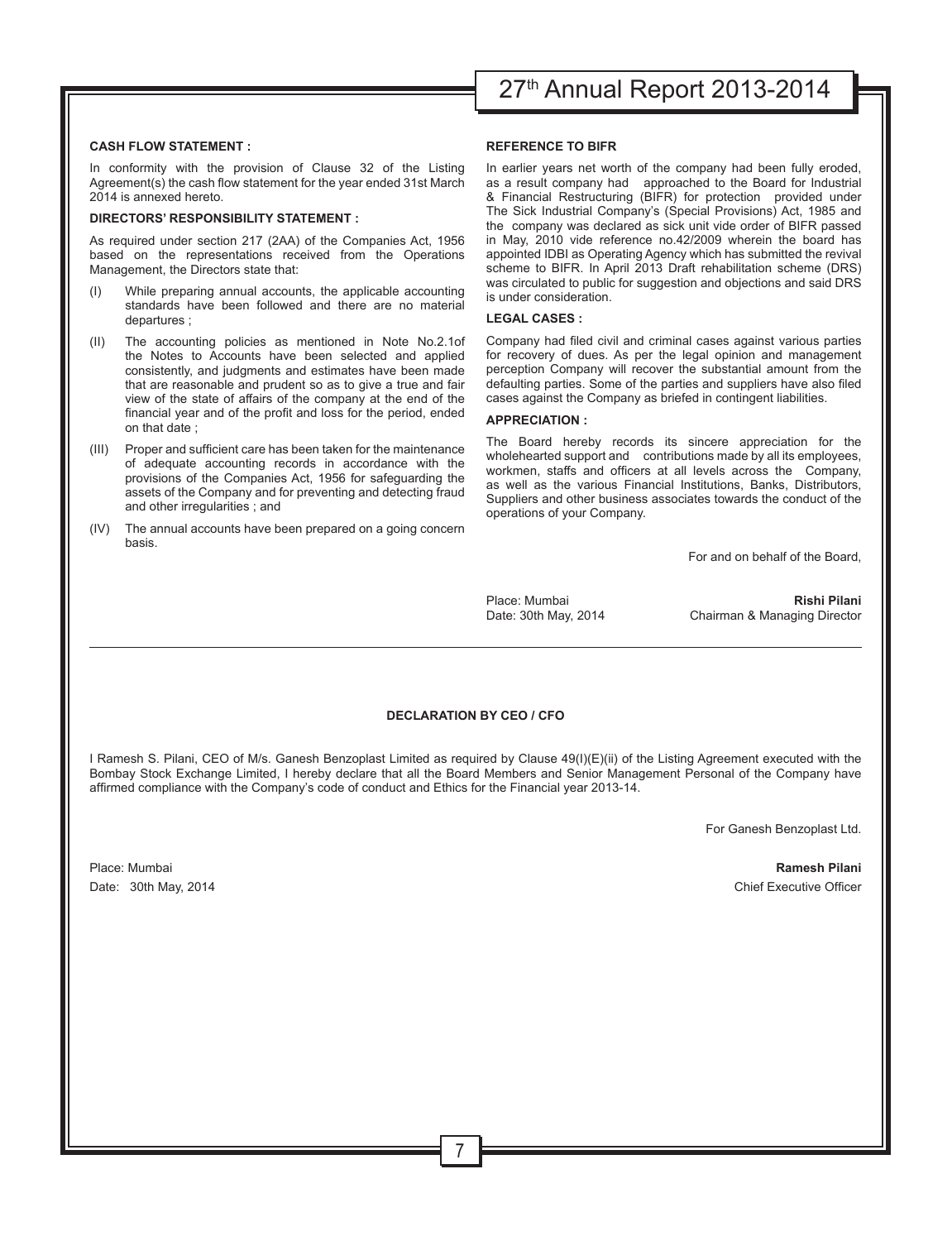# **ANNEXURE TO THE DIRECTORS' REPORT**

Statement pursuant to section 217(1) (e) of the Companies Act, 1956, and the Companies (Disclosure of Particulars in the Report of the Board of Directors) Rules, 1988 and forming part of the Directors' Report for the year ended March 31,2014.

### **A. CONSERVATION OF ENERGY**

### **Efforts**

Energy conservation continues to be a major area of emphasis and is closely monitored in every manufacturing unit of the Company.

### **Benefits**

The implementation of energy conservation in a phased manner has produced good result.

### **Expenditure**

The total energy consumption and the energy consumption per unit of production for chemical manufacturing units are as follows :

|               |                                                              | 2013-14               | 2012-13               |
|---------------|--------------------------------------------------------------|-----------------------|-----------------------|
|               | <b>I. POWER AND FUEL CONSUMPTION</b>                         |                       |                       |
| 1.            | Purchased Unit (KWH in<br>(a)<br>thousands)                  | 2,953.10              | 2,819.81              |
|               | Total Amount (₹ in Millions)                                 | 21.97                 | 22.97                 |
|               | Rate/Unit (₹)                                                | 7.44                  | 8.15                  |
|               | Own Generation<br>(b)                                        |                       |                       |
| (i)           | Through<br>Diesel<br>Generator<br>unit<br>(KLS in thousands) |                       |                       |
|               | <b>Total Units</b>                                           | 38.48                 | 37.18                 |
|               | Total Amount (₹ In Millions)                                 | 2.25                  | 1.82                  |
|               | Rate / Unit $(\bar{x})$                                      | 58.35                 | 48.99                 |
| $\mathcal{P}$ | <b>FURNACE OIL</b>                                           |                       |                       |
|               | Qty. (K.L. in thousands)                                     | 0.19                  | 0.15                  |
|               | Total amount (₹ In Millions)                                 | 8.59                  | 7.28                  |
|               | Average rate (RS/KLS)                                        | 45,305                | 47,324                |
| ш             | <b>CONSUMPTION PER M.T.OF</b><br><b>PRODUCTION</b>           |                       |                       |
|               | Electricity                                                  | 776.44/<br><b>KWH</b> | 766.76/<br><b>KWH</b> |
|               | Furnace Oil (KLS)                                            | $0.05$ /KLS           | $0.04$ /KLS           |
|               | Diesel/LDO/LSHS (KLS)                                        | 0.01/KLS              | 0.01/KLS              |
| В.            | <b>TECHNOLOGY</b><br><b>ABSORPTION,</b>                      | <b>ADAPTATION</b>     | <b>AND</b>            |

# **INNOVATION**

The Company is continuously carrying out Research and Development Activities and has developed various grades of Preservatives used in the different industries to meet the specific demands of customers.

### **C. FOREIGN EXCHANGE EARNING AND OUTGO**

The company continues to strive to improve its export earnings. The information on earnings is contained in Note No. 36 to Accounts.

**D. EXPLANATIONS FOR AUDITORS' QUALIFICATIONS IN AUDIT REPORT : -**

Qualification mentioned in para 8 of Audit Report : -

In preceding years Company has granted some of the business advances to the associate companies without passing special resolutions. The Company will take necessary steps to ensure that outstanding recoverable payments will be recovered as soon as possible and that the necessary approvals through special resolution will now be sought.

Qualification mentioned in para 9 of audit report : -

Company is in the process of Confirmation of balances from entire parties. In coming year management will take a call the extent to which balance of old and disputed parties will either be kept in books or have to be written off.

Qualification mentioned in para 10 a) of Audit Report : -

The qualification in this case pertains to non provisions of old receivable from ONGC. In the year 2003 ONGC illegally terminated the offshore contract of 3 vessels and as a result Company went in to arbitration as per Arbitration and Conciliation Act, 1956. In the year 2008 - 2009 Company got an award from arbitrators in favor of Company for 2 vessels and accordingly in preceding financial year Company got payment from ONGC. Now the award for third vessel is pending before Arbitration committee for their verdict, and as per management perception this award will again come in favor of Company and amount will be recovered from ONGC. As a result of this and matter of prudence and from past experience there is no need to provide for these debtors. Accordingly company has not made provision for bad debts pertaining to ONGC debt. In coming year looking in to progress of Arbitration proceeding management will take a call either to retain the amount in books or make a provision for the same.

Qualification mentioned in para 10 b) of Audit Report : -

In the past Company had given some loans and advances to few corporates in anticipation of good returns. However, subsequently there was a default by these parties in payment of interest and the Principal. For the recovery of the said loans and advances, the Company has initiated actions under Negotiable instruments Act and the Management is hopeful that the substantial amount will be recovered from the parties and hence the amount should be retained in the books of accounts. As a result Company has not made provision of the same. In coming year position will be more clear as Court proceedings in these cases are gearing up. If required then in coming year Company will make such provision depending on the progress of current status of the litigations pending before court.

For and on behalf of the Board,

Place: Mumbai **Rishi Pilani**<br>Date: 30th May, 2014 **Rishi Pilani** Chairman & Managing Director. Chairman & Managing Director.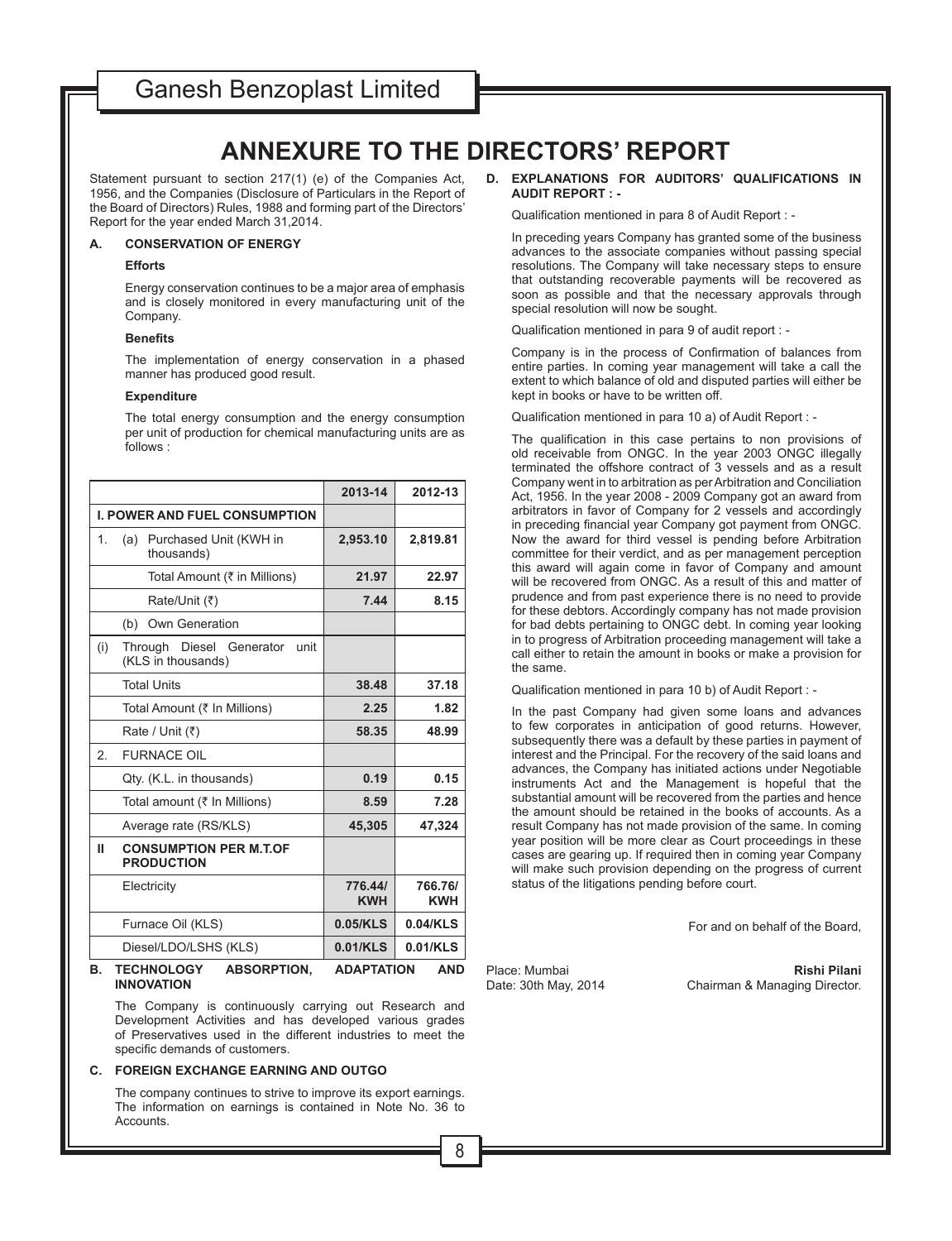# **MANAGEMENT DISCUSSION AND ANALYSIS**

### **Business of the company**

The business of the company is presently organized in the following major segments –

### **CHEMICAL DIVISION**

Manufacturing and marketing of specialized chemicals such as Benzoate Plasticizer, Benzoic Acid and spectrum preservatives. The Company is the only company in India to manufacture pure Benzoic acid, confirming to International standards of food grade. Sodium Benzoate & Benzoic Acid both have huge demand in the International Markets mostly in the Industries like Food Processing, Fruit Processing, Tooth Paste, Automobiles, Paints, Tobacco, Rubber, Antifreeze Coolant, Paper, Corrosion and Cutting Oils.

### **INFRASTRUCTURE DIVISION**

Liquid chemical storage tanks which are leased on rent for storing liquid chemicals. The tanks are located presently at JNPT ( Nhava Sheva ), Goa and Cochin. The Storage terminals are located at prime locations within the ports having full fledged facilities for import & export of Liquid Cargo.

### **MAIN SEGMENTS**

| <b>Division</b> | <b>Products Covered</b>                         | Application                                                                                                                                                               |
|-----------------|-------------------------------------------------|---------------------------------------------------------------------------------------------------------------------------------------------------------------------------|
| Chemical        | Sodium Benzoate USP/BP &<br>Benzoic Acid USP/BP | In squash, crush, jam, marmalade, sweetened mineral water, fruit-syrups, fruit jelly, etc.;<br>in cosmetics – tooth paste, tobacco paste, glue starch and other products. |
|                 | <b>Benzoate Plasticizer</b>                     | Extensive usage in PVC processing, PVA emulsions, adhesive and ink industry and<br>more.                                                                                  |
|                 | Benzaldehyde                                    | Pharmaceutical aids, flavouring agents.                                                                                                                                   |
|                 | Anisaldehyde                                    | Pharmaceutical intermediate.                                                                                                                                              |
| Infrastructure  | Chemical<br>Storage<br>Liguid<br>Tanks          | These Tanks are leased on rent for storing liquid chemicals.                                                                                                              |
| Lube            | <b>Metal Working Fluids</b>                     | Lubricating oils for specialized metal working operations.                                                                                                                |
|                 | <b>Cutting Oils</b>                             | Lubricating oil for cutting of ferrous metals.                                                                                                                            |
|                 | <b>Hydraulic Oils</b>                           | Used for hydraulic machines.                                                                                                                                              |
|                 | <b>Neat Oils</b>                                | For cutting of stainless steel & non ferrous metals.                                                                                                                      |
|                 | Sodium Petroleum Sulfonate                      | Raw material to manufacture emulsifier and other lubricants.                                                                                                              |
|                 | Calcium Petroleum Sulfonate                     | Raw material to manufacture rust preventive oils, octane booastors.                                                                                                       |
|                 | <b>Extreme Pressure Additives</b>               | Used in the lubricating oils which are used in high pressure loads.                                                                                                       |
|                 | Viscosity Index Improver                        | Additive to improve the viscosity of oils.                                                                                                                                |
| Packages        | Engine oil additives                            | To manufacture engine oils.                                                                                                                                               |
|                 | Gear oil additives                              | Ready package for blending gear oils.                                                                                                                                     |
|                 | <b>Hydraulic additives</b>                      | To blend finishing hydraulic oils.                                                                                                                                        |
|                 | Cutting oil concentrate                         | For manufacturing cutting oils.                                                                                                                                           |
|                 | Hi-Cal                                          | High Performance furnace oil additive                                                                                                                                     |

The product range of the company ranging from food preservatives to industrial applications affects every person in his daily life.

### **KEY STRENGTH AREAS AND GROWTH :**

### **State-of-the-Art Manufacturing facilities :**

Located at the outskirts of Mumbai, the manufacturing facility of the company is equipped for specialized manufacturing activities as per the product range. The Company's units are awarded ISO 9002. Ganesh group is known for their strong R&D base.

Our company is the only manufacturer of Sodium Benzoplast in India. Benzoplast is a superior plasticizer as compared with other plasticizers like Di-octyl phthalate (DOP), benzyl butyl phthalate and other phthalates manufactured by our main competitors. The Company manufactures Benzoic Acid and Sodium Benzoplast in

its computerised plant at Tarapur, by the well route of oxidation of Toluene. It is the only process to manufacture pure Benzoic Acid, conforming to international Standard for food grade.

The markets for products of the Company are well established with a good distribution network for domestic as well as export market. The Company is enjoying a market share in India and abroad.

In the infrastructure division the Company has constructed storage tanks for oils, petroleum and chemical industries. These tanks meet with stringent international standards with the state of the art instrumentation and safety standards. The tanks are located at JNP (Nhava Sheva), Goa and Cochin. The Company has the advantage of being a pioneer in handling liquid chemicals at JNPT and has also prime location advantage.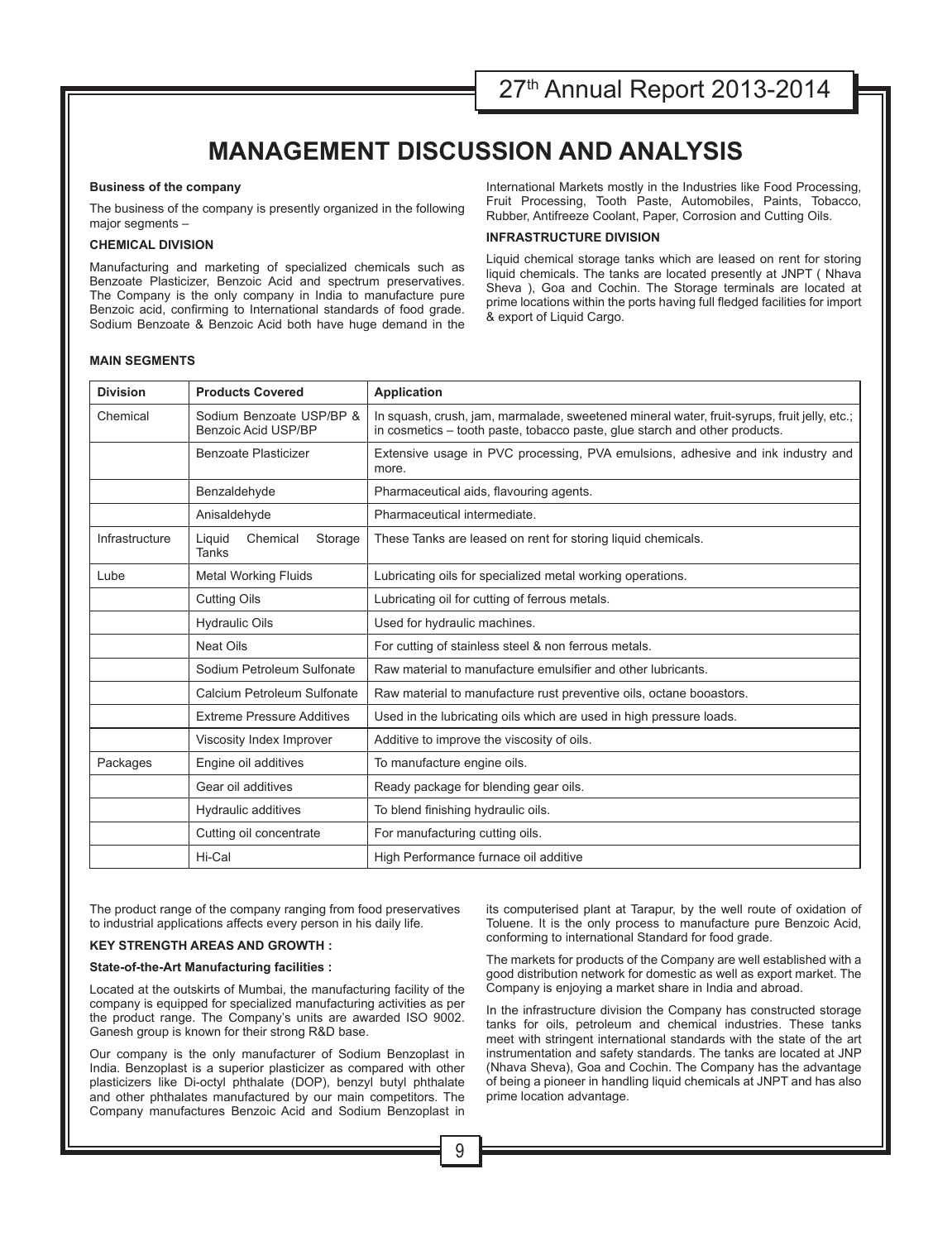### **Research and Development :**

The company has a performance proven Division for Research and Development. The various inputs arising from these activities have given the Company an edge in competition, by process refinements or changing the generally accepted methodology.

Growth drives :

The Company makes persistent efforts and emphasis in the following main areas :

- Product quality ;
- Product improvements ;
- Introduction of new products through in-house development ;
- Meeting emerging customer preference ;
- Producing IP grade quality ;
- Competitive pricing and extremely competitive cost structure by sustained efforts for cost cutting at all levels.

### **Opportunities and Threats :**

The Company is facing difficult times in the Chemical Division since the last few years. The Company is making all efforts to combat the situation and with the firming up of selling prices of the Company's products the Company expects better performance in the current year. Further, with the revival in international market, export market prospects looks bright in the Chemical division.

The authorities have cleared JNP to handle class "A" chemicals subject to certain safety measures like fire fighting measures to be strengthened by JNP. JNP authorities are implementing a massive expansion of its liquid cargo jetty thereby allowing the existing operators to handle the "A" class chemicals. Since, our company has created facility for handling of "A" class chemicals, our company has advantage of being a pioneer in handling liquid chemicals at JNP having all the infrastructure of world class facility created at the site.

We have a large clientele of domestic as well as overseas customers who have their business dealings pertaining to imports and exports based in Goa and adjoining areas of Maharashtra & Karnataka.

The Company is hopeful for better performance in the current year. The infrastructure division is recovering and showing better occupancy. The Company is vigorously pursuing various measures to improve sales, coupled with cost control measures to improve profitability in coming years. With imports going up due to industrial recovery, the prospects of higher revenue are good. Further, with the installation of tanks at Mormugoa and Cochin Port the rentals of the infrastructure division is expected to increase in the times to come.

#### **Summary :**

The Management believes in borderless vision and opportunities. The business segments in which the Company operates offer opportunities for growth. At the same time, the business, particularly leasing on rent Liquid Chemical Storage Tanks is becoming more and more competitive with every passing day. The Company is making all out efforts based on advantages like early entry, quality, capacity, brand equity, diversified locations, distribution network etc. to stay put in the competition and also to further its leading position in the business. The Company would compliment this with early completion of existing projects, cost cutting at all levels including by financial restructuring and other measures, sales promotions and thrust on exports growth.

### **Financial Review and position :**

The core business areas viz. specialized chemicals and revenue from LST activities accounted for the bulk of the Company's revenues during the year.

The working for the year has resulted in net profit of  $\bar{\tau}$  1.28 million as against net profit of  $\bar{z}$  87.28 million in the previous year.

The reduction in net profit is due to a prior period expense, i.e., Service Tax Liability, which was paid during the year under review, being Service Tax paid under VCES, 2013.

The Company's Ordinary share capital stands at  $\bar{\tau}$  51.78 millions and there are no outstanding instruments which are convertible into equity at a later date.

#### **Internal Control System :**

The company has established an appropriate system of internal control to ensure that there exists a proper control over all the transactions.

### **Financial Condition : -**

### **Share Capital**

Issued, Subscribed and Paid up Capital as at March 31, 2014 was ₹ 51.78 Million ( ₹ 51.78 Million as at March 31, 2013 ).

### **Reserves and Surplus**

In view of uncertainty of availment of tax benefit on accumulated business losses and unabsorbed depreciation, company has not recognized deferred tax liabilities/assets. As at March 31, 2014. Reserves and Surplus amounted to (-)  $\bar{\tau}$  899.38 million ((-)  $\bar{\tau}$  900.67 million as at March 31, 2013).

### **Loan Funds :**

The loan funds stood at  $\bar{\tau}$  2559.15 million as at March 31,2014  $($  ₹ 2613.50 million in the previous year).

### **Fixed Assets :**

Net fixed assets including Capital Work in Progress as at March 31,2014 are ₹ 1535.52 million ( ₹ 1634.82 million as at March 31,2013 ).

### **Investments :**

Total amount of investments as at March 31, 2014 was  $\bar{\tau}$  0.22 million ( ₹ 0.22 million as at March 31,2013 ).

### **Net Current Assets**

Net Current Assets declined to –₹ 50.02 million as at March 31, 2014 from  $-\overline{5}$  80.73 million as at March 31, 2013.

#### **Enhancing Shareholder value :**

The management would be making all efforts for the creation of shareholder value, it being one of its prime objectives. It would focus on measures of cost control, improving the company's position in strategic markets and strengthening its products to improve the return to shareholders.

#### **Cautionary Statement :**

Statements in the Management Discussion and Analysis describing the Company's objectives, expectations or predictions may be forward looking within the meaning of applicable securities, laws and regulations. Actual results may differ materially from those expressed in the statement. Important factors that could influence the Company's operations include global and domestic supply and demand conditions affecting selling prices of finished goods, input availability and prices, changes in government regulations, tax laws, economic developments within the country and other factors such as litigation and industrial relations.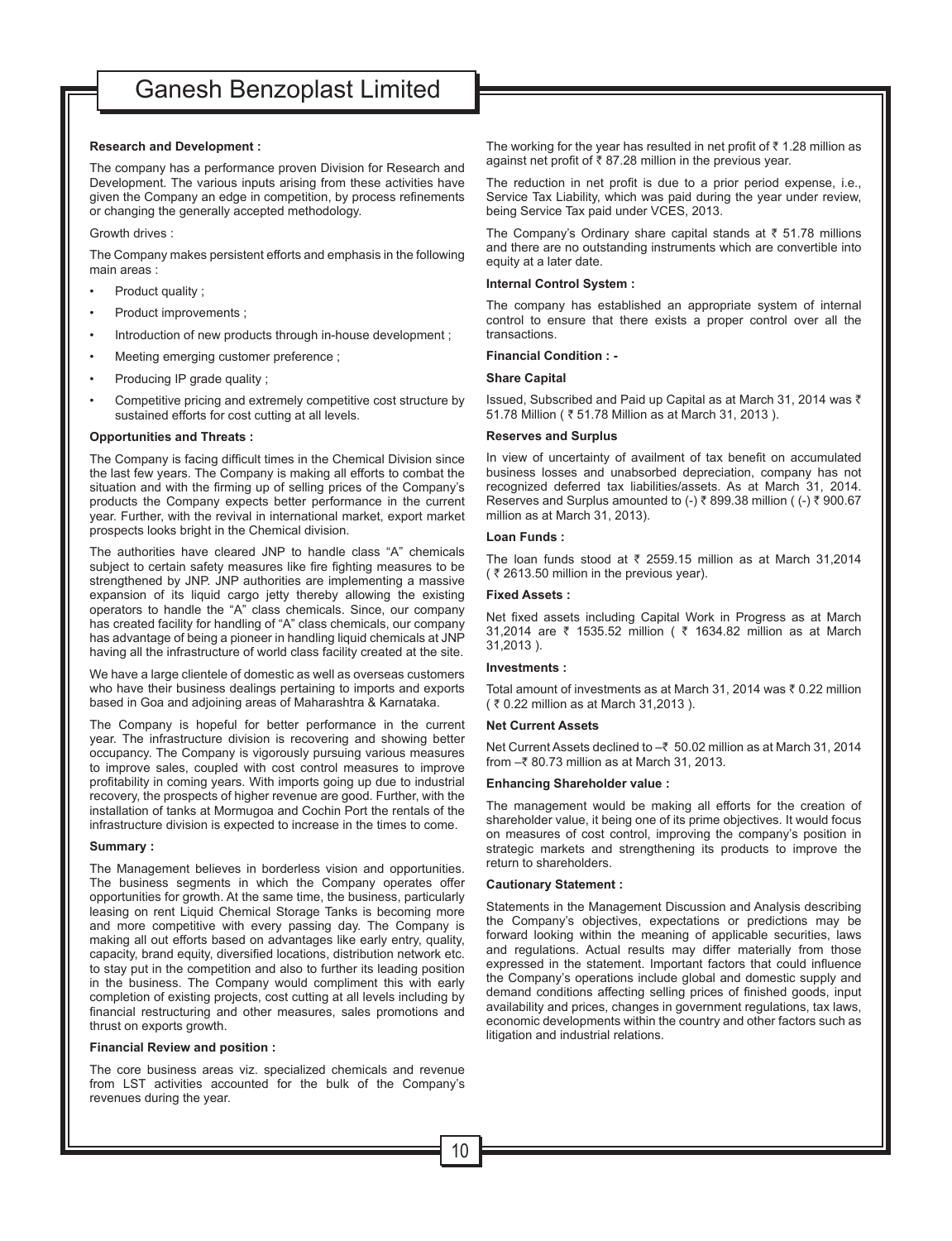# **PRACTISING COMPANY SECRETARY'S CERTIFICATE ON CORPORATE GOVERNANCE**

**To,**

### The Member of **GANESH BENZOPLAST LIMITED** Dina building, 1st Floor

53, Maharshi Karve Road, Marine lines, Mumbai-400 002

I have examined the Compliance of conditions of corporate Governance by **GANESH BENZOPLAST LIMITED** for the year ended 31st<br>March, 2014 as stipulated in Clause 49 of the Listing Agreement of the said Company with the stock

The Compliance of conditions of Corporate Governance is the responsibility of the Management. My examination was limited to procedures and implementations thereof adopted by the Company for ensuring the compliance of the conditions of Corporate as stipulated in clause 49 of the above mentioned Listing Agreement. It is neither an audit nor an expression of opinion on the financial statement of the Company.

In my opinion and to the best of my information and according to the explanation given to me. I certify that the Company has generally complied in all material respects with the conditions of Corporate Governance as stipulated in the above mentioned Listing Agreement.

I further state that such compliance is neither an assurance as to future viability of the Company nor the efficiency or effectiveness with which the management has conducted the affairs of the Company.

PLACE: MUMBAI **FOR VINESH K. SHAH & ASSOCIATES**<br> **PLACE: August, 14, 2014 For all Practising Company Secretaries**, **Practising Company Secretaries, SD/- SD/- (VINESH K. SHAH) Membership No. 6449 C.P.No.7000**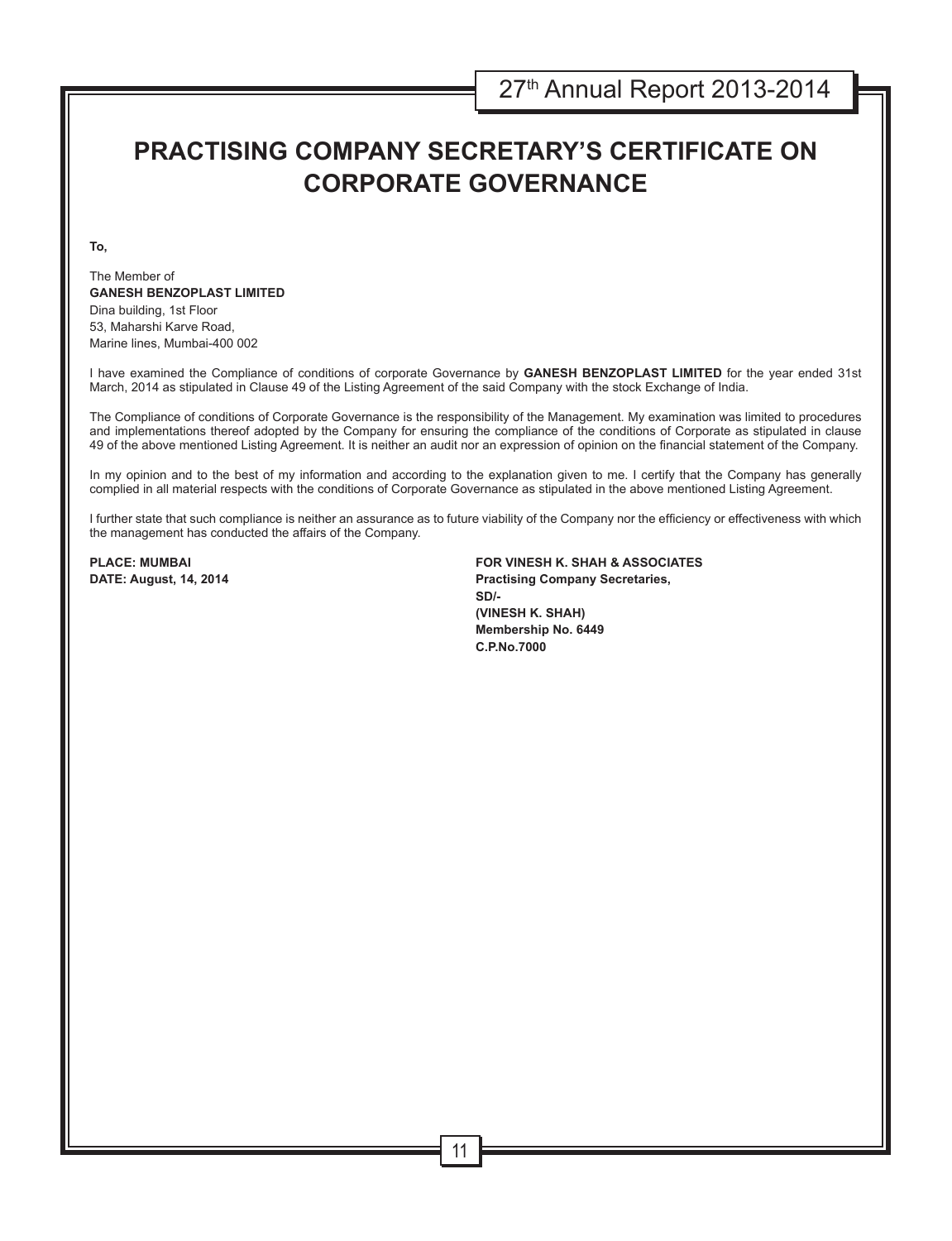# **CORPORATE GOVERNANCE REPORT**

### **(As required under Clause 49 of the Stock Exchange Listing Agreement)**

1. The Company's Corporate Governance philosophy is to implement and improve upon the best practices so as to lead the Company towards higher achievements. The business objective of the Board of Directors, Company's management and employees is to undertake all its activities such as production in a manner to result in creation of sustained value over a long term for its stakeholders particularly shareholders and also employees, customers, government and the lenders. The Company strives to fully comply with regulatory requirements even in trying and adverse circumstances.

### **2. Board of Directors :**

A. Board's Functioning & Procedure : -

The Board has complete access to any information within the Company. At meeting of the Board, it welcomes the presence of Managers who can provide additional insight into the items being discussed.

The Items placed at the Meeting of the Board include the following : -

Unaudited Quarterly / Half Yearly Financial Results and Audited Annual Accounts of the Company, the results and capital employed, for consideration and approval.

Minutes of meeting of Audit, Share Holders Grievance Committee and Remuneration Committee.

Extracts of circular resolution passed.

General Notice of Interest.

Sales and / or Purchase of Investments, fixed assets.

Review Compliance of all laws applicable to the Company including the requirement of the Listing Agreement with the Stock Exchanges and steps taken by the company to rectify instances of non compliance, if any.

Related party transactions.

Reviewing the Company's financial and risk management Policies.

All the items in the Agenda are accompanied by notes giving comprehensive information on the related subject and in certain matters such as financial/business plans, financial results, detailed presentations are made. The Agenda and the relevant notes are sent in advance separately to each Director to enable the Board to take informed decisions.

The Minutes of the Meeting of the Board are circulated to all Directors and confirmed at the subsequent Meeting. The Minutes of the Audit Committee, Remuneration Committee, Shareholders Grievance Committee and the Minutes of the Board of Directors Meeting of subsidiary company ( if any ) are also are circulated to all directors and thereafter tabled for discussion at the subsequent Board Meeting.

B. Composition and Attendance - The Board of Directors consists of four professionals from diverse fields – two of these members are whole time Directors and other two members are Non – Executive Independent Directors. During the year under review, four Board Meetings were held on 30.05.2013, 12.08.2013, 13.11.2013, 13.02.2014.

| Name of Director                                             | Category                     | No. of Board<br>Meetings<br>Attended | No. of Directorship<br>of other Limited<br>Companies | No of<br>Membership in<br>other Committees |
|--------------------------------------------------------------|------------------------------|--------------------------------------|------------------------------------------------------|--------------------------------------------|
| Shri Rishi R. Pilani,<br>Chairman & MD (w.e.f. 30.09.2011)   | <b>Promoter Executive</b>    | 4                                    |                                                      |                                            |
| Shri Raunak R.Pilani<br>(w.e.f. 28 <sup>th</sup> June 2008.) | Promoter Executive           | 4                                    |                                                      | Nil                                        |
| Shri Nalinakshan K.<br>(w.ef 30 <sup>th</sup> June, 2007)    | Non Executive<br>Independent | 4                                    | Nil                                                  | 3                                          |
| Shri Kanahiyalal Thussu (up to. 1st<br>Oct 2013)             | Non Executive<br>Independent | 2                                    | Nil                                                  | 3                                          |
| Shri Ramesh D.Punjabi<br>(W.e.f. 13.02.2014)                 | Non Executive<br>Independent |                                      |                                                      | 3                                          |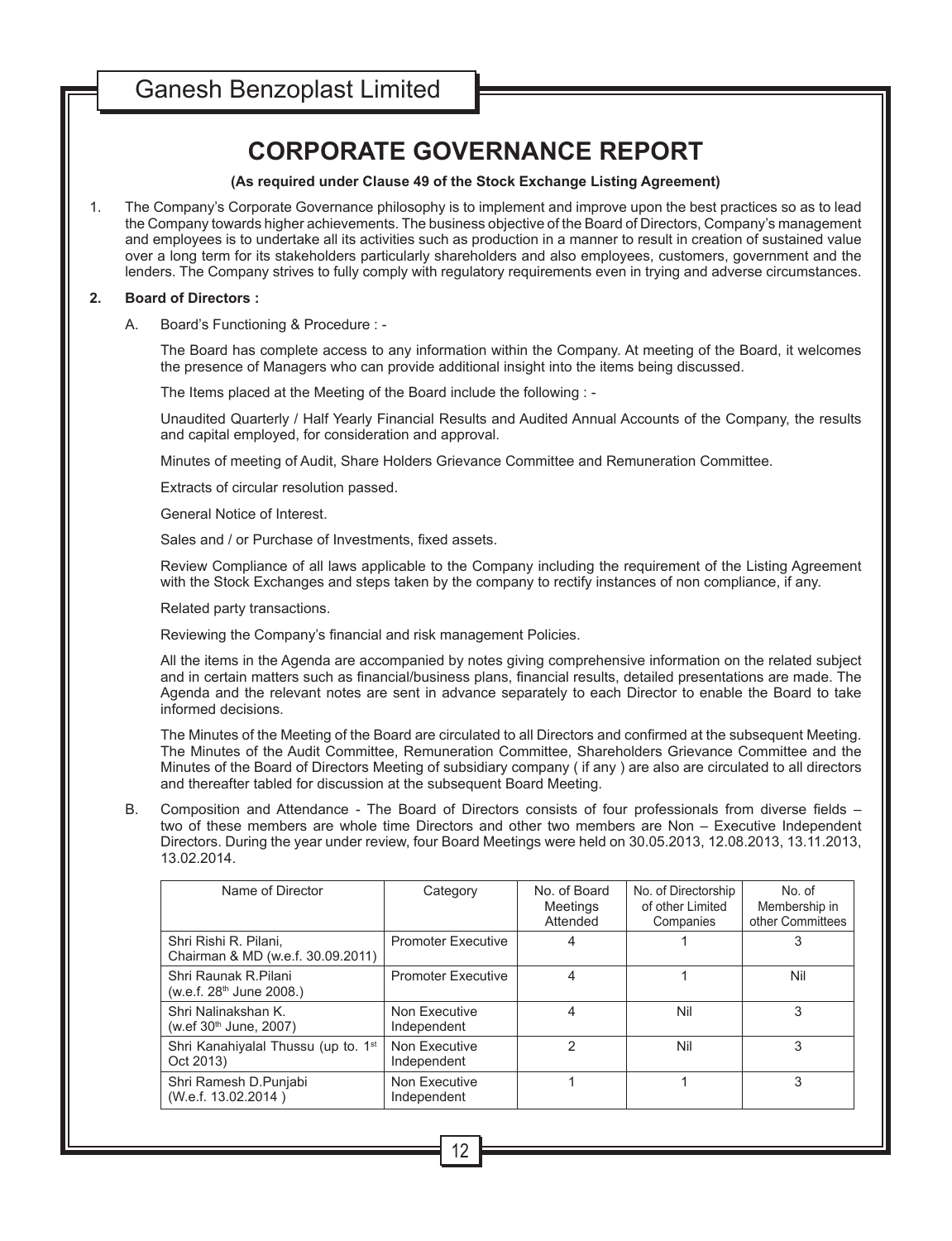# 27th Annual Report 2013-2014

### **3. Audit Committee : -**

The primary objective of the Committee is to monitor and effectively supervise the Company's financial reporting process with a view to provide accurate, timely and proper disclosure and ensure the integrity and quality of financial reporting. The scope of the activities of the Audit Committee is as set out in Clause 49 of the Listing Agreement with the Stock Exchange read with Section 292 A of the Companies Act, 1956.

### **a) The functions of the Audit Committee include the following : -**

the Company's financial reporting process and the disclosure of its financial information.

the quarterly and annual financial statements with primary focus on accounting policies and practices, compliance with accounting standards and legal requirements.

the adequacy of internal control systems and audit function.

recommending the appointment and removal of statutory auditors, fixation of audit fee and also to approve payment for other services.

### related party transaction.

All the items in the Agenda are accompanied by notes giving comprehensive information on the related subjects and in certain matters such as financial results, detailed presentations are made. The Agenda and the relevant notes are sent in advance separately to each member to enable the Committee to take informed decisions.

The Minutes of the Meeting of the Committee are circulated to all Directors and confirmed at the subsequent Meeting.

### **b) The composition of the Audit Committee and details of meeting attended by its members are given below : -**

| <b>Name of Director</b>                        | Category                  | <b>Position</b> | No. of<br><b>Meetings</b><br><b>Attended</b> |
|------------------------------------------------|---------------------------|-----------------|----------------------------------------------|
| Shri Kanahiyalal Thussu (Up to . 1st Oct 2013) | Non Executive Independent | Member          | 2                                            |
| Shri Nalinakshan K. (W.e.f. 1st Oct, 2013)     | Non Executive Independent | Chairman        | 4                                            |
| Shri Rishi R. Pilani,                          | <b>Promoter Executive</b> | Member          | 4                                            |
| Shri Ramesh D.Pujjabi (W.e.f. 13.02.2014)      | Non Executive Independent | Member          |                                              |

The Committee met on 30.05.2013, 12.08.2013, 13.11.2013 and 13.02.2014 during the year.

### **4. Nomination & Remuneration Committee : -**

The purpose of the Committee shall be to discharge the Board's responsibilities relating to formulation of compensation plans and policies of the Company's Executive Directors.

### **A. The broad terms of reference of the Remuneration Committee are as follows : -**

The company while deciding the remuneration package of the Senior Management Members, takes into consideration the recommended and recommends to the Board remuneration including salary, perquisites and commission to be paid to the Company's Managing Director and Whole Time Directors.

\*Finalise the perquisites package of the Managing Director and Whole Time Directors within the overall ceiling fixed by the Board.

\*Recommend to the Board, retirement benefits to be paid to the Managing Director and Whole-Time Directors under Retirement Benefit Guidelines adopted by the Board.

### **B. Remuneration Policy : -**

The Company pays remuneration to its Whole-Time Director & CEO by way of salary, allowance and perquisites as recommended by the Remuneration & Compensation Committee, subject to the conditions stipulated in Schedule XII and other applicable provisions of the Companies Act, 1956. The Company pays sitting fees to non-executive directors for attending each meeting of the Board / Committee. No. Commission is paid to the Executive Director.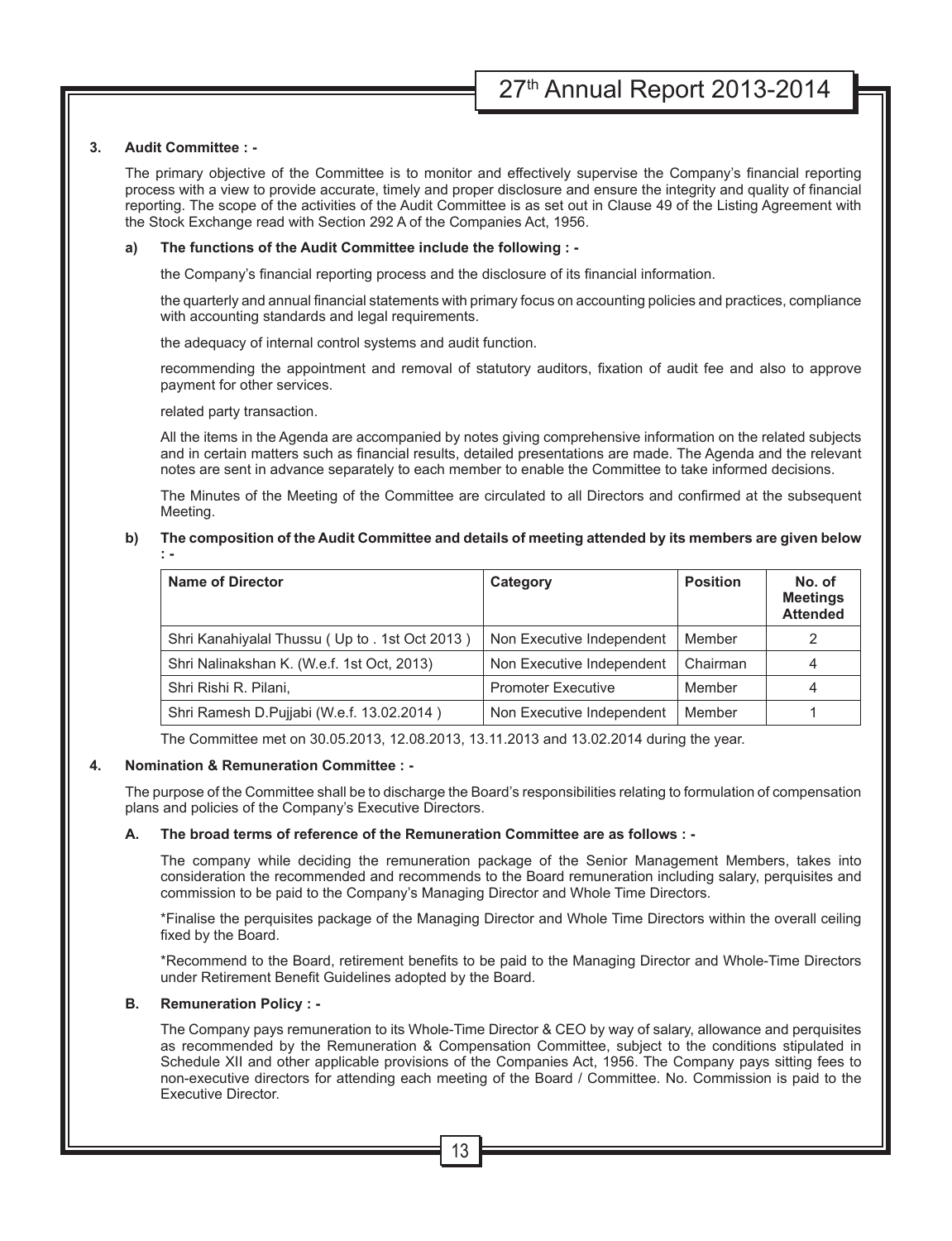# Ganesh Benzoplast Limited

### **C. Composition of Remuneration Committee : -**

| Name of Director                                   | Category                         | <b>Position</b>                       | <b>Meeting</b><br><b>Attended</b> |
|----------------------------------------------------|----------------------------------|---------------------------------------|-----------------------------------|
| Shri Kanhyalal Thussu<br>(Up to 1st October, 2013) | Non Executive<br>Director        | Chairman                              |                                   |
| Shri Nalinakshan K.                                | Non Executive<br><b>Director</b> | Member & Chairman (w.e.f<br>1.10.2013 |                                   |
| Ramesh.D.Punjabi (w.e.f<br>13.02.2014)             | Non Executive<br><b>Director</b> | Member (w.e.f 13.02.2014)             |                                   |

### **D. Details of Remuneration paid for 2013 – 14 : -**

**Details of remuneration paid to Independent Directors is as under:-**

| <b>Name of Director</b> | Salary incl. Perquisites | Sitting fees | Total    |
|-------------------------|--------------------------|--------------|----------|
| Shri Nalinakshan.K      | Nil                      | ₹ 17.000     | ₹ 17.000 |
| Shri.Kanhyalal Thussu   | Nil                      | ₹8.000       | ₹8.000   |

### **Managing Director : -**

| <b>Name of Director</b> | <b>Salary Inc. perquisites</b> | Sitting fees | <b>Total</b> |
|-------------------------|--------------------------------|--------------|--------------|
| Shri Rishi Pilani       | ₹ 24.00.000                    | Nil          | ₹ 24.00.000  |

### **5. Stakeholders' Grievance Committee : -**

An Stakeholders' Grievance Committee was constituted to specifically look into the redressal of Investors' Complaints like transfer of shares, non-receipt of Balance Sheet, non-receipt of declared dividend and non-receipt of demat credit, etc.

The committee reviews the status of investor's grievances and redressal mechanism and recommends measures to improve the level of investor services. The Committee met on 30.05.2013, 12.08.2013, 13.11.2013, 13.02.2014 during the year.

### **Composition**

| <b>Name of Director</b>                      | Category                  | <b>Position</b> | <b>Meeting</b><br><b>Attended</b> |
|----------------------------------------------|---------------------------|-----------------|-----------------------------------|
| Shri Kanahiyalal Thussu (up to 1st Oct 2013) | Non Executive Independent | Member          |                                   |
| Shri Nalinakshan K.                          | Non Executive Independent | Member          |                                   |
| Shri Rishi R. Pilani                         | <b>Promoter Executive</b> | Member          |                                   |
| Shri Ramesh D. Punjabi (w.e.f 13.02.2014)    | Non Executive Independent | Member          |                                   |

The total number of complaints received and replied to the satisfaction of the share holders during the year ended 31.03.2014 were 75. One complaint as on 31.03.2014 is outstanding. Pending Complaint has been attended to/replied to by 15.4.2014.

The total numbers of pending share transfers were Nil and pending request for dematerialization were Nil as on 31.03.2014.

The Board has designated Mr. Rishi R..Pilani, Chairman as the Compliance Officer.

### **6. Share Transfer Committee : -**

The composition, powers and functions of the Committee meets the requirements of Listing Agreement. The Committee meets generally on a fortnightly basis. During the year under review, the Committee met 12 times.

| <b>Name of Director</b> | Category                  | <b>Position</b> | Meeting<br><b>Attended</b> |
|-------------------------|---------------------------|-----------------|----------------------------|
| Shri Rishi R. Pilani    | Executive Director        | Member          |                            |
| Shri Raunak R. Pilani   | <b>Executive Director</b> | Member          |                            |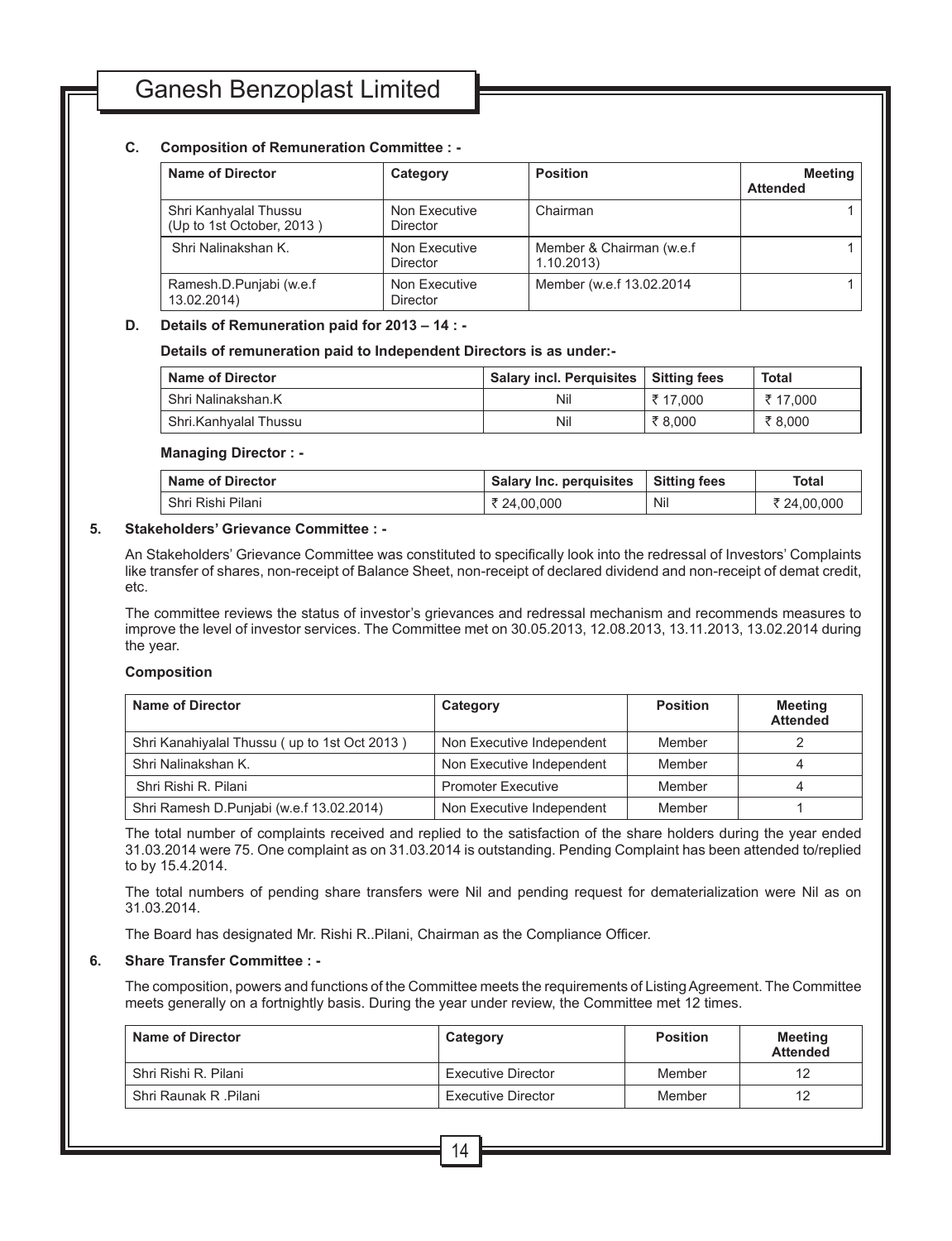### **7. General Body Meetings : -**

**Details of last three Annual General Meetings of the Company are as follows:**

| Meeting  | Dav. Date and Time            | Venue                                                                              |
|----------|-------------------------------|------------------------------------------------------------------------------------|
| 24th AGM | Friday, 30.09.2011,10.00 Am   | Shri Rajasthan Recreation Club Plot no. 3, J.B.Nagar, Andheri (E) Mumbai- 400 059. |
| 25th AGM | Saturday, 29.12.2012.10.00 Am | Shri Rajasthan Recreation Club Plot no. 3, J.B.Nagar, Andheri (E) Mumbai- 400 059. |
| 26th AGM | Monday, 30.09.2013.10.00 Am   | Shri Rajasthan Recreation Club Plot no. 3, J.B.Nagar, Andheri (E) Mumbai- 400 059. |

### **No Special resolution was put through postal ballot, at the last Annual General Meeting.**

### **8. Disclosures : -**

There were no material significant transactions with the Directors or Management that have any conflict with the interest of the company at large.

### **\* Details of related party transactions : -**

There are no material transactions with related parties that require separate disclosures. A list of related party transactions as required by the Accounting Standards ( AS ) 18 issued by the institute of Chartered Accounts of India, forms part of note 33 to the accounts. These transactions do not have any potential conflict with the interest of the company at large.

### **\* Pecuniary relationship or transaction of the Non-Executive Director : -**

There is no material peculiarly transaction with any independent Director of the Company that requires a separate disclosure.

### **\*Details on the use of proceeds from public issue, right issue, preferential issue etc : -**

No funds have been raised through issue of equity or debt in the form of public or right or preferential issues during the year under review.

### **\* Disclosure of Accounting Transactions : -**

The Company has followed all mandatory accounting standards.

### **\* Compliance : -**

The Company has complied with various rules and regulations prescribed by the Stock Exchange and Securities & Exchange Board of India or any other statutory authority relating to the capital market during the year under review. No penalties or strictures have been imposed by them on the Company during the year under review.

### **\* CEO / CFO certification : -**

The Chief Executive Officer ( CEO ) of the Company has issued necessary certificate pursuant to the provisions of Clause 49 of the Listing Agreement and the same is attached and forms part of the Annual Report.

### **9. Means of Communication : -**

The Company has reported all material information including quarterly financial results, press release issued by the Company to all Stock Exchanges where the securities of the Company are listed.

### **10. General Shareholder Information : -**

All the required information is provided in Shareholders' information section.

### SHAREHOLDER INFORMATION SECTION

- **(i) Registered Office :** Dina Building, 1st Floor, Maharishi Karve Road, Marine Lines (East) Mumbai- 400 002 & **Corporate Office :** A1/A2, Gurudatt Co-Operative Hsg Soc, J.B.Nagar Andheri (E), Mumbai- 400 059.
- **(ii) Annual General Meeting :** Tuesday, 30th September , 2014 at 10.00 a.m. at.Shri Rajasthan Recreation Club, J.B.Nagar, Andheri (East), Mumbai- 400 059.

| (iii) Financial Calendar | : 2014-2015 (Tentative) |
|--------------------------|-------------------------|
|                          |                         |

- 1<sup>st</sup> Quarter Results : Second week of August, 2014.
	- 2<sup>nd</sup> Quarter Results : second week of November, 2014.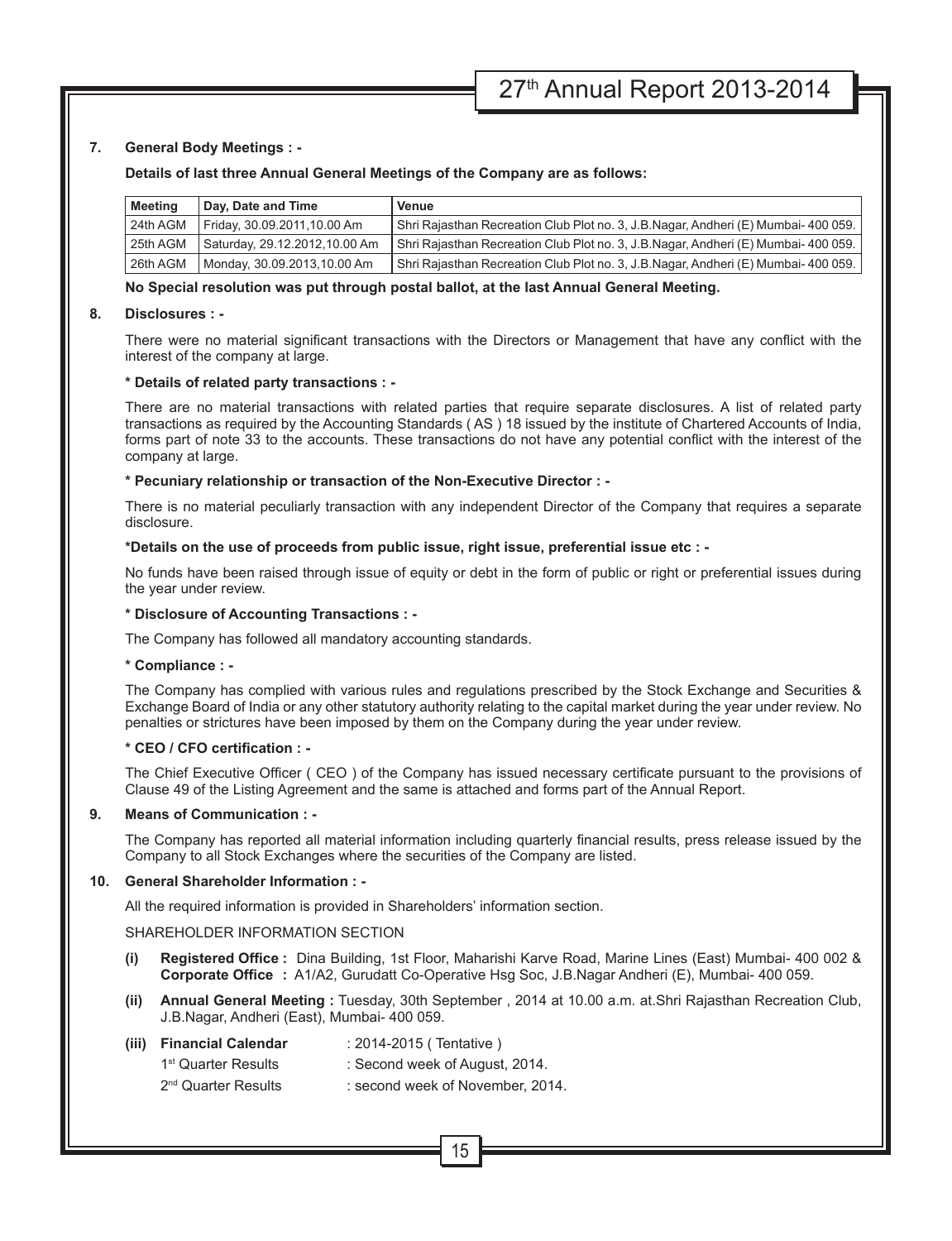### Ganesh Benzoplast Limited

3rd Quarter Results : Second week of February, 2015.

4<sup>th</sup> Quarter Results : Last week of May, 2015.

Annual General Meeting : Before end September, 2015.

(iv) **Date of Book Closure :** The Register of Members and the Register of Share Transfers of the Company will remain closed on Saturday, 20th September, 2014 to Tuesday 30th September 2014. ( Both days Inclusive )

**Registrar for Demat Segment :** The Company has appointed Big Share Services Limited having its office at E/2, Ansa Industrial Estate, Saki Vihar Road, Saki Naka, Andheri-East, Mumbai-400 072 as Registrar for demat segments .

**Share Transfer System :** The Company has in–house Share Department, which provides all shareholdersrelated services. Share Transfer requests received in physical form are registered within 30 days from the date of receipt and demat requests are normally confirmed within an average period of 15 days from the date of receipt.

**Dematerialization of Shares :** Trading in Company's shares is permitted only in dematerialization since April 08, 1999, as per notification issued by the Securities and Exchange Board of India. The Company provides facility for simultaneous transfer and dematerialization of equity shares as per the procedure prescribed by NSDL and CDSL.

About 93.81 % of the total shares have been dematerialised as on March 31, 2014.

|                                     | No of Shares | % of Total capital issued |
|-------------------------------------|--------------|---------------------------|
| Held in Dematerialized Form in NSDL | 4,12,80,469  | 79.72 %                   |
| Held in Dematerialized Form CDSL    | 73.01.381    | 14 10 $\%$                |
| Physical                            | 32.02.443    | 6.18%                     |
| <b>Total</b>                        | 5,17,84,293  | 100.00 $%$                |

**Green Initiative :** The Ministry of Corporate Affairs ("MCA") Government of India, through its Circular No. 17 / 2011 dated 21st April, 2011 and Circular No. 18 / 2011 dated 29th April, 2011 has allowed companies to send Annual Report comprising of Balance sheet, Statement of profit and loss, Directors report, Auditors Report and Explanatory Statement etc., through electronic mode to the registered e-mail address of the members. Keeping in view the underlying theme and the circulars issued by MCA, we propose to send future communications in electronic mode to the e-mail address provided by you to the depositories and made available by them being the registered address. By opting to receive communication through electronic mode you have the benefit of receiving communications promptly and avoiding loss in postal transit. Members who hold shares in physical form and desire to receive the documents in electronic mode are requested to provide their details ( name, folio no, e-mail id ) on the companies e-mail address viz, gbljbn@yahoo.com or mlgblml@gmail.com Members who hold shares in electronic form are requested to get their details update with the respective depositories.

### **Share Transfer Office / Address for correspondence : - A/1, A2, Gurudatt Co-op Hsg**

Soc Ltd., J.B.Nagar Andheri (E) 400 059, Telephone No.28390694

- (v) **Fax No. :** 022 28390715
- (vi) **Email Address : -** mlgblml@gmail.com, gbljbn@yahoo.com Website : **http:://www.gblinfra.com**
- (vii) **Notice for change of address** and mandates must reach the Company's Share Department. In case of dematerialised shares the notice for change of address and mandates etc. should be directly sent to the concerned Depository Participants.
- (viii) **Listing on Stock Exchange :** At the Bombay Stock Exchange. **BSE Stock Code :** 500153

**ISIN No. :** INE388A01029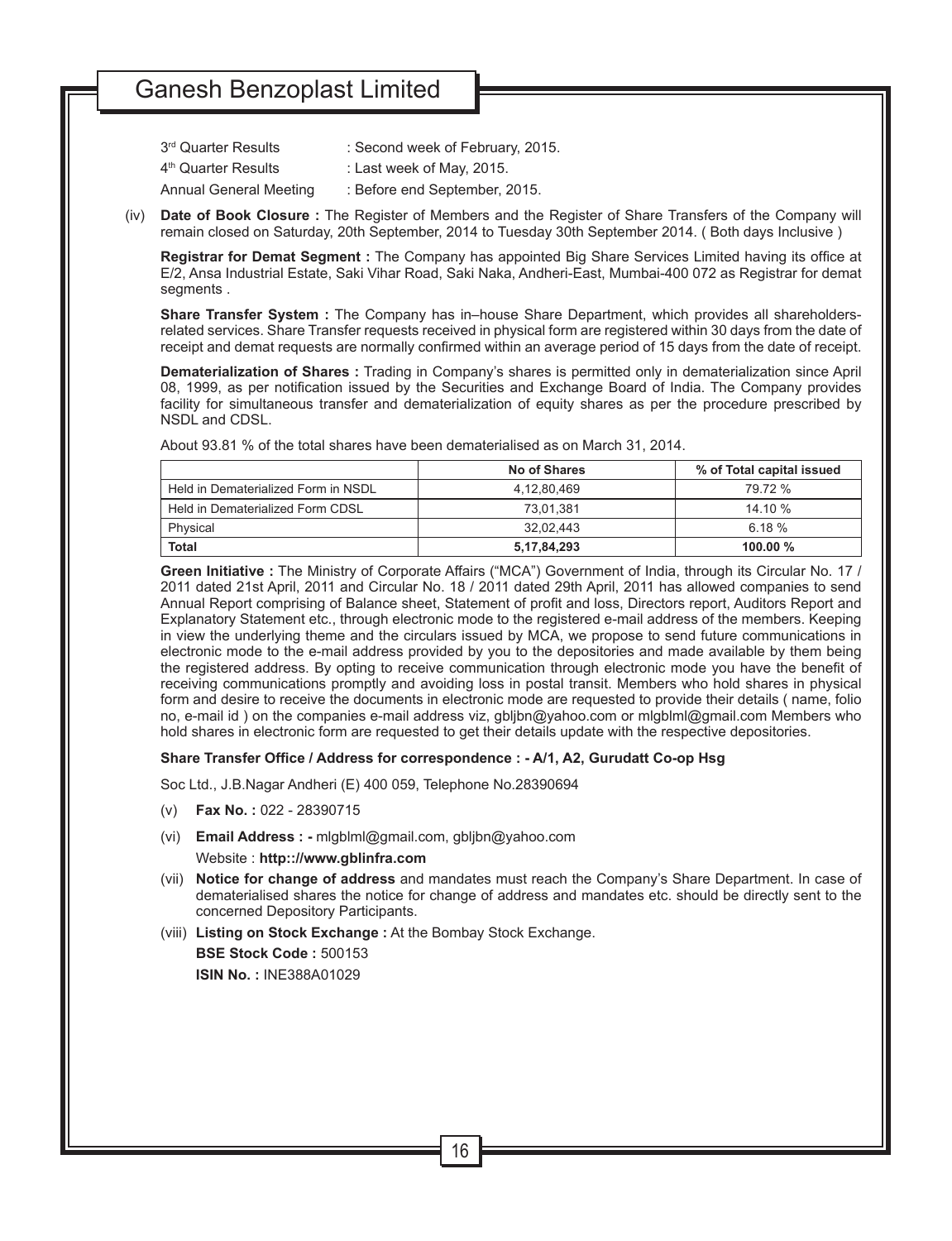# 27<sup>th</sup> Annual Report 2013-2014

**Stock Market Data :** Monthly high and low quotations as well as the volume of shares traded at Bombay Stock Exchange for 2013-2014 are :

| <b>Month</b> | High $\bar{z}$ | Low $\bar{z}$ | Volume<br>Shares) | <b>Month</b> | High $\bar{z}$ | Low $\bar{z}$ | <b>Volume</b><br>Shares) |
|--------------|----------------|---------------|-------------------|--------------|----------------|---------------|--------------------------|
| Apr., 2013   | 8.00           | 6.53          | 1,78,637          | Oct., 2013   | 5.99           | 4.60          | 55,185                   |
| May, 2013    | 8.47           | 6.75          | 2,80,145          | Nov., 2013   | 5.60           | 4.51          | 54.521                   |
| Jun., 2013   | 8.14           | 6.15          | 86.304            | Dec., 2013   | 5.67           | 4.75          | 1,20,283                 |
| Jul., 2013   | 6.80           | 4.07          | 2.04.489          | Jan., 2014   | 5.79           | 4.99          | 91,395                   |
| Aug., 2013   | 5.09           | 3.80          | 37.618            | Feb., 2014   | 6.41           | 5.23          | 83,188                   |
| Sep., 2013   | 6.98           | 4.60          | 59.232            | Mar., 2014   | 7.71           | 5.90          | 1,30,905                 |

### **Distribution Schedule as on 31.03.2014.**

| No. of Equity Shares | <b>Share holders</b> |              | No. of Shares  |             |
|----------------------|----------------------|--------------|----------------|-------------|
|                      | <b>Number</b>        | % of Holders | <b>Number</b>  | % of Shares |
| Upto $-2500$         | 34.377               | 98.14        | 67,65,726      | 13.07       |
| 2501-5000            | 309                  | 0.88         | 11,75,926      | 2.27        |
| 5001-10000           | 151                  | 0.43         | 11,37,298      | 2.20        |
| 10001-20000          | 86                   | 0.25         | 13,02,460      | 2.52        |
| 20001-30000          | 18                   | 0.05         | 4,51,787       | 0.87        |
| 30001-40000          | 23                   | 0.07         | 8.06.477       | 1.56        |
| 40001-50000          | 12                   | 0.03         | 5,49,740       | 1.06        |
| 50001-100000         | 24                   | 0.07         | 18,50,123      | 3.57        |
| 100001 & Above       | 30                   | 0.09         | 3,77,44,756    | 72.89       |
| <b>Total</b>         | 35,030               | 100.00       | 5, 17, 84, 293 | 100.00      |

### **(xv) Categories of Shareholders as on 31.03.2014.**

| Category                 | 31.03.2014        |                |  |
|--------------------------|-------------------|----------------|--|
|                          | % of Shareholding | No. of Shares  |  |
| <b>Promoters</b>         | 32.82             | 1,69,97,101    |  |
| Individuals              | 34.64             | 1,79,35,392    |  |
| Domestic Companies       | 18.55             | 96,05,302      |  |
| Fls, Mutual Funds & Bank | 12.06             | 62,46,535      |  |
| Fils. OCBs & NRI         | 1.93              | 9,99,963       |  |
| <b>TOTAL</b>             | 100.00            | 5, 17, 84, 293 |  |

### **(xvi) PLANT LOCATION**

### **a) Chemical Division : -**

D – 5 / 2 & D – 21 / 2 / 2, M.I.D.C. Industrial Area, Tarapur, Dist. Thane ( Maharashtra )

### **b) Infrastructure Division**

Jawarharlal Nehru Port ( J.N.P. ) Bulk Road, Nhava Seva, Navi Mumbai – 400 707. Plot No. A - 1, 2,3. South End, Willington Island, Cochin - 682 029. Head Land, Sada, Mormugoa – 403 803.

### **(xvii) Address for Correspondence**

A1 / A2 Gurudatt CO-OP Hsg Soc Ltd, J.B.Nagar Ahdheri (E) , Mumbai-400 059.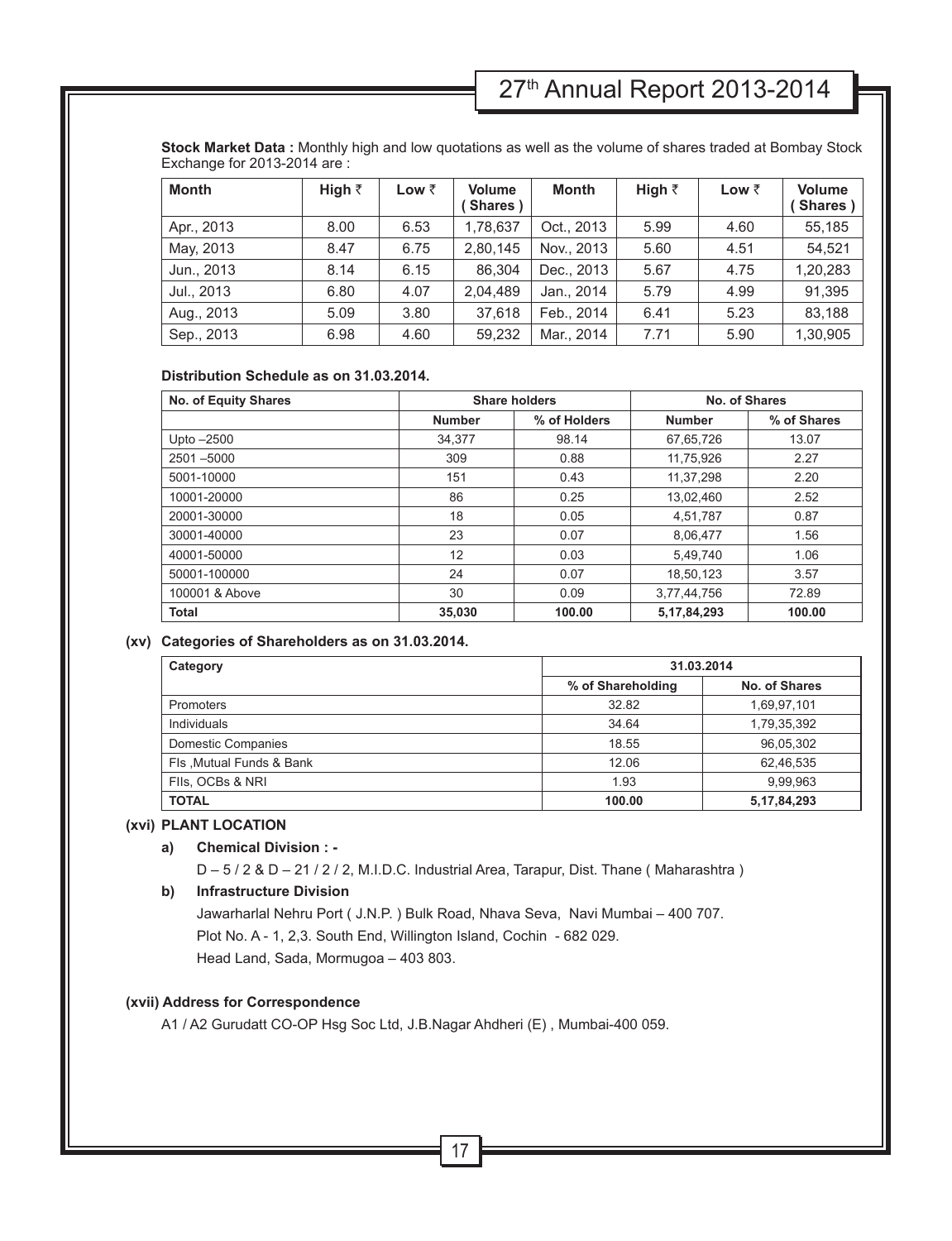# **INDEPENDENT AUDITORS' REPORT**

### To

The Members of **Ganesh Benzoplast Limited**

### **1 Report on the Financial statements**

We have audited the accompanying financial statements of Ganesh Benzoplast Limited ("the Company"), which comprise the Balance Sheet as at March 31, 2014, the Statement of Profit and Loss and Cash Flow Statement for the year then ended, and a summary of significant accounting policies and other explanatory information.

### **2 Management's Responsibility for the Financial Statements**

Management is responsible for the preparation of these financial statements that give a true and fair view of the financial position, financial performance and cash flows of the Company in accordance with the Accounting Standards referred to in sub-section (3C) of section 211 of the Companies Act, 1956 ("the Act"). This responsibility includes the design, implementation and maintenance of internal control relevant to the preparation and presentation of the financial statements that give a true and fair view and are free from material misstatement, whether due to fraud or error.

### **3 Auditor's responsibility**

Our responsibility is to express an opinion on these financial statements based on our audit. We conducted our audit in accordance with the Standards on Auditing issued by the Institute of Chartered Accountants of India. Those Standards require that we comply with ethical requirements and plan and perform the audit to obtain reasonable assurance about whether the financial statements are free from material misstatement.

4 An audit involves performing procedures to obtain audit evidence about the amounts and disclosures in the financial statements. The procedures selected depend on the auditor's judgment, including the assessment of the risks of material misstatement of the financial statements, whether due to fraud or error. In making those risk assessments, the auditor considers internal control relevant to the Company's preparation and fair presentation of the financial statements in order to design audit procedures that are appropriate in the circumstances. An audit also includes evaluating the appropriateness of accounting policies used and the reasonableness of the accounting estimates made by management, as well as evaluating the overall presentation of the financial statements.

We believe that the audit evidence we have obtained is sufficient and appropriate to provide a basis for our audit opinion.

### **5 Opinion**

In our opinion and to the best of our information and according to the explanations given to us, the financial statements give the information required by the Act in the manner so required and give a true and fair view in conformity with the accounting principles generally accepted in India:

- a) in the case of the Balance Sheet, of the state of affairs of the Company as at March 31, 2014;
- b) in the case of the Profit and Loss Account, of the profit for the year ended on that date; and
- c) in the case of the Cash Flow Statement, of the cash flows for the year ended on that date.

### **6 Report on other Legal and Regulatory Requirements**

As required by the Companies (Auditor's Report) Order, 2003 ("the Order") issued by the Central Government of India in terms of sub-section (4A) of section 227 of the Act, we give in the Annexure a statement on the matters specified in paragraphs 4 and 5 of the Order.

- 7 Without qualifying our opinion, we draw attention to Note no.29 to notes to accounts to the financial statements. As at March 31, 2014 the company's accumulated losses of  $\bar{\tau}$  1711.95 Millions exceeds its net worth of  $\bar{\tau}$  842.32 Millions. These mitigating factors have been more fully discussed in Note no.29 accompanying financial statements, in view of which the accompanying financial statements have been prepared under the going concern assumption, and consequently, no adjustments have been made to the carrying values or classification of balance sheet accounts.
- *8 The net worth of the Company has been fully eroded as on March 31, 2014, however the Company had in the earlier years given inter corporate deposits to certain parties and has also taken loans from certain parties without passing any special resolution in a general meeting as required by section 372A and Section 293(1) (d) respectively of the Companies Act, 1956.*

 *The Impact of our comments in paragraph 8 above, if any, on the financial statements cannot be ascertained.*

- *9 The balances of the Trade Receivables, Trade Payables and Advances given to certain parties are subject to confirmation / reconciliation.*
- *10 a) The company has not provided for debts aggregating to* ` *29.27 Millions in respect of outstanding from one party for a considerable period of time, which in our opinion are doubtful of recovery. Had the Company accounted for the same the loss for the period would have*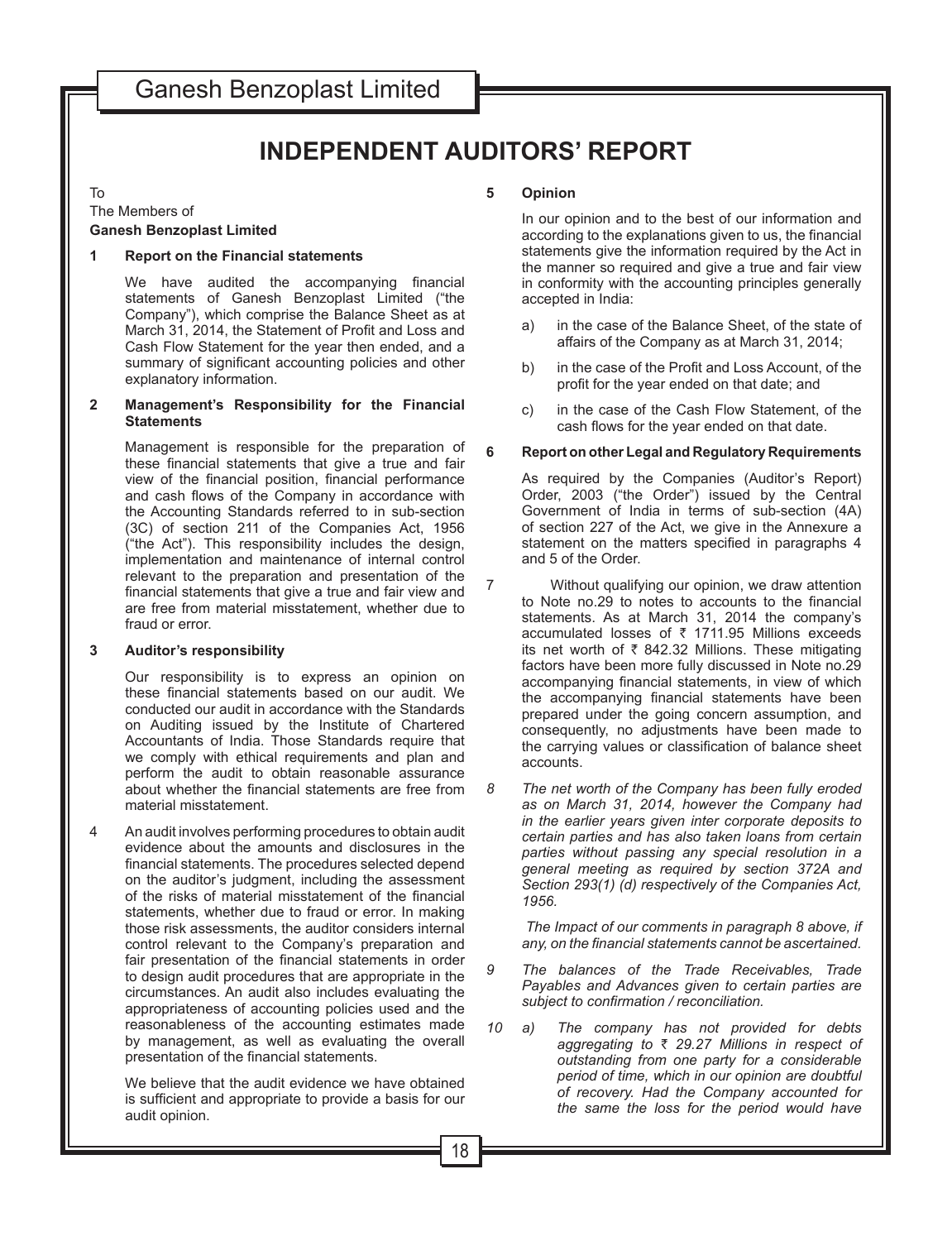*been* `*(27.99) Millions as against a reported net profit of* ` *1.28 Millions ,deficit balance in profit and loss account would have been* ` *1,741.22 Millions as against* ` *1,711.95Millions, balance in Trade Receivables would have been* ` *131.14 Millions as against* ` *160.41Millions.*

- *b) The Company has not provided for loans and advances aggregating to* ` *36.84 Millions given to various parties outstanding for a considerable period of time, which in our opinion are doubtful of recovery, Had the Company accounted for the same the loss for the period would have been*  ` *(35.56) Millions as against a reported profit of*  ` *1.28Millions, deficit balance in profit and loss account would have been* ` *1748.79 Millions as against* ` *1711.95 Millions , balance in loans and advances would have been* ` *490.84Millions as against* ` *527.68 Millions .*
- *c) The audit report for the year ended March 31,2013 was also qualified in respect of the above matter stated in paragraph 10(a) and 10(b) above..*
- *d) Had the Company accounted for our comments in paragraph 10(a) and10(b) above there would have been loss for the period amounting to*  ` *64.83 Millions as against a reported profit of*  ` *1.28 Millions , balances in Trade Receivables would have been* ` *131.14 Millions as against*  ` *160.41Millions, balance in loans and advances would have been* ` *490.84 Millions as against* ` *527.68Millions,Deficit balance in profit and loss account would have been1778.06 Millions as against* ` *1,711.95 Millions.*
- 11. As required by section 227(3) of the Act, we report that:
	- a) We have obtained all the information and explanations which to the best of our knowledge and belief were necessary for the purpose of our audit; except balance confirmation/ reconciliation of certain balances.
	- b) in our opinion proper books of account as required by law have been kept by the Company so far as appears from our examination of those books;
	- c) The Balance Sheet, Statement of Profit and Loss, and Cash Flow Statement dealt with by this Report are in agreement with the books of account;
	- d) in our opinion, the Balance Sheet, Statement of Profit and Loss, and Cash Flow Statement comply with the Accounting Standards referred to in subsection (3C) of section 211 of the Companies Act, 1956, except for comments in paragraph 9 and 10 above;

e) On the basis of written representations received from the directors as on March 31, 2014, and taken on record by the Board of Directors, none of the directors is disqualified as on March 31, 2014, from being appointed as a director in terms of clause (g) of sub-section (1) of section 274 of the Companies Act, 1956.

> **For Samria & Co.** Chartered Accountants Firm Registration No.: 109043W

**CA S.R. Rathi** Place: Mumbai **Partner** Date: 30th May, 2014 Membership No.: 112376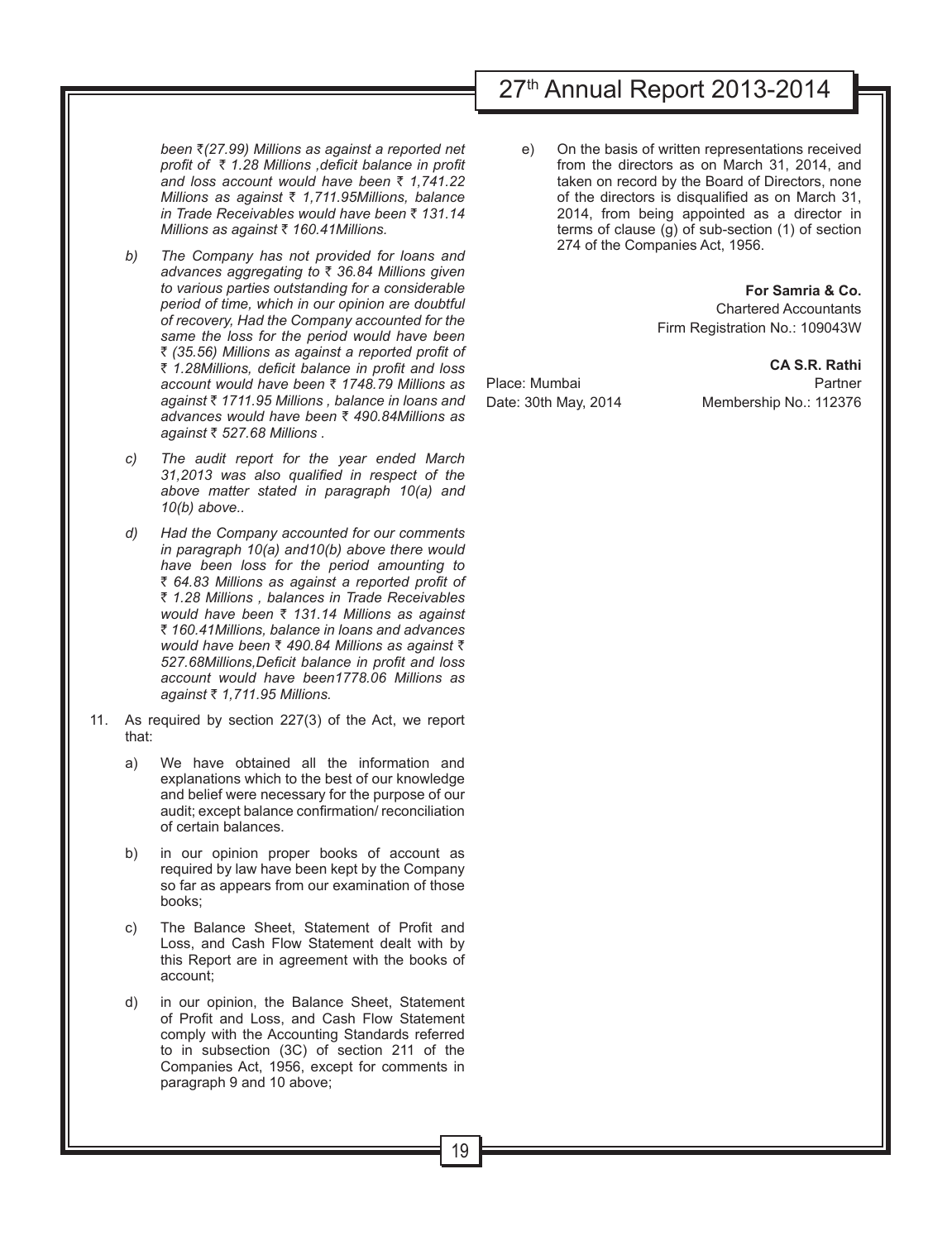# **ANNEXURE TO INDEPENDENT AUDITORS' REPORT**

Referred to in paragraph 6 of the Our Report of even date.

Re: Ganesh Benzoplast Limited ('the Company')

- (i) (a) The Company has maintained proper records showing full particulars, including quantitative details and situation of fixed assets.
	- (b) Fixed Assets have been physically verified by the management during the year and no material discrepancies were identified on such verification.
	- (c) There was no substantial disposal of fixed assets during the year.
- (ii) (a) The management has conducted physical verification of inventory at reasonable intervals during the year.
	- (b) The procedures of physical verification of inventory followed by the management are reasonable and adequate in relation to the size of the Company and the nature of its business.
	- (c) The Company is maintaining proper records of inventory and no material discrepancies were noticed on physical verification carried out at the end of the year.
- (iii) (a) During the year the Company has granted Interest Free loans / advances to two parties covered in the register maintained under section 301 of the Companies Act, 1956 to the extent of ` 1.18 Millions. The maximum amount involved during the year was  $\bar{\tau}$  156.91 Millions and the yearend balance of loans granted to such parties was  $\bar{\tau}$  156.91 Millions.
	- (b) In respect of loans /advances granted, repayment of the principal amount is stipulated.
	- (c) There is no overdue amount of loans/advances granted to Companies, firms or other parties listed in the register maintained under section 301of the Companies Act, 1956.
	- (d) The Company has taken Interest free loans from two parties covered in the register maintained under section 301 of the Companies Act, 1956. The maximum amount involved during the year was  $\bar{\tau}$  209.56 Millions and the year end balance of loans taken from such parties was  $\bar{z}$  195.86 Millions.
	- (e) In our opinion and according to the information and explanations given to us, the rate of interest and other terms and conditions for such loans are not prima facie prejudicial to the interest of the Company because these are long term and interest free unsecured loan availed from the promoters of the company.
- (f) In respect of loans taken, there is agreed period for repayment of these loans.
- (iv) In our opinion and according to the information and explanations given to us, there is an adequate internal control system commensurate with the size of the company and the nature of its business for the purchases of inventory, fixed assets and sales of goods and service. During the course of our audit, we have not observed any continuing failure to correct major weakness in the internal control system.
- (v) (a) According to the information and explanations provided by the management, we are of the opinion that the particulars of contracts or arrangements referred to in section 301 of the Act that need to be entered into the register maintained under section 301 have been so entered.
	- (b) In respect of transactions made in pursuance of such contracts or arrangements exceeding the value of Rupees five lakhs have been entered in to during the financial year at prices which are reasonable having regard to the prevailing market prices at the relevant time.
- (vi) The Company has not accepted any deposits from the public.
- (vii) *The Company does not have an internal audit system.*
- (viii) We have broadly reviewed the books of account maintained by the Company pursuant to the rules made by the Central Government for the maintenance of cost records under section 209(1)(d) of the Companies Act, 1956, and are of the opinion that prima facie , the prescribed accounts and records have been made and maintained.
- (ix) (a) Undisputed statutory dues including provident fund, investor education and protection fund, employees' state insurance, income-tax, salestax, service tax customs duty, excise duty, cess and other statutory dues have *not been regularly deposited with the appropriate authorities and there have been delays in some of the cases.*
	- (b) According to the information and explanations given to us, undisputed dues in respect of provident fund, investor education and protection fund, employees' state insurance, income-tax, service tax, sales-tax, customs duty, excise duty, cess and other statutory dues which were outstanding, at the yearend for a period of more than six months from the date they became payable are as follows: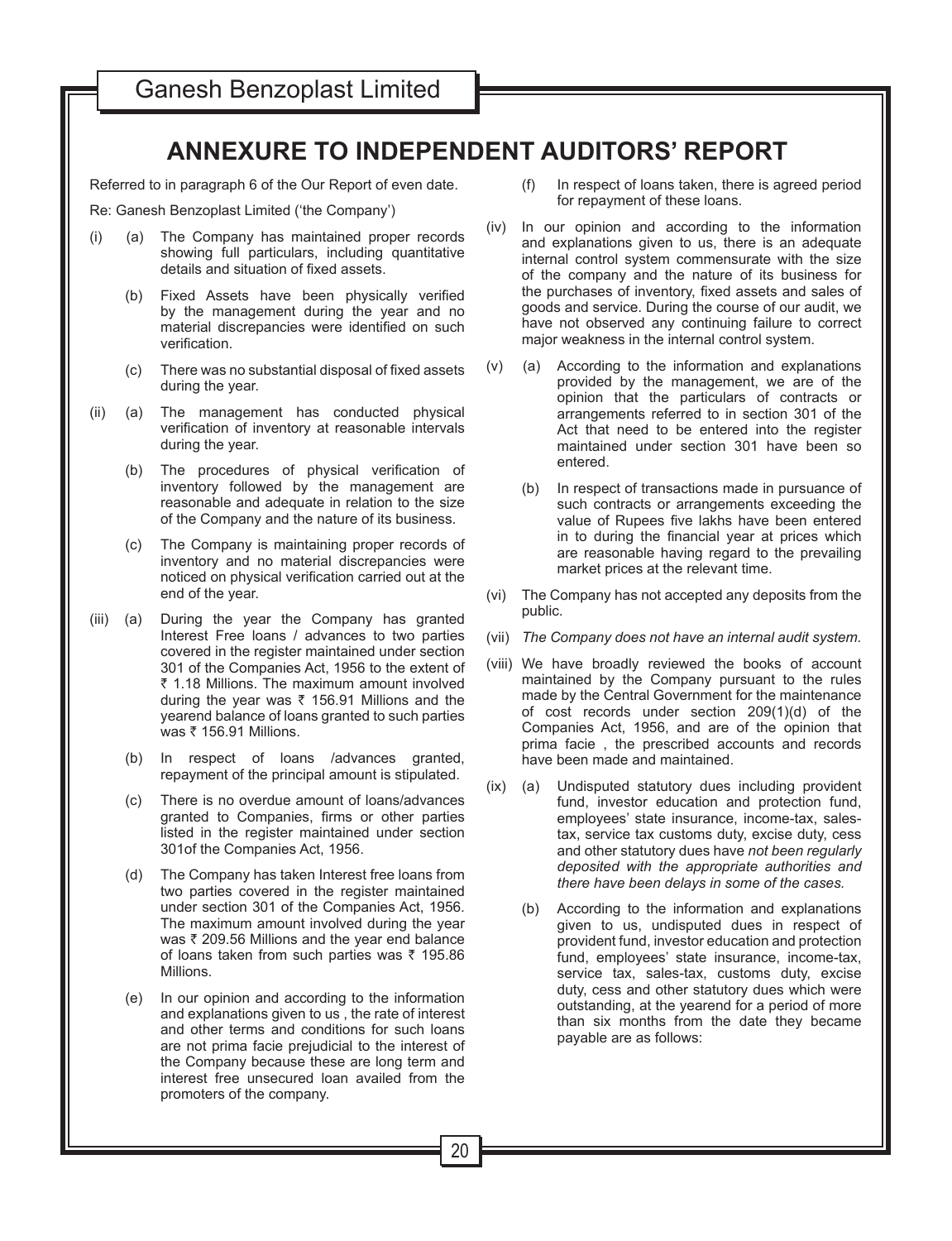# 27th Annual Report 2013-2014

| Name of the statute                          | Nature of the dues    | Amount $(\bar{z})$ in<br><b>Millions</b> ) | Period to which<br>the amount<br>relates | Due Date      | Date of<br>Payment |
|----------------------------------------------|-----------------------|--------------------------------------------|------------------------------------------|---------------|--------------------|
| Maharashtra<br>welfare<br>Labour<br>Fund Act | Labour fund Dues      | 0.02                                       | 2004-2014                                | Various dates | Not paid           |
| <b>Professional Tax Act</b>                  | Professional Tax      | 1.26                                       | 2005-2012                                | Various dates | Not paid           |
| <b>Employees Provident Fund Act</b>          | <b>Provident Fund</b> | 3.12                                       | 2002-2014                                | Various dates | Not paid           |
| Income Tax Act. 1961                         | Income Tax            | $10.94*$                                   | 1999-2001                                | Various dates | Not paid           |

\*The Income tax demand shown above will be reduced to the extent of unadjusted TDS refund for the A.Y. 12-13, A.Y. 13-14 and A.Y. 14-15.

(c) According to the records of the Company, the dues outstanding of income-tax, sales-tax, wealth-tax, service tax, customs duty, excise duty and cess on account of any dispute, are as follows:

| statute                  | Name of the   Nature of dues                         | Amount | <b>Period to which</b><br>(in Millions) $\vert$ the amount relates | Forum where dispute is pending                                                                             |
|--------------------------|------------------------------------------------------|--------|--------------------------------------------------------------------|------------------------------------------------------------------------------------------------------------|
| Income Tax<br>Act . 1961 | Interest u/s<br>234A/B/C &<br>220(2) of the act. $ $ | 28.21  | AY 1999-2000 and<br>  A.Y. 2000-01                                 | Company has approached BIFR for<br>waiver of total interest payable u/s<br>234A/B/C and 220(2) of the act. |

- (x) *The Company's accumulated losses at the end of the financial year are more than fifty percent of its net worth.* The Company has not incurred cash losses in current and immediately preceding financial year.
- (xi) Based on our audit procedures and as per the information and explanations given by the management, we are of the opinion that the Company has not defaulted in repayment of dues to a financial institution, bank or debenture holders.
- (xii) According to the information and explanations given to us and based on the documents and records produced to us, the Company has not granted loans and advances on the basis of security by way of pledge of shares, debentures and other securities.
- (xiii) In our opinion, the Company is not a chit fund or a nidhi / mutual benefit fund / society. Therefore, the provisions of clause 4(xiii) of the Companies (Auditor's Report) Order, 2003 (as amended) are not applicable to the Company.
- (xiv) In our opinion, the Company is not dealing in or trading in shares, securities, debentures and other investments. Accordingly, the provisions of clause 4(xiv) of the Companies (Auditor's Report) Order, 2003 (as amended) are not applicable to the Company.
- (xv) According to the information and explanations given to us, the Company has not given any guarantee for loans taken by others from bank or financial institutions.
- (xvi) Based on information and explanations given to us by the management, term loans were applied for the purpose for which the loans were obtained.
- (xvii) According to the information and explanations given to us and on an overall examination of the balance sheet of the Company, we report that no funds raised on short-term basis have been used for long-term investment.
- (xviii)The Company has not made any preferential allotment of shares to parties or companies covered in the register maintained under section 301 of the Companies Act, 1956.
- (xix) In respect of bonds issued by the Company and outstanding during the year, the Company has created security or charge in respect of bonds issued.
- (xx) According to the information and explanations given to us, during the year, the Company has not raised any money through public issue.
- (xxi) Based upon the audit procedures performed for the purpose of reporting the true and fair view of the financial statements and as per the information and explanations given by the management, we report that no fraud on or by the Company has been noticed or reported during the course of our audit.

### **For Samria & Co.**

Chartered Accountants Firm Registration No.: 109043W

**CA S.R. Rathi** Place: Mumbai **Partner** Date: 30th May, 2014 Membership No.: 112376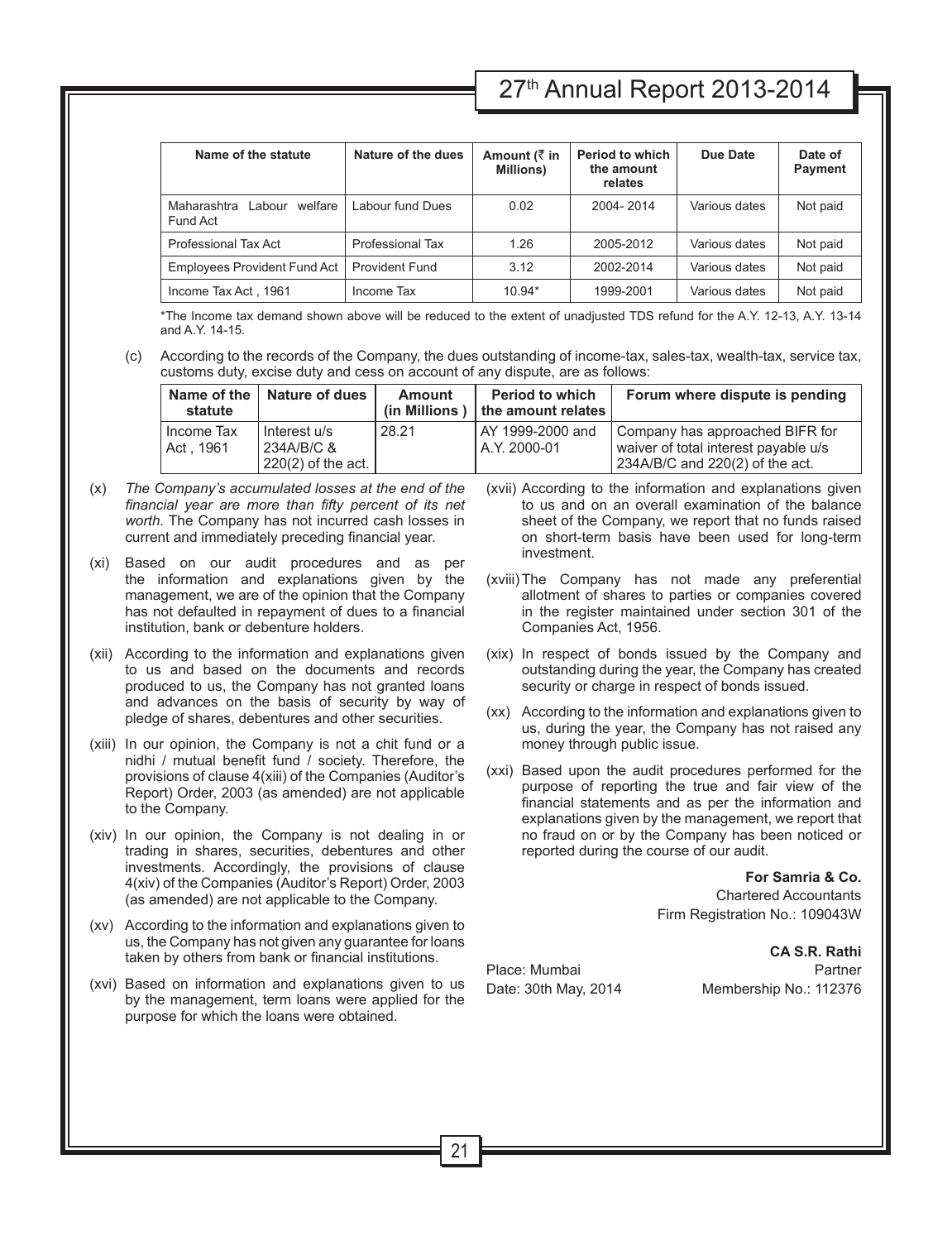# **BALANCE SHEET AS AT 31 MACRH 2014**

|                                                                          | <b>Notes</b>              | 31-Mar-14<br>$\bar{z}$ millions                | 31-Mar-13<br>$\bar{z}$ millions |  |
|--------------------------------------------------------------------------|---------------------------|------------------------------------------------|---------------------------------|--|
| <b>Equity and liabilities</b>                                            |                           |                                                |                                 |  |
| Shareholders' funds                                                      |                           |                                                |                                 |  |
| Share capital                                                            | 3                         | 57.06                                          | 57.06                           |  |
| Reserves and surplus                                                     | 4                         | (899.38)                                       | (900.66)                        |  |
|                                                                          |                           | (842.32)                                       | (843.60)                        |  |
| <b>Non-current liabilities</b>                                           |                           |                                                |                                 |  |
| Long-term borrowings                                                     | 5                         | 2,546.33                                       | 2,601.49                        |  |
| Long-term provisions                                                     | 6                         | 12.83                                          | 12.00                           |  |
|                                                                          |                           | 2,559.15                                       | 2,613.50                        |  |
| <b>Current liabilities</b>                                               |                           |                                                |                                 |  |
| Short-term borrowings                                                    | 8                         | 55.60                                          | 50.20                           |  |
| Trade payables                                                           | $\overline{7}$            | 363.36                                         | 307.86                          |  |
| Other current liabilities                                                | $\overline{7}$            | 237.40                                         | 270.03                          |  |
| Short-term provisions                                                    | 6                         | 2.48                                           | 2.26                            |  |
|                                                                          |                           | 658.83                                         | 630.36                          |  |
| <b>Total</b>                                                             |                           | 2,375.66                                       | 2,400.24                        |  |
| <b>Assets</b>                                                            |                           |                                                |                                 |  |
| <b>Non-current assets</b>                                                |                           |                                                |                                 |  |
| <b>Fixed assets</b>                                                      |                           |                                                |                                 |  |
| Tangible assets                                                          | 9                         | 1,517.18                                       | 1,579.82                        |  |
| Capital work-in-progress                                                 |                           | 18.33                                          | 55.00                           |  |
|                                                                          |                           |                                                |                                 |  |
| Non-current investments                                                  | 10<br>11                  | 0.22                                           | 0.22                            |  |
| Deferred tax assets (net)                                                |                           |                                                |                                 |  |
| Long-term loans and advances                                             | 12                        | 231.12                                         | 215.57                          |  |
| Other non current assets                                                 | 14                        |                                                |                                 |  |
| <b>Current assets</b>                                                    |                           | 1,766.85                                       | 1,850.61                        |  |
| Inventories                                                              | 15                        | 75.52                                          | 65.92                           |  |
| Trade receivables                                                        | 13                        | 160.41                                         | 188.96                          |  |
| Cash and bank balances                                                   | 16                        | 62.17                                          | 69.26                           |  |
| Short-term loans and advances                                            | 12                        | 296.57                                         | 216.56                          |  |
| Other current assets                                                     | 14                        | 14.15                                          | 8.94                            |  |
|                                                                          |                           | 608.81                                         | 549.63                          |  |
| <b>Total</b>                                                             |                           | 2,375.66                                       | 2,400.24                        |  |
| Summary of significant accounting policies                               | 2.1                       |                                                |                                 |  |
| The accompanying notes are an integral part of the financial statements. |                           |                                                |                                 |  |
| As per our report of even date                                           |                           | For and on behalf of the board of directors of |                                 |  |
| For Samria & Co.                                                         | Ganesh Benzoplast Limited |                                                |                                 |  |
| <b>Chartered Accountants</b>                                             |                           |                                                |                                 |  |
| Firm Regn. No. 109043W                                                   |                           |                                                |                                 |  |
|                                                                          | Rishi Pilani              |                                                | <b>Raunak Pilani</b>            |  |

**CA S.R. Rathi** [Chairman & Managing director] [Director] [Director] Partner

Membership no.: 112376

Place: Mumbai Date: 30th May, 2014

22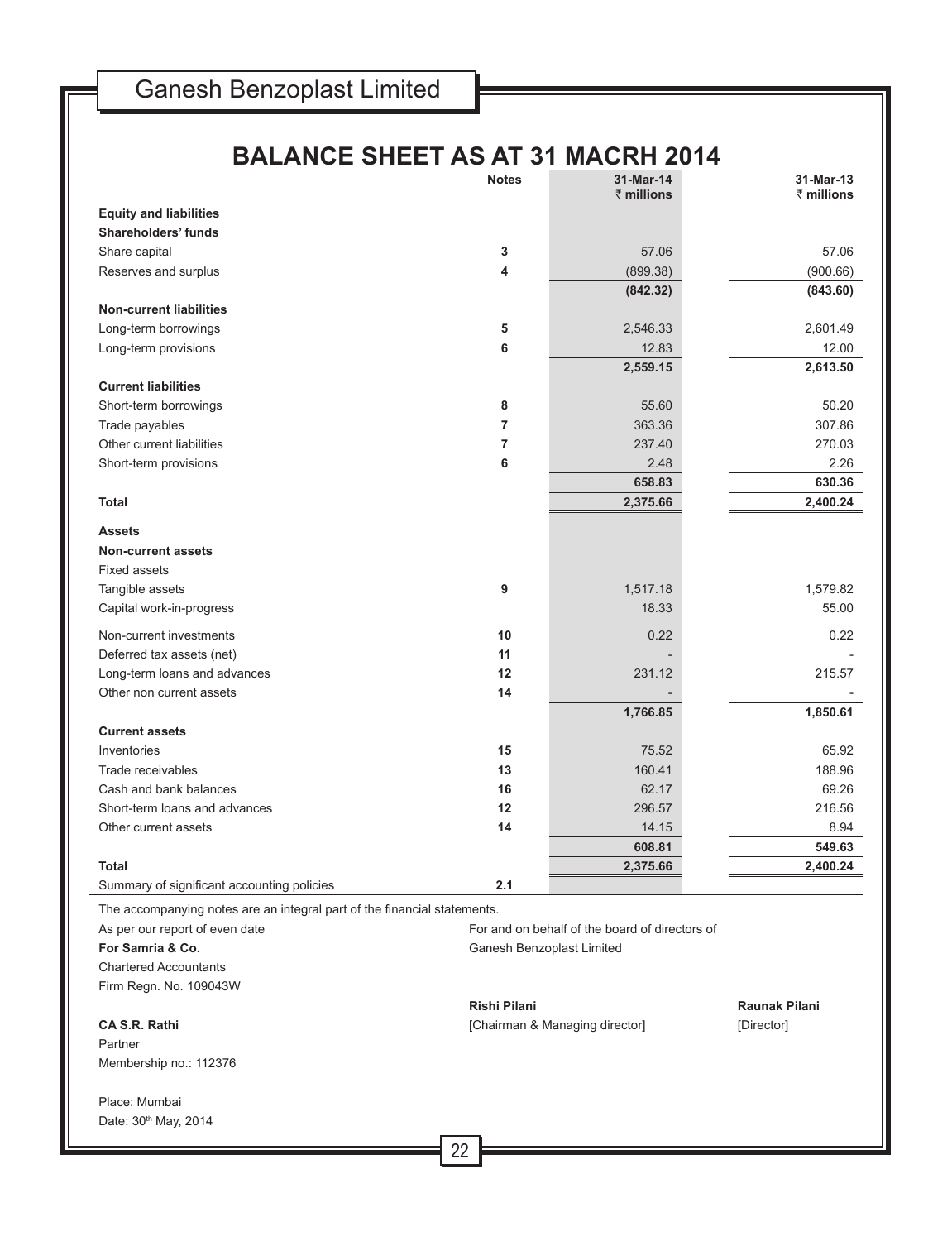### **STATEMENT OF PROFIT AND LOSS FOR THE YEAR ENDED 31 MARCH 2014 Notes 31-Mar-14** ` **millions 31-Mar-13** ` **millions Continuing operations Income** Revenue from operations (gross) **17** 17 1,194.95 1,228.21 Less: excise duty 41.14 44.32 Revenue from operations (net) **1,183.89** 1,183.89 Other income **18 30.31 22.74** Total revenue (I) **1,184.13 1,206.63 Expenses** Cost of raw material and components consumed **19 19** 445.44 **417.54 417.54** Changes in inventories of finished goods, work-in-progress and traded goods **20** (6.68) (1.89) Employee benefits expense **21** 56.63 54.43 **Other expenses 22** 296.13 316.37 Excpeptional & Prior period items **23** 69.55 9.12 **Total Expenses (II) 861.07** 861.07 861.07 861.07 861.07 861.07 861.07 861.07 861.07 861.07 861.07 8795.57 **Earnings before interest, tax, depreciation and amortization (EBITDA) (I) – (II) 323.06 411.06** Depreciation and amortization expense **24** 186.61 180.93 Finance costs **25** 135.17 142.85 Profit/(loss) before tax **1.28 87.28** Tax expenses Current tax - - Deferred tax - - **Total tax expense Profit/(loss) for the year 1.28 87.28 Earnings per equity share [nominal value of share** ` **1 (31 March 2013:** `**1] 26 51.78 51.78 Basic & Diluted** Computed on the basis of profit from continuing operations 0.02 0.02 1.69 Computed on the basis of total profit for the year 0.02 1.69 Summary of significant accounting policies **2.1** The accompanying notes are an integral part of the financial statements. As per our report of even date For and on behalf of the board of directors of For Samria & Co. **For Samria & Co.** Ganesh Benzoplast Limited Chartered Accountants Firm Regn. No. 109043W **Rishi Pilani Raunak Pilani CA S.R. Rathi** [Chairman & Managing director] [Director] [Director] Partner Membership no.: 112376 Place: Mumbai Date: 30<sup>th</sup> May, 2014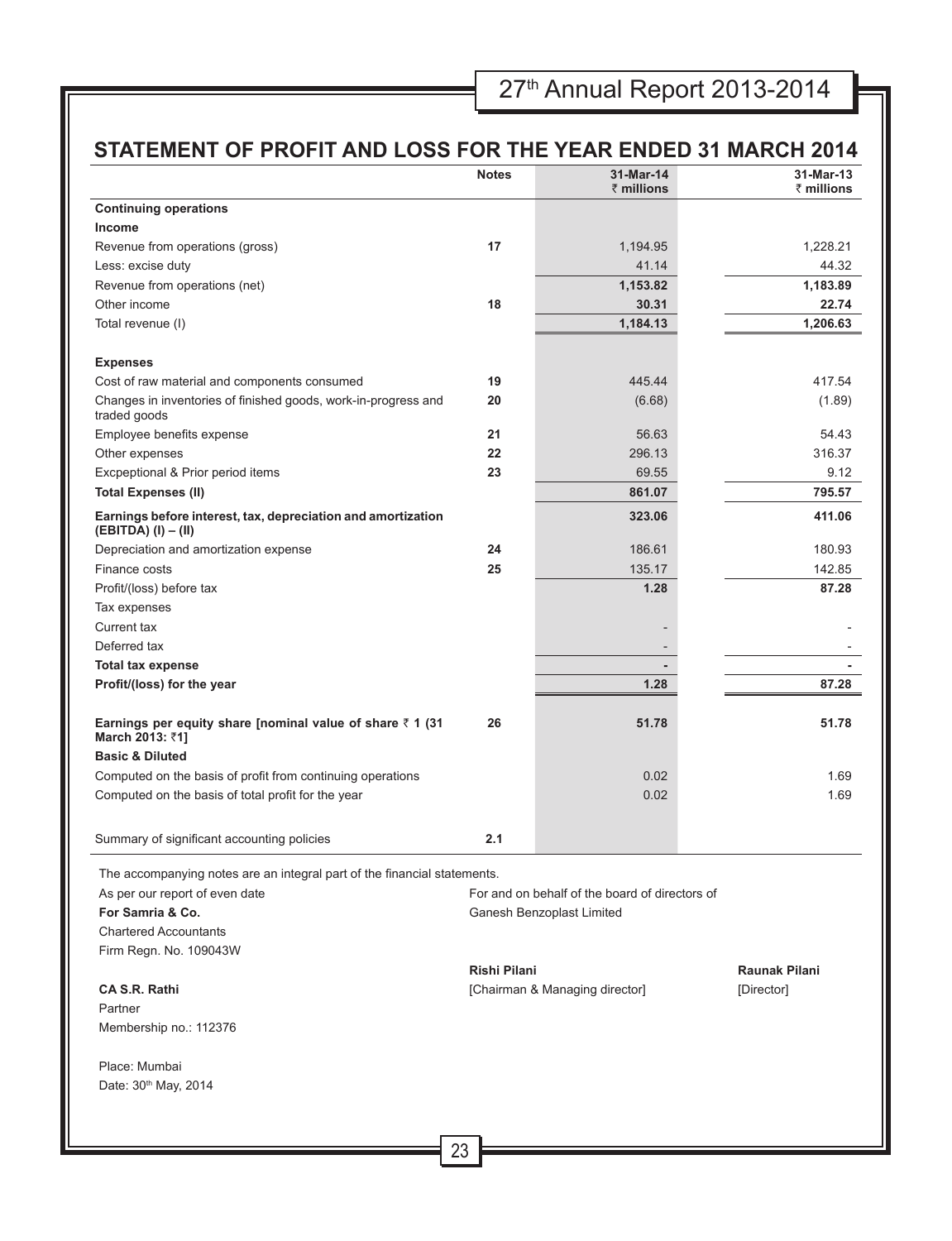### **Significant Accounting Policies:**

### **1. Corporate Information**

Ganesh Benzoplast Limited (the Company) is a public company domiciled in India and incorporated under the provisions of the Companies Act, 1956. Its shares are listed on Bombay Stock Exchange in India. The company is engaged in the business of manufacturing and selling food preservatives and industrial lubricants. The company caters to both domestic and international markets. The company also provides storage and warehousing services at various ports in India.

### **2. Basis of preparation**

The financial statements have been prepared to comply in all material respects in respects with the Notified accounting standard by Companies (Accounting Standards) Rules, 2006, (as amended) and the relevant provisions of the Companies Act, 1956. The financial statements have been prepared under the historical cost convention on an accrual basis. The accounting policies have been consistently applied by the Company and are consistent with those used in the previous year.

### **2.1 Summary of significant accounting policies**

### **(a) Use of estimates**

The preparation of financial statements in conformity with Indian GAAP requires management to make estimates and assumptions that affect the reported amounts of assets and liabilities, revenues and expenses and disclosure of contingent liabilities. Although these estimates are based upon management's best knowledge of current events and actions, actual results could differ from these estimates. The Differences between the actual results and the estimates are recognized in the period in which the results are Known/Materialise.

### **(b) Tangible fixed assets**

Fixed assets are stated at cost (or revalued amounts, as the case may be), less accumulated depreciation and impairment losses if any. Cost comprises the purchase price and directly attributable cost of bringing the asset to its working condition for its intended use. Borrowing costs relating to acquisition of fixed assets which takes substantial period of time to get ready for its intended use are also included to the extent they relate to the period till such assets are ready to be put to use.

Subsequent expenditure related to an item of fixed asset is added to its book value only if it increases the future benefits from the existing asset beyond its previously assessed standard of performance. All other expenses on existing fixed assets, including day-to-day repair and

maintenance expenditure and cost of replacing parts, are charged to the statement of profit and loss for the period during which such expenses are incurred.

From accounting periods commencing on or after 7 December 2006, the company adjusts exchange differences arising on translation/ settlement of long-term foreign currency monetary items pertaining to the acquisition of a depreciable asset to the cost of the asset and depreciates the same over the remaining life of the asset.

Gains or losses arising from derecognition of fixed assets are measured as the difference between the net disposal proceeds and the carrying amount of the asset and are recognized in the statement of profit and loss when the asset is derecognized.

### **(c) Capital Work-in-Progress**

Projects under commissioning and other Capital Work-in-Progress are carried at cost, comprising direct cost, related incidental expenses and attributable interest.

### **Depreciation on tangible fixed assets**

Depreciation is provided using the straight line method at the rates prescribed under schedule XIV of the Companies Act, 1956. Lease hold land is amortizable over the period of 99 years from the year of allotment of land which is 1986.

| <b>Asset</b>                  | <b>Schedule XIV</b><br>Rates (SLM) |
|-------------------------------|------------------------------------|
| <b>Buildings</b>              | 3.34%                              |
| <b>Plant and Equipment</b>    | 4.75%                              |
| Storage tanks                 | 4.75%                              |
| Office premises               | 1.63%                              |
| <b>Furniture and Fittings</b> | 6.33%                              |
| Vehicles                      | 9.5%                               |
| Computers                     | 16.21%                             |

### **(d) Impairment**

An Asset is treated as impaired when the carrying cost of asset exceeds its recoverable value an impairment loss is charged to the Profit and Loss in the year in which an asset is identified as impaired. The impairment loss recognized in prior accounting period is reversed if there has a change in the estimate of recoverable amount.

### **(e) Leases**

Leases where the lessor effectively retains substantially all the risks and benefits of ownership of the leased item, are classified as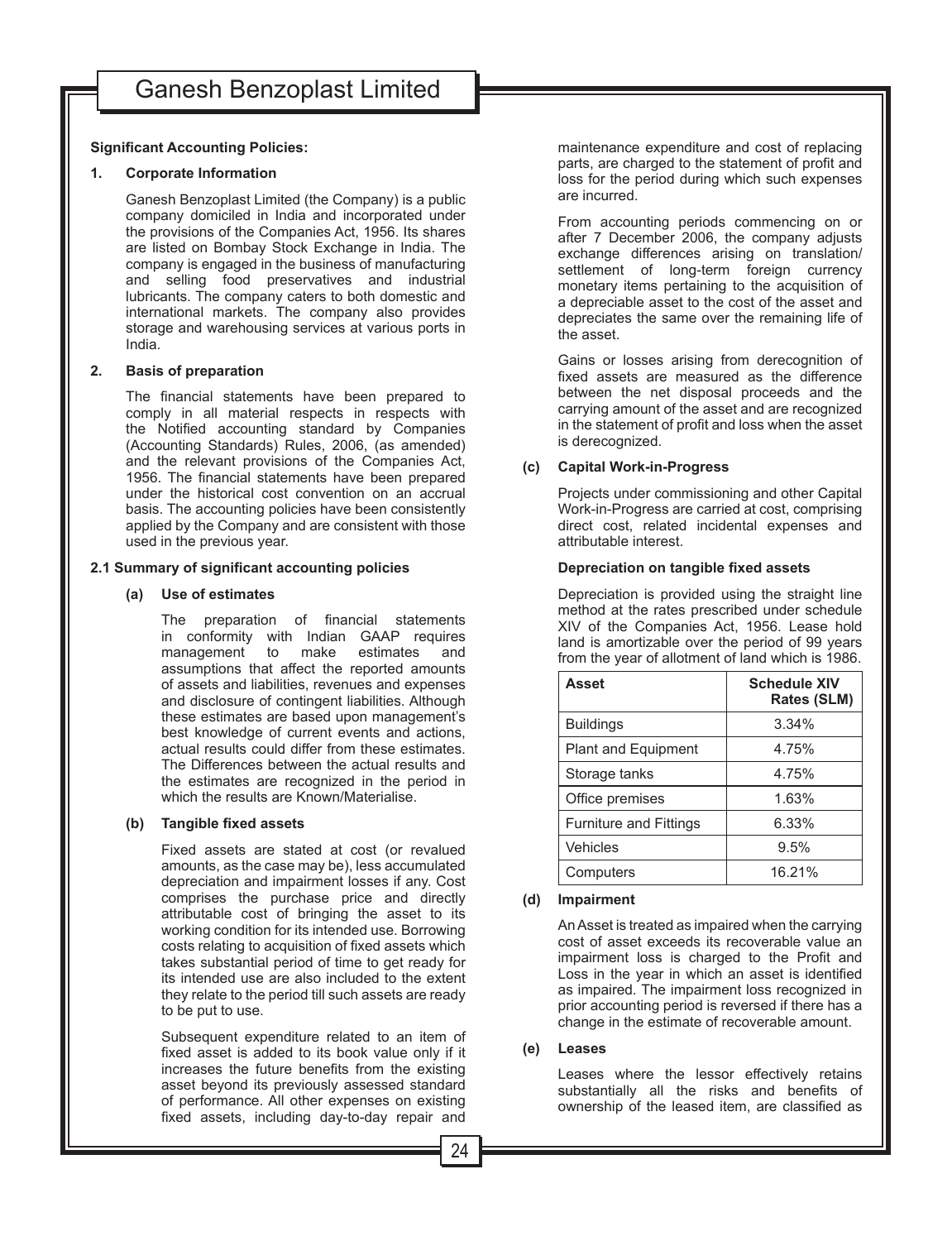operating leases. Operating lease payments are recognized as an expense in the Profit and Loss account on a straight-line basis over the lease term.

### **(f) Investments**

Investments that are readily realizable and intended to be held for not more than a year after the date of acquisition are classified as current investments. All other investments are classified as long-term investments. Current investments are carried at lower of cost and fair value determined on an individual investment basis. Long-term investments are carried individually at cost. However, provision for diminution in value is made to recognize a decline other than temporary in the value of the investments.

### **(g) Inventories**

Inventories are valued as follows:

Raw materials, components, stores and spares Lower of cost and net realizable value. However, materials and other items held for use in the production of inventories are not written down below cost if the finished products in which they will be incorporated are expected to be sold at or above cost. Cost is determined on FIFO basis.

Work-in-progress and finished goods L o w e r of cost and net realizable value. Cost includes direct materials and labour and a proportion of manufacturing overheads based on normal operating capacity. Cost of finished goods includes excise duty. Cost is determined on a weighted average basis

. Net realizable value is the estimated selling price in the ordinary course of business, less estimated costs of completion and estimated costs necessary to make the sale.

### **(h) Revenue recognition**

Revenue is recognized to the extent that it is probable that the economic benefits will flow to the Company and the revenue can be reliably measured.

### *Sales of Goods*

Revenue from sales of goods is recognized when all the significant risks and rewards of ownership of the goods have been passed to the buyer, usually on delivery of the goods. The company collects sales taxes and value added taxes (VAT) on behalf of the government and, therefore, these are not economic benefits flowing to the company. Hence, they are excluded from revenue. Excise duty deducted from revenue (gross) is the amount that is included in the revenue (gross) and not the entire amount of liability arising during the year.

### *Income from Services*

Revenues from Storage contracts are recognized pro-rata over the period of the contract as and when services are rendered.

### *Interest*

Revenue is recognized on a time proportion basis taking into account the amount outstanding and the rate applicable.

### *Dividends*

Revenue is recognized when the shareholders' right to receive payment is established by the balance sheet date.

### *Duty Drawback*

Revenue is recognized on actual receipt basis.

**(i) Foreign currency transactions & translation**

### (i) **Initial Recognition**

Foreign currency transactions are recorded in the reporting currency, by applying to the foreign currency amount the exchange rate between the reporting currency and the foreign currency at the date of the transaction.

### (ii) **Conversion**

Foreign currency monetary items are reported using the closing rate. Nonmonetary items which are carried in terms of historical cost denominated in a foreign currency are reported using the exchange rate at the date of the transaction.

### (iii) **Exchange Differences**

Exchange differences arising on a monetary item on the settlement of monetary or on reporting such monetary items of company at rates different from those at which they were initially recorded during the year, or reported in previous financial statements, are recognized as income or as expenses in the year in which they arise.

### **(j) Retirement and other employee benefits**

- i. A Retirement benefit in the form of Provident Fund is a defined contribution scheme and the contributions are charged to the Profit and Loss Account of the year when the contributions to the respective funds are due. There are no other obligations other than the contribution payable to the Provident Fund authorities.
- ii. Gratuity liability is are defined benefit obligations and are provided for on the basis of an actuarial valuation on projected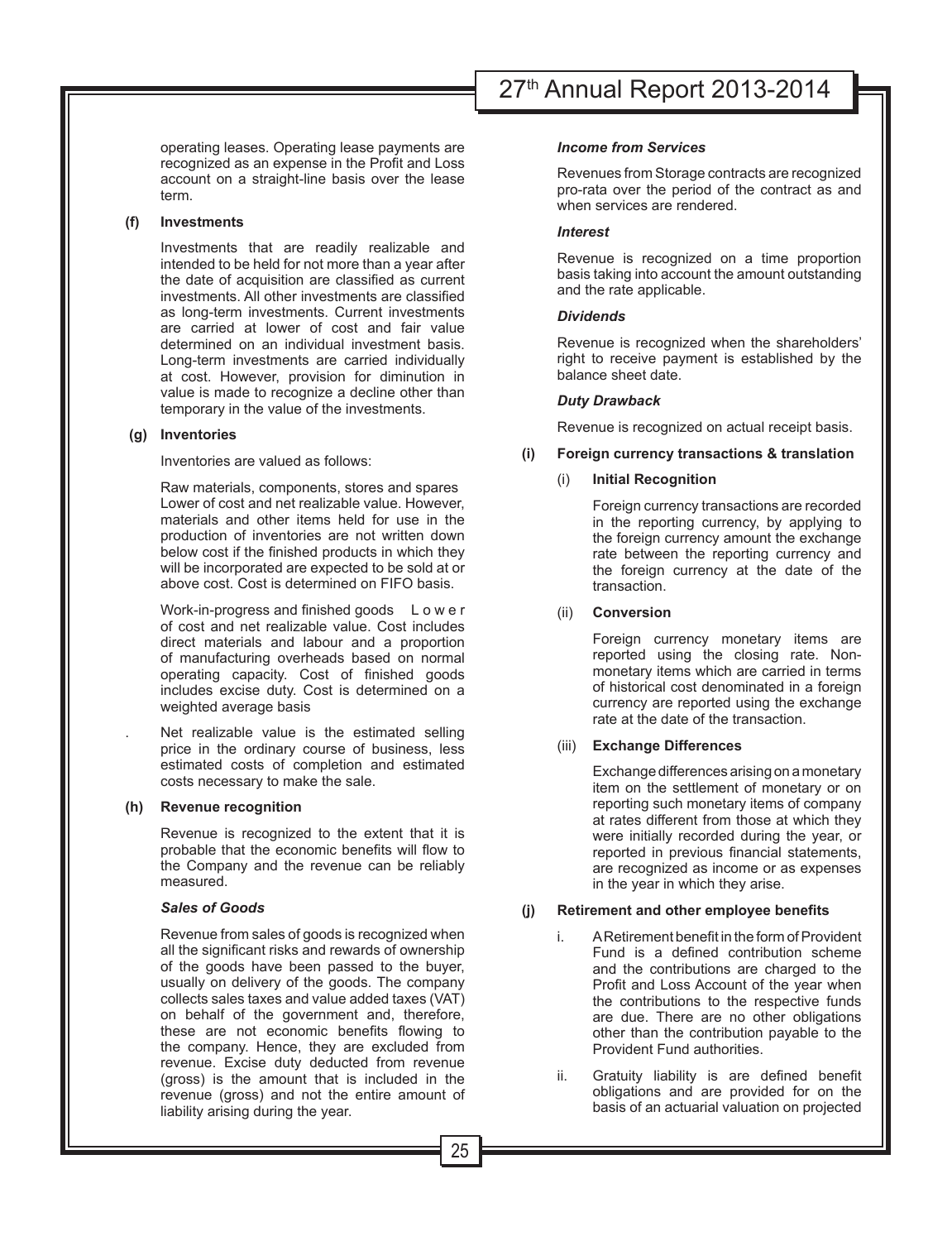### Ganesh Benzoplast Limited

unit credit method made at the end of the financial

- iii. Short term compensated absences are provided for based on estimates. Long term compensated absences are provided for based on actuarial valuation. The actuarial valuation is done as per projected unit credit method.
- iv. Actuarial gains/losses are immediately taken to profit and loss account and are not deferred.

### **(k) Taxes on Income**

Tax expense comprises of current and deferred tax. Current income tax is measured at the amount expected to be paid to the tax authorities in accordance with the Income-tax Act, 1961 enacted in India .Deferred tax resulting from timing difference between taxable and accounting income is accounted for using the tax rates and laws that are enacted or substantively enacted as on the balance sheet date. Deferred tax asset is recognized and carried forward only to the extent that there is a virtual certainty that the asset will be realised in future.

### **(l) Segment Reporting Policies**

### **Identification of segments :**

The Company's operating businesses are organized and managed separately according to the nature of products and services provided, with each segment representing a strategic business unit that offers different products and serves different markets. The analysis of geographical segments is based on the areas in which major operating divisions of the Company operate.

### **Inter segment Transfers :**

The Company generally accounts for intersegment sales and transfers as if the sales or transfers were to third parties at current market prices.

### **Allocation of common costs :**

Common allocable costs are allocated to each segment according to the relative contribution of each segment to the total common costs.

### **Unallocated items :**

Includes general corporate income and expense items which are not allocated to any business segment.

### **Segment Policies :**

The company prepares its segment information in conformity with the accounting policies

adopted for preparing and presenting the financial statements of the company as a whole.

### **(m) Earnings Per Share**

Basic earnings per share are calculated by dividing the net profit or loss for the period attributable to equity shareholders (after deducting preference dividends and attributable taxes) by the weighted average number of equity shares outstanding during the period. The weighted average numbers of equity shares outstanding during the period are adjusted for events of bonus issue; bonus element in a rights issue to existing shareholders; share split; and reverse share split (consolidation of shares).

For the purpose of calculating diluted earnings per share, the net profit or loss for the period attributable to equity shareholders and the weighted average number of shares outstanding during the period are adjusted for the effects of all dilutive potential equity shares.

### **(n) Provisions**

A provision is recognized when an enterprise has a present obligation as a result of past event; it is probable that an outflow of resources will be required to settle the obligation, in respect of which a reliable estimate can be made. Provisions (Excluding retirement Benefits) are not discounted to its present value and are determined based on best estimate required to settle the obligation at the balance sheet date. These are reviewed at each balance sheet date and adjusted to reflect the current best estimates.

### **(o) Cash and Cash equivalents**

Cash and cash equivalents for the purpose of cash flow statement comprise cash at

bank and in hand and short-term investments with an original maturity of three months or less

### **(p) Derivative instruments**

In accordance with the ICAI announcement, derivative contracts, other than foreign currency forward contracts covered under AS 11, are marked to market on a portfolio basis, and the net loss, if any, after considering the offsetting effect of gain on the underlying hedged item, is charged to the statement of profit and loss. Net gain, if any, after considering the offsetting effect of loss on the underlying hedged item, is ignored.

### **(q) Borrowing costs**

Borrowing cost includes interest, amortization of ancillary costs incurred in connection with the arrangement of borrowings and exchange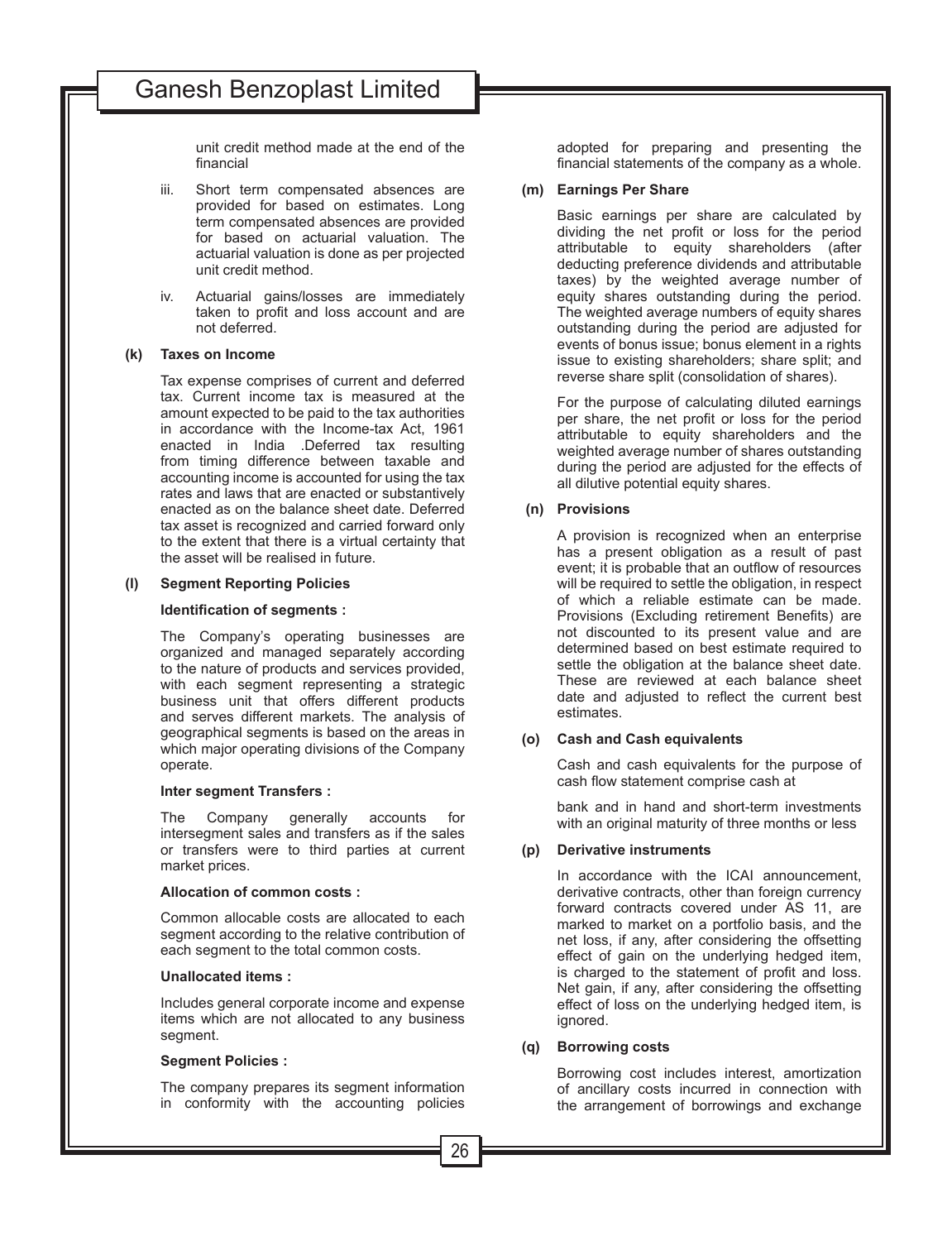differences arising from foreign currency borrowings to the extent they are regarded as an adjustment to the interest cost.

Borrowing costs directly attributable to the acquisition, construction or production of an asset that necessarily takes a substantial period of time to get ready for its intended use or sale are capitalized as part of the cost of the respective asset. All other borrowing costs are expensed in the period they occur.

### **(r) Contingent liability**

A contingent liability is a possible obligation that arises from past events whose existence will be confirmed by the occurrence or non-occurrence of one or more uncertain future events beyond the control of the company or a present obligation that is not recognized because it is not probable that an outflow of resources will be required to

settle the obligation. A contingent liability also arises in extremely rare cases where there is a liability that cannot be recognized because it cannot be measured reliably. The company does not recognize a contingent liability but discloses its existence in the financial statements.

### **(s) Measurement of EBITDA**

As permitted by the Guidance Note on the Revised Schedule VI to the Companies Act, 1956, the company has elected to present earnings before interest, tax, depreciation and amortization (EBITDA) as a separate line item on the face of the statement of profit and loss. The company measures EBITDA on the basis of profit/ (loss) from continuing operations. In its measurement, the company does not include depreciation and amortization expense, finance costs and tax expense.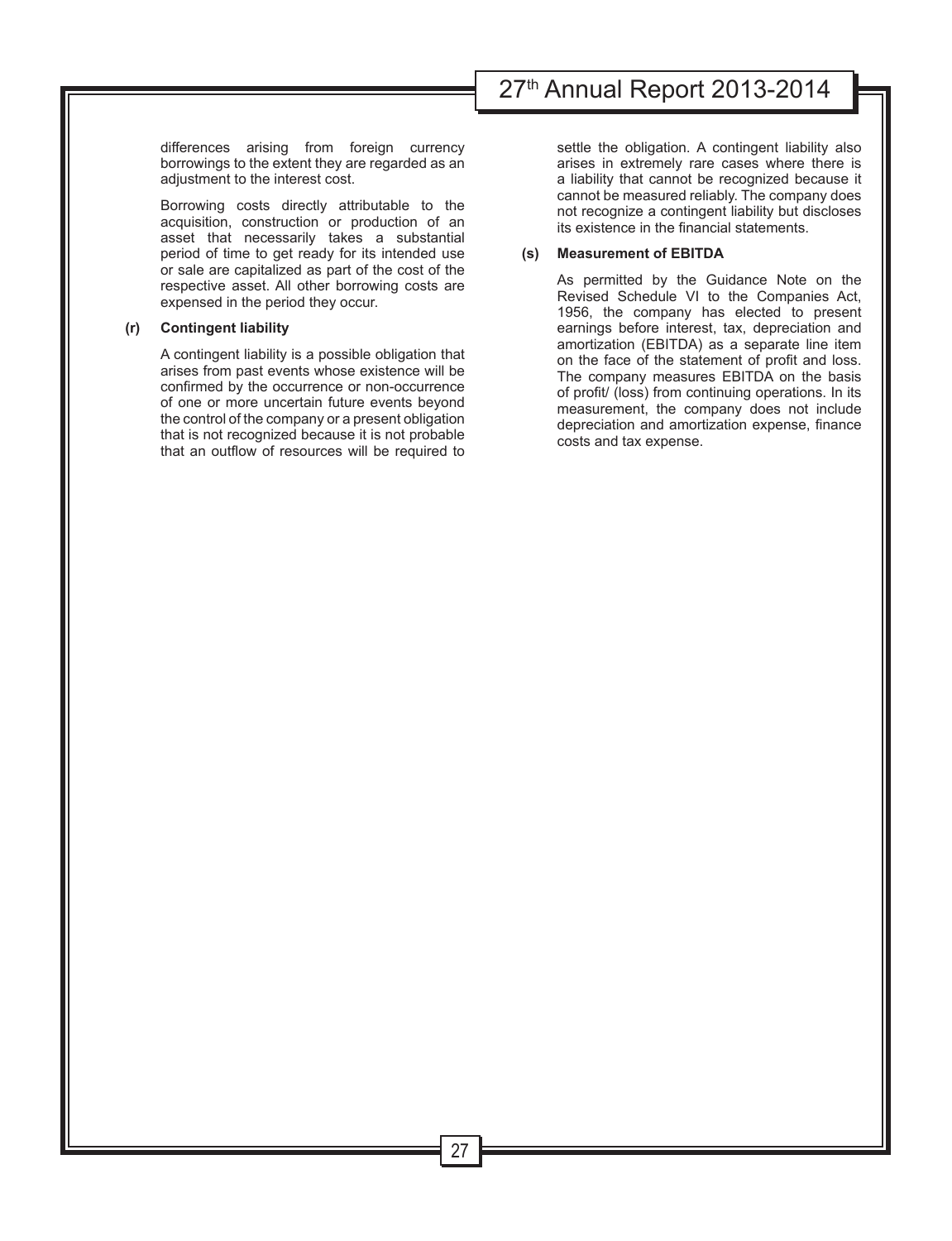|    |                                                                                         | 31-Mar-14<br>$\bar{\tau}$ millions | 31-Mar-13<br>₹ millions |
|----|-----------------------------------------------------------------------------------------|------------------------------------|-------------------------|
| 3. | Share capital                                                                           |                                    |                         |
|    | Authorized shares (No. millions)                                                        |                                    |                         |
|    | 400 Mn (31 March 2013: 400 Mn) equity shares of ₹17- each                               | 400.00                             | 400.00                  |
|    |                                                                                         |                                    |                         |
|    | Issued, subscribed and fully paid-up shares (No. millions)                              |                                    |                         |
|    | 51.78 Mn (31 March 2013: 51.78 Mn) equity shares of ₹17- each                           | 51.78                              | 51.78                   |
|    | Share Forfeiture Account (1.05 Mn. Shares @ $\bar{\tau}$ 5 paid up. 31 March 2013: 1.05 | 5.27                               | 5.27                    |
|    | Mn. Shares $@ \overline{\smash{\mathcal{R}}} 5$ paid up.)                               |                                    |                         |
|    | Total issued, subscribed and fully paid-up share capital                                | 57.06                              | 57.06                   |

**(a) Reconciliation of the Equity shares outstanding at the beginning and at the end of the reporting period**

### **Equity Shares**

|                                        |                 | 31-Mar-14          |                          | 31-Mar-13  |
|----------------------------------------|-----------------|--------------------|--------------------------|------------|
|                                        | No.<br>millions | $\bar{z}$ millions | No. millions             | ₹ millions |
| At the beginning of the period         | 51.78           | 51.78              | 51.78                    | 51.78      |
| Issued during the period - Bonus issue | ۰               | ۰                  |                          |            |
| Issued during the period - ESOP        | ۰               |                    | $\overline{\phantom{0}}$ |            |
| Outstanding at the end of the period   | 51.78           | 51.78              | 51.78                    | 51.78      |

### **(b) Terms/Rights attached to Equity shares**

The company has only one class of equity shares having par value of  $\bar{\tau}$ 1' per share. Each holder of equity shares is entitled to one vote per share. The company declares and pays dividends in Indian rupees. The dividend if any, proposed by the Board of Directors is subject to the approval of the shareholders in the ensuing Annual General Meeting.

In the event of liquidation of the company, the holders of equity shares will be entitled to receive remaining assets of the company, after distribution of all preferential amounts. The distribution will be in proportion to the number of equity shares held by the shareholders

### **(c) Details of shareholders holding more than 5% shares in the company**

| Name of the shareholder                         |              | As at 31 March 2014       | As at 31 March 2013 |                           |  |
|-------------------------------------------------|--------------|---------------------------|---------------------|---------------------------|--|
|                                                 | No. millions | % holding in<br>the class | No. millions        | % holding in the<br>class |  |
| Equity shares of ₹1' each fully paid            |              |                           |                     |                           |  |
| Suaram Financial Services & Techniques Pvt.Ltd. | 10.56        | 20.38%                    | 10.56               | 20.38%                    |  |
| Ganesh Risk Management Pvt. Ltd.                | 4.97         | 9.60%                     | 4.97                | 9.60%                     |  |
| India Debt Management Pvt.Ltd.                  | 6.94         | 13.41%                    | 6.94                | 13.41%                    |  |
| IFCI Ltd.                                       | 3.89         | 7.51%                     | 3.89                | 7.51%                     |  |

As per the records of the company, including its register of shareholders/members and other declarations received from shareholders regarding beneficial interest, the above shareholding represents both legal & benefecial ownership of shares.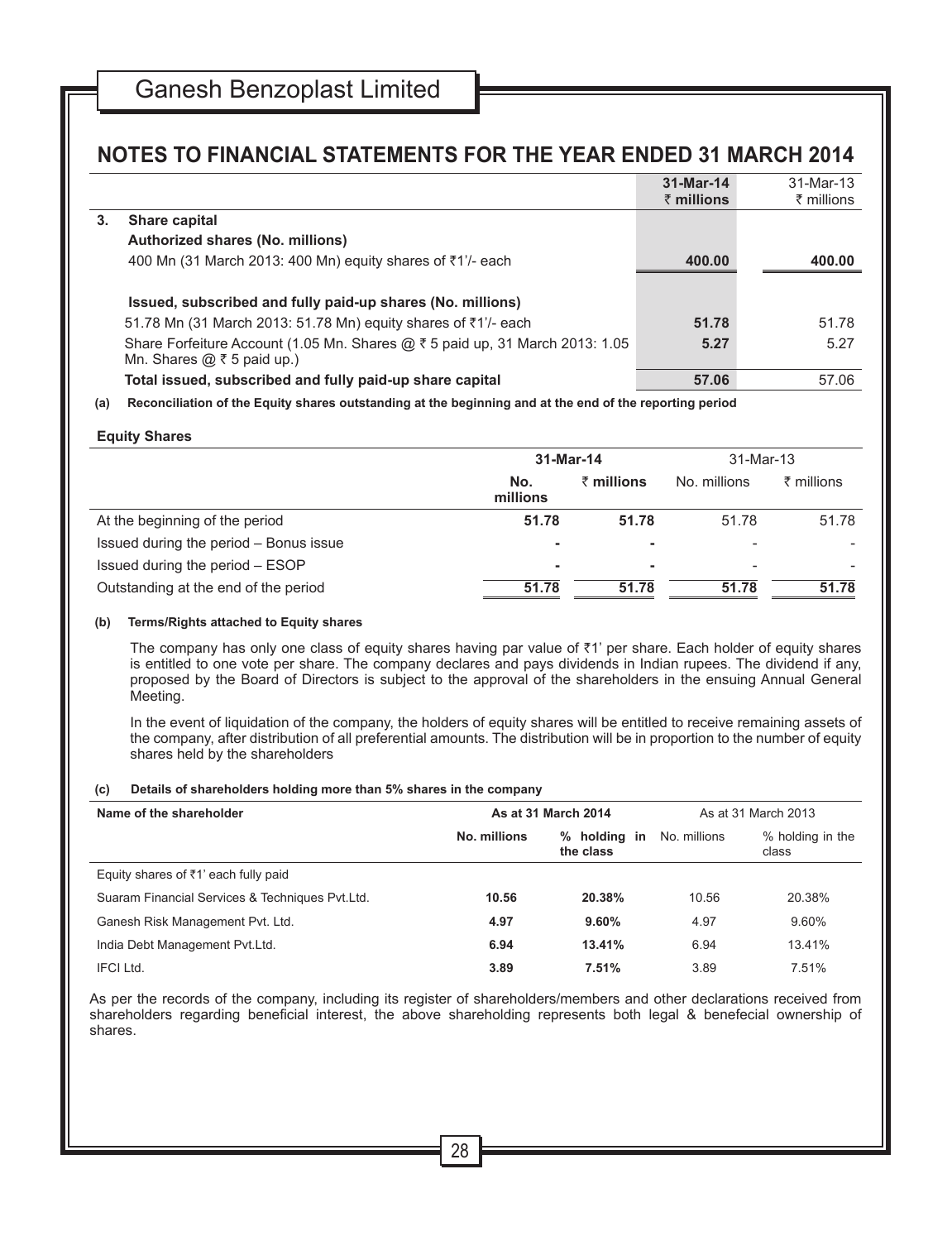|    |                                                 | 31-Mar-14<br>$\bar{z}$ millions | 31-Mar-13<br>₹ millions |
|----|-------------------------------------------------|---------------------------------|-------------------------|
| 4. | <b>Reserves and surplus</b>                     |                                 |                         |
|    | <b>Capital reserve</b>                          |                                 |                         |
|    | As per last Balance Sheet                       | 430.07                          | 430.07                  |
|    | Securities premium account                      |                                 |                         |
|    | As per last Balance Sheet                       | 382.50                          | 382.50                  |
|    | <b>Profit and loss A/c.</b>                     |                                 |                         |
|    | Balance as per last financial statements        | (1,713.23)                      | (1,800.52)              |
|    | Profit for the year                             | 1.28                            | 87.28                   |
|    | Less: Appropriations                            |                                 |                         |
|    | Net surplus in the statement of profit and loss | (1,711.95)                      | (1,713.23)              |
|    |                                                 |                                 |                         |
|    | <b>Total reserves and surplus</b>               | (899.38)                        | (900.66)                |

|    |                                                                                                                   | Non-current portion             |                                    |                                 | <b>Current maturities</b>          |  |
|----|-------------------------------------------------------------------------------------------------------------------|---------------------------------|------------------------------------|---------------------------------|------------------------------------|--|
|    |                                                                                                                   | 31-Mar-14<br>$\bar{z}$ millions | 31-Mar-13<br>$\bar{\tau}$ millions | 31-Mar-14<br>$\bar{z}$ millions | 31-Mar-13<br>$\bar{\tau}$ millions |  |
| 5. | Long-term borrowings                                                                                              |                                 |                                    |                                 |                                    |  |
|    | <b>Bonds</b>                                                                                                      |                                 |                                    |                                 |                                    |  |
| a) | 0.746 million (31 March 2013: 0.746 million) Zero<br>Coupon Bond(ZCB) having face value of ₹100 each<br>(Secured) | 74.66                           | 74.66                              |                                 |                                    |  |
|    | <b>Term loans from Banks and Financial Institutions</b>                                                           |                                 |                                    |                                 |                                    |  |
| b) | Cent Rental Ioan from Bank (Unsecured)                                                                            |                                 | 8.81                               | 10.49                           | 36.32                              |  |
| C) | From financial institutions (secured)                                                                             | 2,275.81                        | 2,325.81                           | 120.00                          | 120.00                             |  |
|    | Other loans and advances                                                                                          |                                 |                                    |                                 |                                    |  |
| d) | Loans & Advances                                                                                                  |                                 |                                    |                                 |                                    |  |
|    | from Shareholders (unsecured)                                                                                     | 190.33                          | 190.35                             |                                 |                                    |  |
|    | from related parties (unsecured)                                                                                  | 5.53                            | 1.86                               |                                 |                                    |  |
|    |                                                                                                                   | 2,546.33                        | 2.601.49                           | 130.49                          | 156.32                             |  |
|    | The above amount includes                                                                                         |                                 |                                    |                                 |                                    |  |
|    | Secured borrowings                                                                                                | 2,350.47                        | 2.400.47                           | 120.00                          | 120.00                             |  |
|    | Unsecured borrowings                                                                                              | 195.86                          | 201.02                             | 10.49                           | 36.32                              |  |
|    | Amount disclosed under the head "other current"<br>liabilities" (Note no.7)                                       |                                 |                                    | (130.49)                        | (156.32)                           |  |
|    | Net amount                                                                                                        | 2,546.33                        | 2,601.49                           |                                 |                                    |  |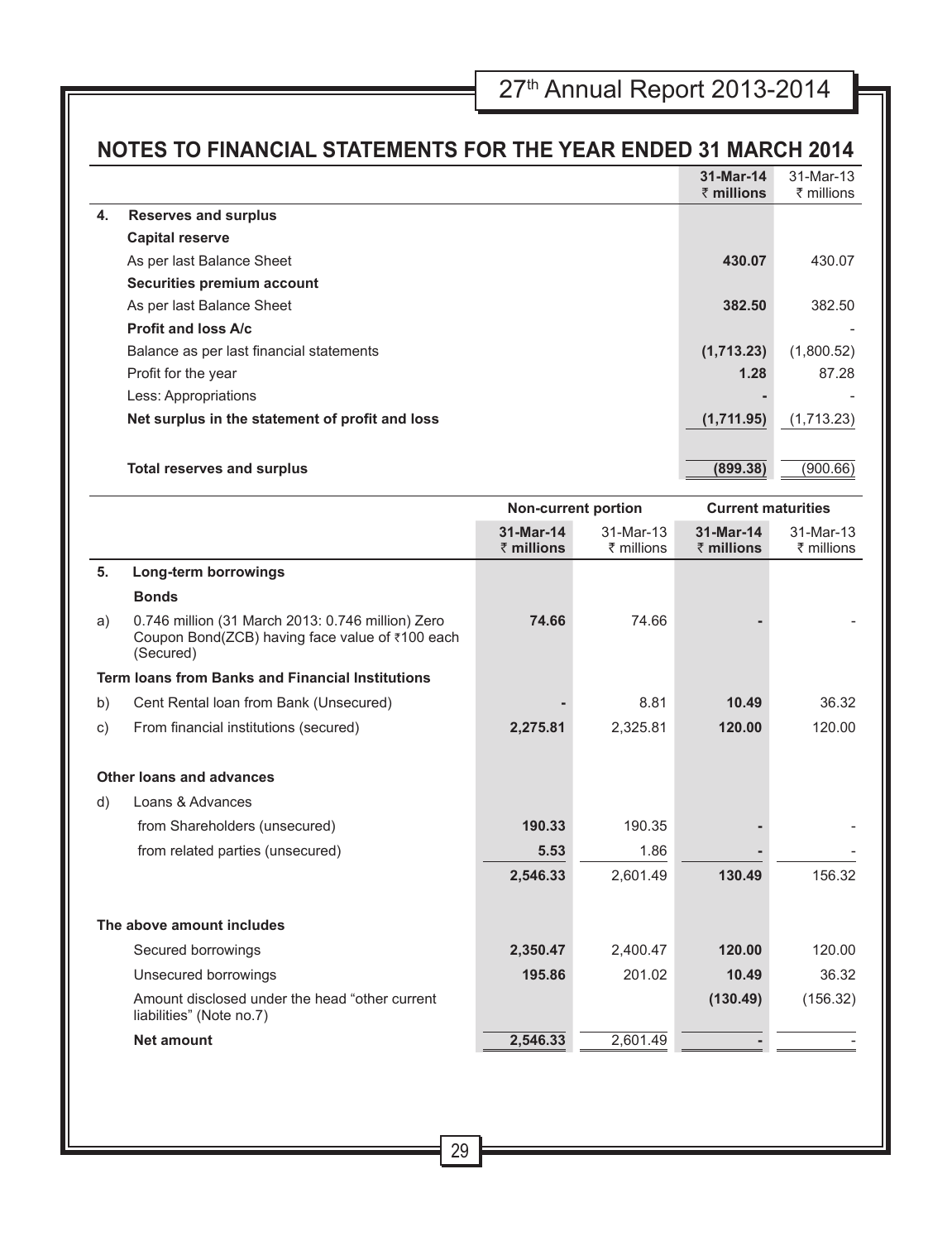- a) Company had issued 746,630 nos. of Zero coupon Bond (ZCB) having face value of  $\bar{z}$  100 each for an aggregate of  $\bar{z}$ 74.66 million to IFCI in accordance with One Time Settlement Agreement entered in the earlier years. The said ZCB are redeemable at par in three equal installments of ₹ 24.88 million each on September 30, 2016, September 30, 2017 and September 30, 2018. These ZCB are interest free and non transferable. Further these are secured by second charge on all fixed assets of the Company.
- b) Cent rental loan is secured against contract with one of the customer Indorama Synthetic (I) Limited for rendering of storage services. Further this is secured against mortgage of personal properties of promoters alongwith personal guarantees of directors and their relatives.
- c) Term Loans from financial institutions include loans directly disbursed by India Debt Management Pvt Lrd (IDM) and those acquired by IDM from some erstwhile lenders of the Company. All these term loans are secured by a first charge/ mortgage of all immovable properties both present and future and by a first charge by way of hypotheecation of all movables (save and except book debts) including movable machinery spares, tools and accessories present and future and shall rank pari passu between one another. These loans are proposed to be restructured in both quantum and repayment schedule under a draft Rehabilitation Scheme filed by the Company with BIFR which is pending approval. As per the proposed terms under the Draft Rehabilitation Scheme, these loans carry an interest rate of 18.50% p.a. effective from January 1, 2014 and are repayable before 31.08.2014 based on terms agreed between IDM and the Company. The Company is taking appropriate steps to repay the said loans, by way of availing fresh long term loans from prospective investor to replace the debt of IDM. Hence though the restructured loans of IDM are repayable by 31.08.2014, these continue to be classified as Long term borrowings for the current finacial year as the Compnay and management expect to refinance these obligations through fresh long term loans.
- d) Loans and advances from shareholders and related parties are long term, unsecured and interest free in nature. Further there are agreed terms in respect of repayment.

|    |                                        |                                 | Long-term                 |                                 | Short-term              |
|----|----------------------------------------|---------------------------------|---------------------------|---------------------------------|-------------------------|
|    |                                        | 31-Mar-14<br>$\bar{z}$ millions | $31-Mar-13$<br>₹ millions | 31-Mar-14<br>$\bar{z}$ millions | 31-Mar-13<br>₹ millions |
| 6. | <b>Provisions</b>                      |                                 |                           |                                 |                         |
|    | <b>Provision for employee benefits</b> |                                 |                           |                                 |                         |
|    | Provision for gratuity (note 30)       | 8.41                            | 8.39                      | 1.75                            | 1.63                    |
|    | Provision for leave benefits           | 4.41                            | 3.61                      | 0.74                            | 0.63                    |
|    |                                        | 12.83                           | 12.00                     | 2.48                            | 2.26                    |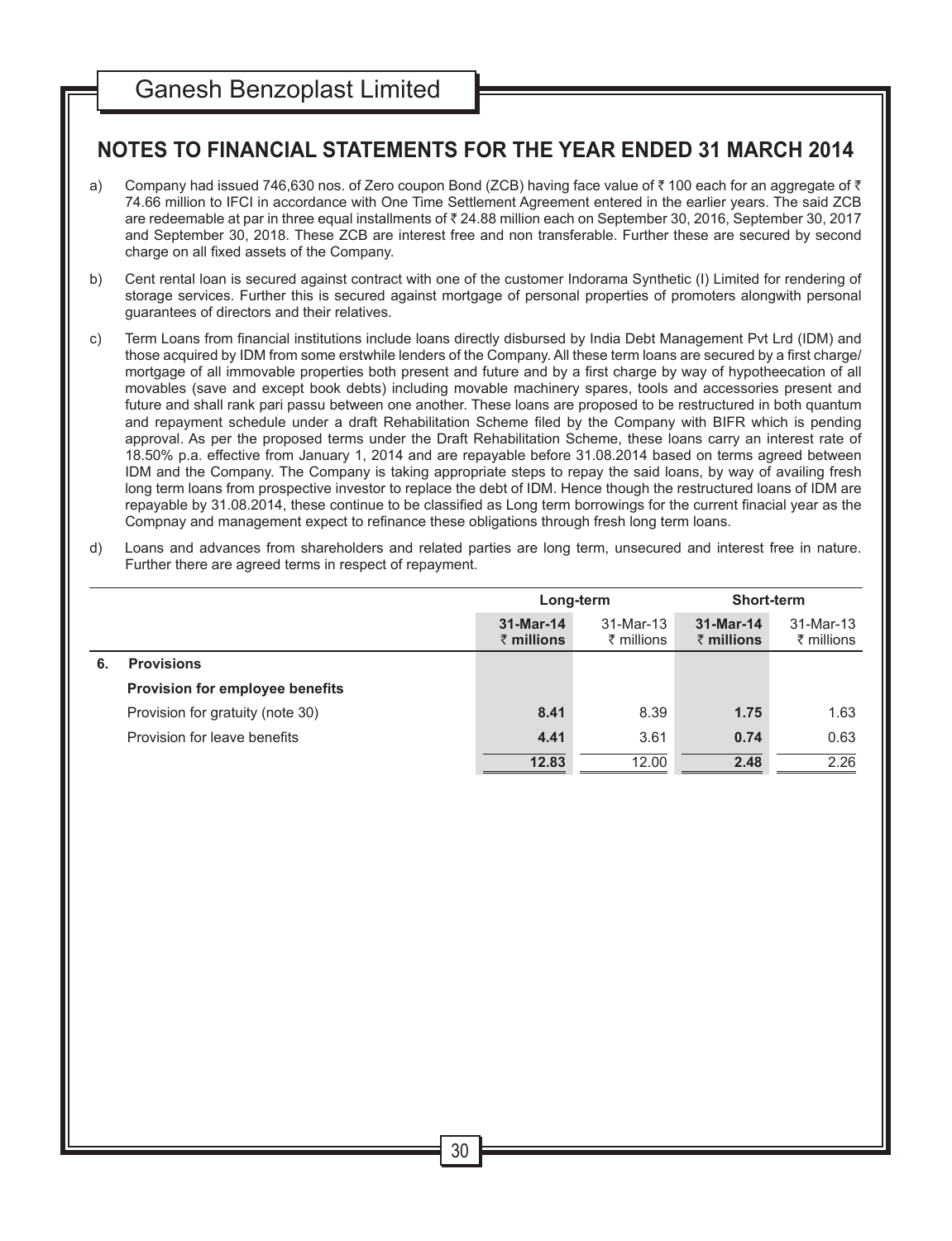|    |                                                      | 31-Mar-14<br>$\bar{z}$ millions | 31-Mar-13<br>₹ millions |
|----|------------------------------------------------------|---------------------------------|-------------------------|
| 7. | <b>Other current liabilities</b>                     |                                 |                         |
|    | Trade payables (including acceptances) (note 31)     | 363.36                          | 307.86                  |
|    | <b>Other liabilities</b>                             |                                 |                         |
|    | Current maturities of long term borrowings (note 5)  | 130.49                          | 156.32                  |
|    | Interest accrued but not due on Secured Joan of IDM. | 29.48                           | 27.48                   |
|    | Advances received from customers                     | 61.45                           | 67.43                   |
|    | Profession tax and MLWF dues                         | 1.31                            | 1.32                    |
|    | Provident fund dues                                  | 2.94                            | 2.94                    |
|    | TDS and Income tax dues payable                      | 11.72                           | 14.55                   |
|    |                                                      | 237.40                          | 270.03                  |
|    |                                                      | 600.75                          | 577.90                  |
|    |                                                      |                                 |                         |
|    |                                                      | 31-Mar-14<br>$\bar{z}$ millions | 31-Mar-13<br>₹ millions |
| 8. | <b>Short-term borrowings</b>                         |                                 |                         |
|    | Bank Overdraft (Secured)                             | 52.27                           | 46.87                   |
|    | Other loans & advances (Unsecured)                   | 3.33                            | 3.33                    |

| <b>Total Short term borrowing</b> | 55.60 | 50.20 |
|-----------------------------------|-------|-------|
| The above amount includes         |       |       |
| Secured borrowings                | 52.27 | 46.87 |
| Unsecured borrowings              | 3.33  | 3.33  |

a) Bank overdraft facility is secured against fixed deposits with bank. The overdraft is repayable on demand and carries interest @ 9% to 11%.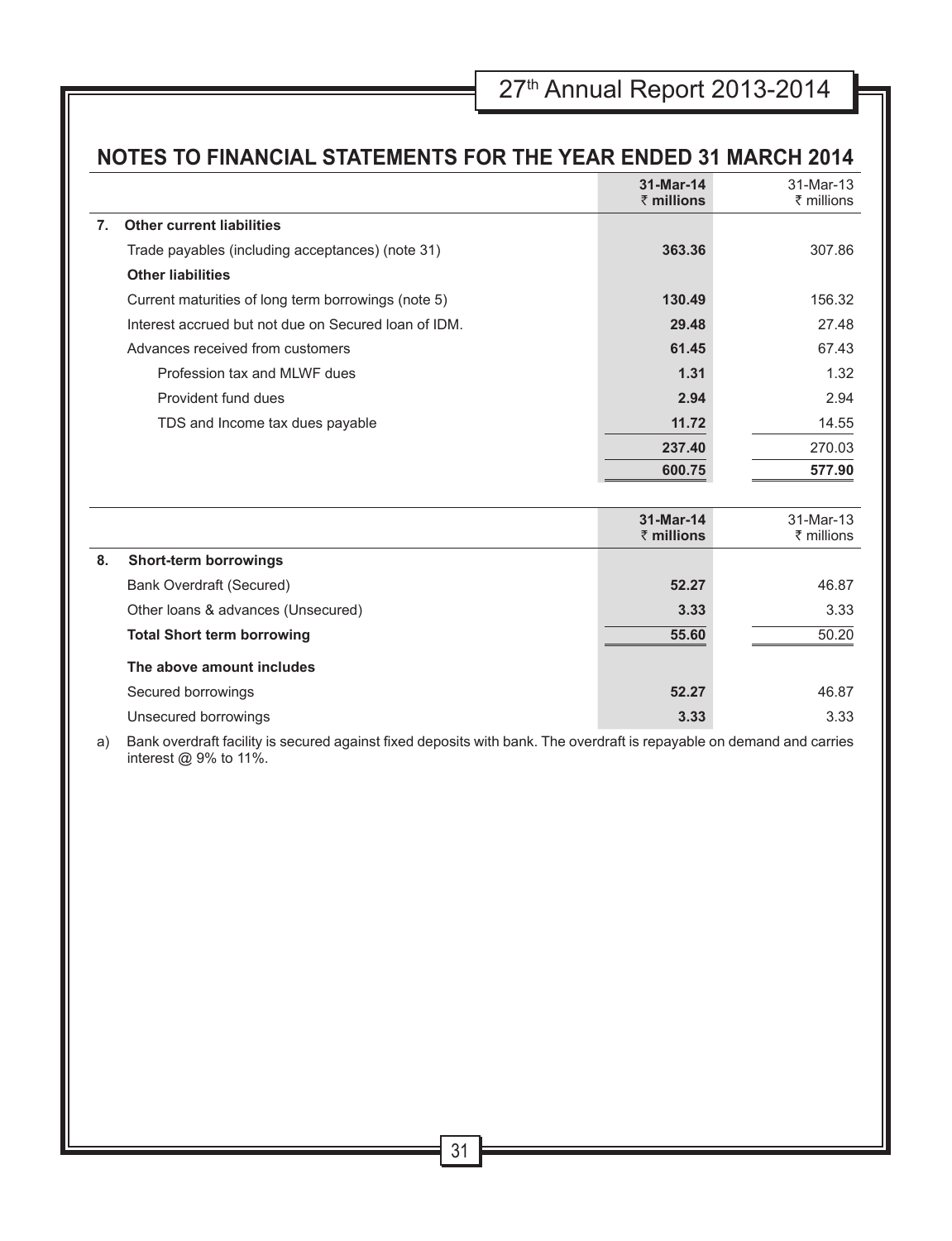| Tangible assets<br>တဲ |      |                   |                  |                        |                  |                    |                           |              |           | (₹ in Millions) |
|-----------------------|------|-------------------|------------------|------------------------|------------------|--------------------|---------------------------|--------------|-----------|-----------------|
|                       | Land | Leasehold<br>Land | <b>Buildings</b> | equipment<br>Plant and | Storage<br>tanks | premises<br>Office | and fixtures<br>Furniture | Vehicles     | Computers | Total           |
| Cost or valuation     |      |                   |                  |                        |                  |                    |                           |              |           |                 |
| At 1 April 2012       | 0.22 | 1.66              | 66.66            | 1,412.00               | 2,260.71         | 1.23               | 15.99                     | 54<br>ö      | 2.34      | 3,761.35        |
| Additions             |      | T.                | $\mathbf{I}$     | 47.27                  | 76.10            | T.                 | 0.46                      | $\mathbf{I}$ | 0.55      | 124.38          |
| <b>Disposals</b>      |      | $\mathbf{I}$      |                  | (17.01)                |                  | $\mathbf{I}$       | (2.95)                    |              | (1.42)    | (21.38)         |
| At 31 March 2013      | 0.22 | 1.66              | 66.66            | 1,442.26               | 2,336.81         | 1.23               | 13.50                     | 0.54         | 1.47      | 3,864.35        |
| Additions             |      | $\mathbf{I}$      |                  | 77.53                  | 46.11            | $\mathbf{I}$       | 0.07                      | $\mathbf{I}$ | 0.26      | 123.98          |
| <b>Disposals</b>      |      | $\mathbf{I}$      |                  | ı                      |                  | ı                  | ı                         | ı            |           |                 |
| At 31 March 2014      | 0.22 | 1.66              | 66.66            | 1,519.79               | 2,382.92         | 1.23               | 13.57                     | 0.54         | 1.73      | 3,988.32        |
| Depreciation          |      |                   |                  |                        |                  |                    |                           |              |           |                 |
| At 1 April 2012       | ı    | 0.43              | 37.57            | 952.44                 | 1,103.16         | 0.52               | 11.69                     | 0.40         | 1.77      | 2,107.98        |
| Charge for the year   |      | 0.02              | 2.23             | 68.85                  | 108.73           | 0.02               | 0.85                      | 0.05         | 0.18      | 180.93          |
| <b>Disposals</b>      | J,   | $\mathbf{r}$      |                  | $\blacksquare$         |                  | $\mathbf{r}$       | (2.95)                    | ×            | (1.42)    | (4.37)          |
| At 31 March 2013      | ٠    | 0.45              | 39.80            | 1,021.29               | 1,211.89         | 0.54               | 9.59                      | 0.45         | 0.53      | 2,284.54        |
| Charge for the year   |      | 0.02              | 2.23             | 70.22                  | 112.97           | 0.02               | 0.86                      | 0.04         | 0.25      | 186.61          |
| <b>Disposals</b>      |      | $\mathbf{I}$      |                  |                        |                  | $\mathbf{I}$       |                           |              |           |                 |
| At 31 March 2014      | ٠    | 0.47              | 42.02            | 1,091.51               | 1,324.86         | 0.56               | 10.45                     | 64.0         | 0.78      | 2,471.14        |
|                       |      |                   |                  |                        |                  |                    |                           |              |           |                 |
| Net Block             |      |                   |                  |                        |                  |                    |                           |              |           |                 |
| At 31/03/2013         | 0.22 | 1.21              | 26.87            | 420.97                 | 1,124.92         | 0.69               | 3.91                      | 0.09         | 0.94      | 1,579.82        |
| At 31/03/2014         | 0.22 | 1.19              | 24.64            | 428.28                 | 1,058.07         | 0.67               | 3.12                      | 0.05         | 0.95      | 1,517.18        |

Ganesh Benzoplast Limited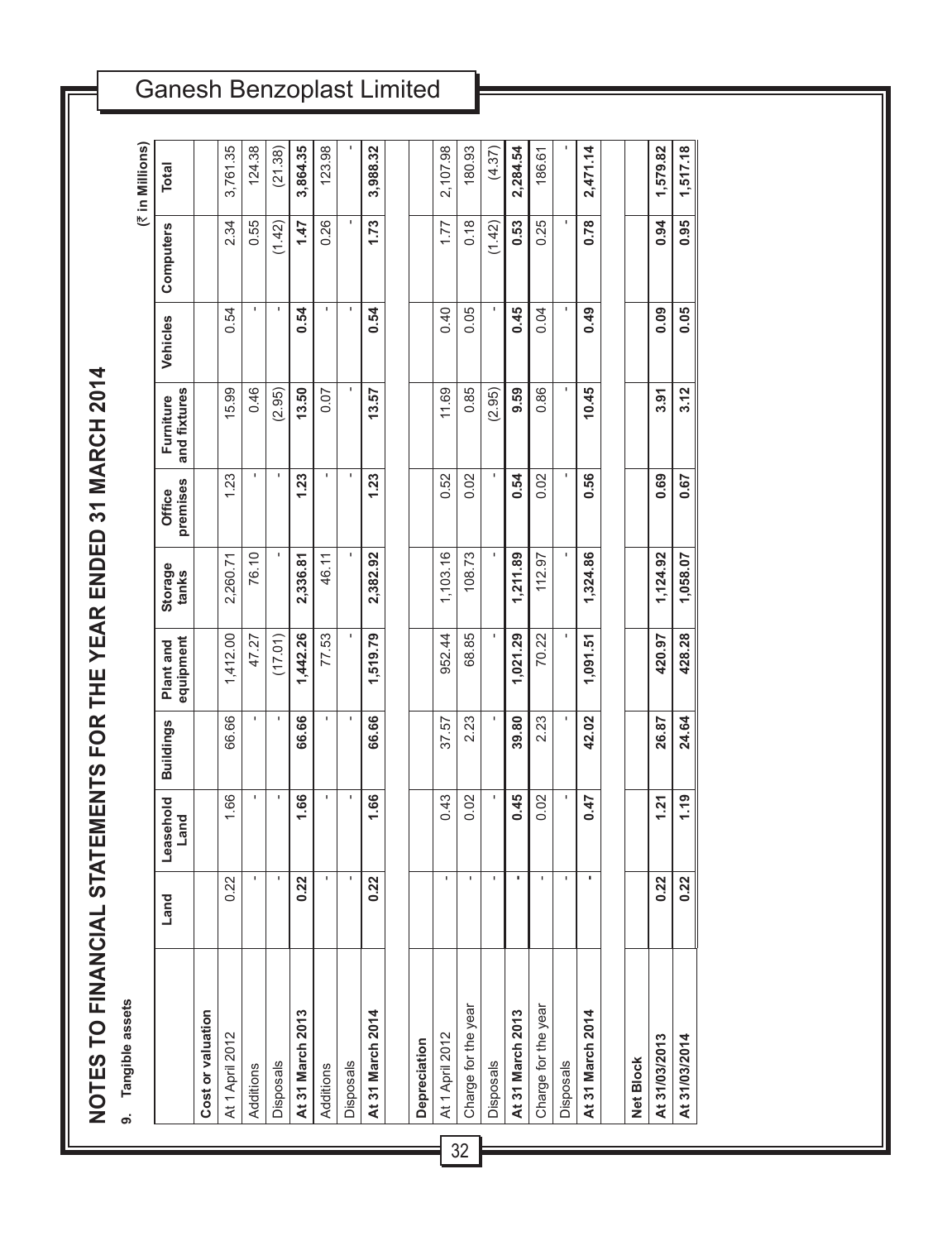|     |                                                                                                                             | 31-Mar-14<br>$\bar{z}$ millions | 31-Mar-13<br>$\bar{\tau}$ millions |
|-----|-----------------------------------------------------------------------------------------------------------------------------|---------------------------------|------------------------------------|
| 10. | <b>Non-current investments</b>                                                                                              |                                 |                                    |
|     | Non-trade investments (valued at cost unless stated otherwise)                                                              |                                 |                                    |
|     | Investment in equity instruments (quoted)                                                                                   |                                 |                                    |
|     | 0.0015 million (31 March 2013: 0.0015 million) equity shares of ₹10 each<br>fully paid-up in Emtex Limited                  | 0.02                            | 0.02                               |
|     | Aggregate amount of quoted investments (Market value: NIL million (31)<br>March 2013: 0.003 million)                        | 0.02                            | 0.02                               |
|     | Investment in equity instruments (unquoted)                                                                                 |                                 |                                    |
|     | 0.01 million (Previous year 0.01 million) equity shares of Jankalyan Sahkari<br>bank ltd of ₹10 each                        | 0.10                            | 0.10                               |
|     | 0.00004 million (Previous year 0.00004 million) equity shares of Punjab &<br>Maharashtra Bank bank ltd of ₹10 each          | 0.00                            | 0.00                               |
|     | 0.39 million (Previous year 0.39 million) equity shares of M/s Futuristic<br>offshore Services and chemical ltd of ₹10 each | 0.10                            | 0.10                               |
|     | Aggregate amount of unquoted investments                                                                                    | 0.20                            | 0.20                               |
|     | <b>Total Non Current Investment</b>                                                                                         | 0.22                            | 0.22                               |
|     |                                                                                                                             | 31-Mar-14<br>$\bar{z}$ millions | 31-Mar-13<br>$\bar{\tau}$ millions |
|     | 11. Deferred tax asset (net)                                                                                                |                                 |                                    |
|     | Deferred tax asset recognized for timing differences due to:                                                                |                                 |                                    |
|     | Gratuity / Leave Encashment<br>a)                                                                                           | 1.04                            | 1.03                               |
|     | Unabsorbed carried forward Loss<br>b)                                                                                       | 274.88                          | 310.79                             |
|     | Total (A)                                                                                                                   | 275.92                          | 311.82                             |
|     | Deferred tax liability recognized for timing differences due to:                                                            |                                 |                                    |

### a) Depreciation **275.92** 311.82 **Total (B) 275.92** 311.82 Net deferred tax (A- B) **-**  $\overline{\phantom{a}}$  -

The Company has made profit during the year but since, the company has sufficient assessed losses as well as book losses, no provision has been made in respect of Income Tax or MAT u/s 115JB of the Income Tax Act,1961. Further in view of uncertainty of availment of tax benefit on accumulated business losses and unabsorbed depreciation, company has recognized deferred tax assets only to the extent of deferred tax liability.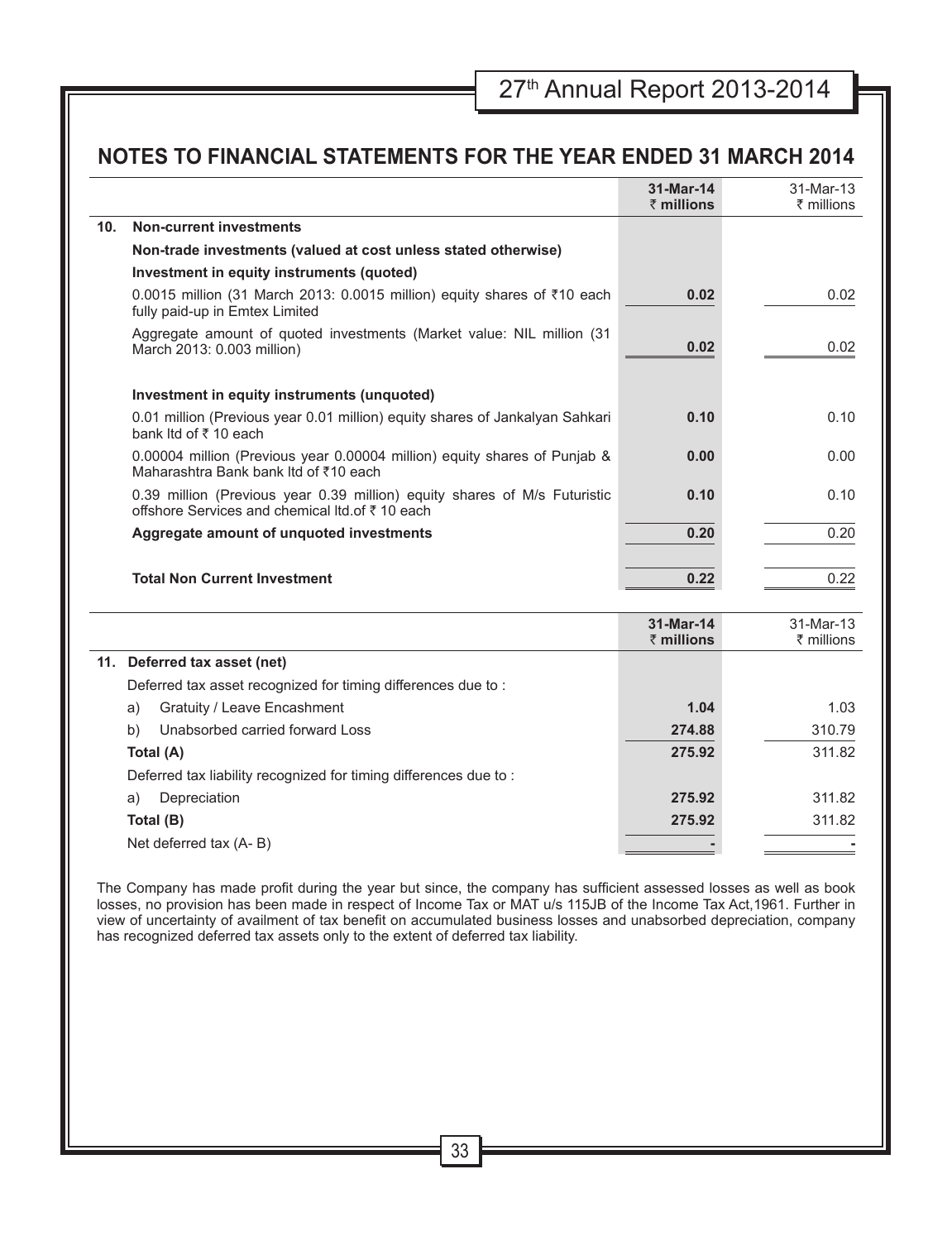Ganesh Benzoplast Limited

|     |                                                          | <b>Non-current</b>              |                         | <b>Current</b>                  |                                    |
|-----|----------------------------------------------------------|---------------------------------|-------------------------|---------------------------------|------------------------------------|
|     |                                                          | 31-Mar-14<br>$\bar{z}$ millions | 31-Mar-13<br>₹ millions | 31-Mar-14<br>$\bar{z}$ millions | 31-Mar-13<br>$\bar{\tau}$ millions |
| 12. | Loans and advances                                       |                                 |                         |                                 |                                    |
|     | Capital advances                                         |                                 |                         |                                 |                                    |
|     | Unsecured, considered good                               | 66.68                           | 54.31                   |                                 |                                    |
|     | Provision for doubtful advances                          | 48.15                           | 48.15                   |                                 |                                    |
|     |                                                          | 18.53                           | 6.16                    |                                 |                                    |
|     | Other loans & advances - intercorporate deposits         |                                 |                         |                                 |                                    |
|     | Unsecured, considered good                               | 70.24                           | 68.24                   |                                 |                                    |
|     | Provision for doubtful advances                          | 10.49                           | 10.49                   |                                 |                                    |
|     |                                                          | 59.75                           | 57.75                   |                                 |                                    |
|     | Trade advances given to sundry creditors                 |                                 |                         |                                 |                                    |
|     | Unsecured, considered good                               |                                 |                         | 125.48                          | 60.55                              |
|     | Security deposit                                         |                                 |                         |                                 |                                    |
|     | Unsecured, considered good                               |                                 |                         | 55.63                           | 56.87                              |
|     |                                                          | 59.75                           | 57.75                   | 181.11                          | 117.43                             |
|     |                                                          | 78.28                           | 63.91                   | 181.11                          | 117.43                             |
|     | Loan and advances to related parties (note 34 & 36)      |                                 |                         |                                 |                                    |
|     | Unsecured, considered good                               | 152.84                          | 151.66                  |                                 |                                    |
|     | Unsecured, considered Doubtful                           |                                 |                         |                                 |                                    |
|     |                                                          | 152.84                          | 151.66                  |                                 |                                    |
|     | Provision for doubtful advances                          |                                 |                         |                                 |                                    |
|     |                                                          | 152.84                          | 151.66                  |                                 |                                    |
|     | Other loans and advances                                 |                                 |                         |                                 |                                    |
|     | Loans to employees                                       |                                 |                         | 1.89                            | 1.24                               |
|     | Balances with statutory / government authorities         |                                 |                         | 83.12                           | 83.09                              |
|     | Advance payment of tax (Net of tax demand-TDS<br>refund) |                                 |                         | 30.44                           | 14.80                              |
|     |                                                          |                                 |                         | 115.45                          | 99.13                              |
|     |                                                          | 231.12                          | 215.57                  | 296.56                          | 216.56                             |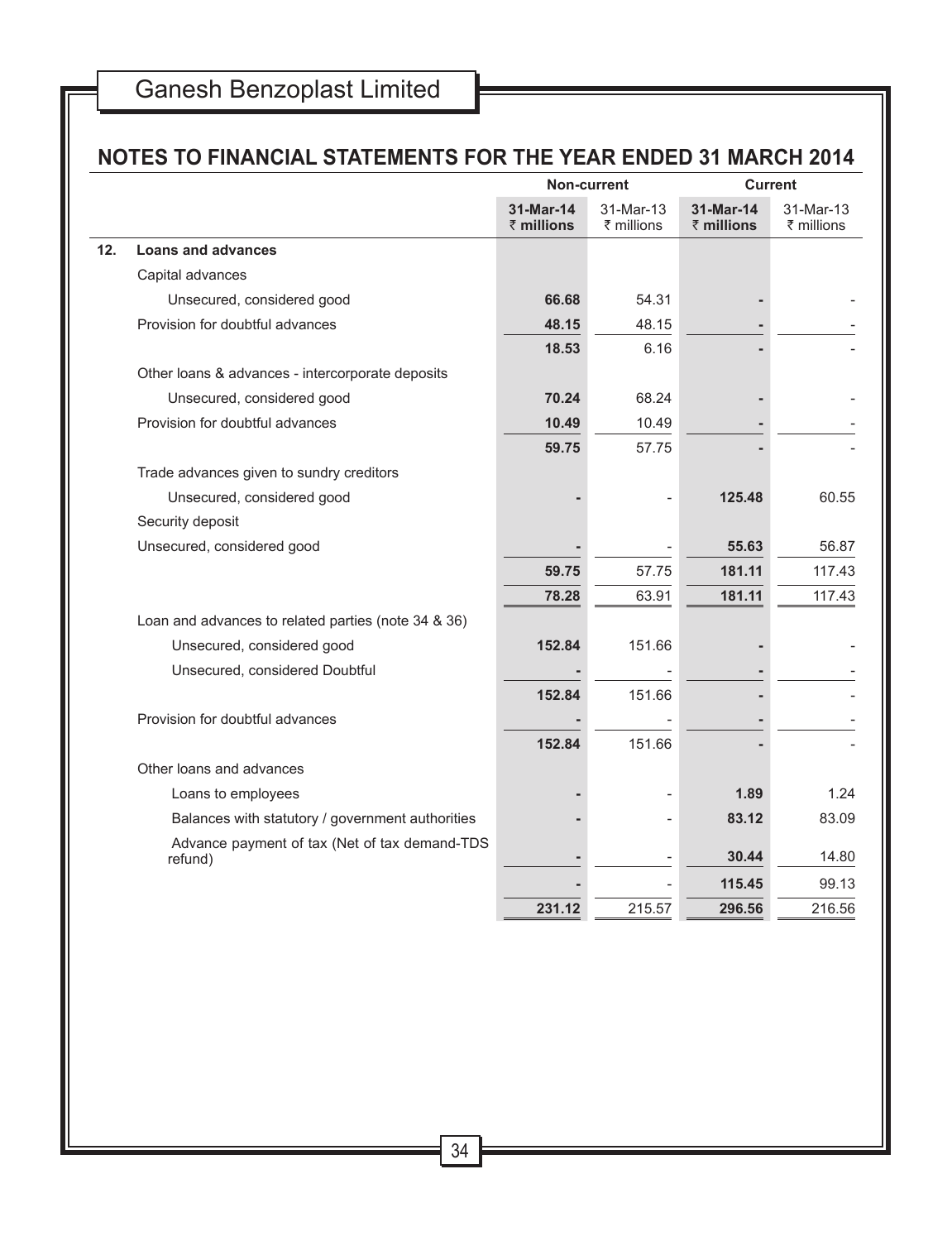|     |                                                                                                          |                                 |                         |                                 | <b>Current</b>                     |
|-----|----------------------------------------------------------------------------------------------------------|---------------------------------|-------------------------|---------------------------------|------------------------------------|
|     |                                                                                                          |                                 |                         | 31-Mar-14<br>$\bar{z}$ millions | 31-Mar-13<br>₹ millions            |
|     | 13. Trade receivables                                                                                    |                                 |                         |                                 |                                    |
|     | Unsecured, considered good unless stated otherwise                                                       |                                 |                         |                                 |                                    |
|     | Outstanding for a period exceeding six months from the date they are due<br>for payment                  |                                 |                         |                                 |                                    |
|     | Unsecured, considered good                                                                               |                                 |                         | 46.00                           | 60.63                              |
|     | Unsecured, considered doubtful                                                                           |                                 |                         | 2.79                            | 2.79                               |
|     |                                                                                                          |                                 |                         | 48.79                           | 63.41                              |
|     | Provision for doubtful receivables                                                                       |                                 |                         | (2.79)                          | (2.79)                             |
|     |                                                                                                          |                                 |                         | 46.00                           | 60.63                              |
|     | Other receivables                                                                                        |                                 |                         |                                 |                                    |
|     | Unsecured, considered good                                                                               |                                 |                         | 114.41                          | 128.33                             |
|     | Doubtful                                                                                                 |                                 |                         |                                 |                                    |
|     |                                                                                                          |                                 |                         | 114.41                          | 128.33                             |
|     | Provision for doubtful receivables                                                                       |                                 |                         |                                 |                                    |
|     |                                                                                                          |                                 |                         | 114.41                          | 128.33                             |
|     | <b>Total</b>                                                                                             |                                 |                         | 160.41                          | 188.96                             |
|     | Trade receivables include:                                                                               |                                 |                         |                                 |                                    |
|     | Dues from partnership firm (Agarwal Chemicals) in which the company's<br>executive director is a partner |                                 |                         | 4.10                            | 4.35                               |
|     |                                                                                                          |                                 |                         | 4.10                            | 4.35                               |
|     |                                                                                                          |                                 | Non-current             |                                 | <b>Current</b>                     |
|     |                                                                                                          | 31-Mar-14<br>$\bar{z}$ millions | 31-Mar-13<br>₹ millions | 31-Mar-14<br>$\bar{z}$ millions | 31-Mar-13<br>$\bar{\tau}$ millions |
| 14. | Other assets                                                                                             |                                 |                         |                                 |                                    |
|     | Unsecured, considered good unless<br>stated otherwise                                                    |                                 |                         |                                 |                                    |
|     | Interest accrued on fixed deposits                                                                       |                                 | $\overline{a}$          | 14.15                           | 8.94                               |
|     | Other bank balances (Refer Note 16)                                                                      |                                 |                         |                                 |                                    |
|     | Total                                                                                                    |                                 |                         | 14.15                           | 8.94                               |

|     |                                                                | 31-Mar-14<br>$\bar{z}$ millions | 31-Mar-13<br>₹ millions |
|-----|----------------------------------------------------------------|---------------------------------|-------------------------|
| 15. | Inventories (valued at lower of cost and net realizable value) |                                 |                         |
|     | Raw materials and components                                   | 41.13                           | 39.37                   |
|     | Work-in-progress (refer note 20)                               | 28.13                           | 24.57                   |
|     | Finished goods (refer note 20)                                 | 4.29                            | 1.16                    |
|     | Stores & spares, Packing material & fuel                       | 1.97                            | 0.81                    |
|     | Total                                                          | 75.52                           | 65.92                   |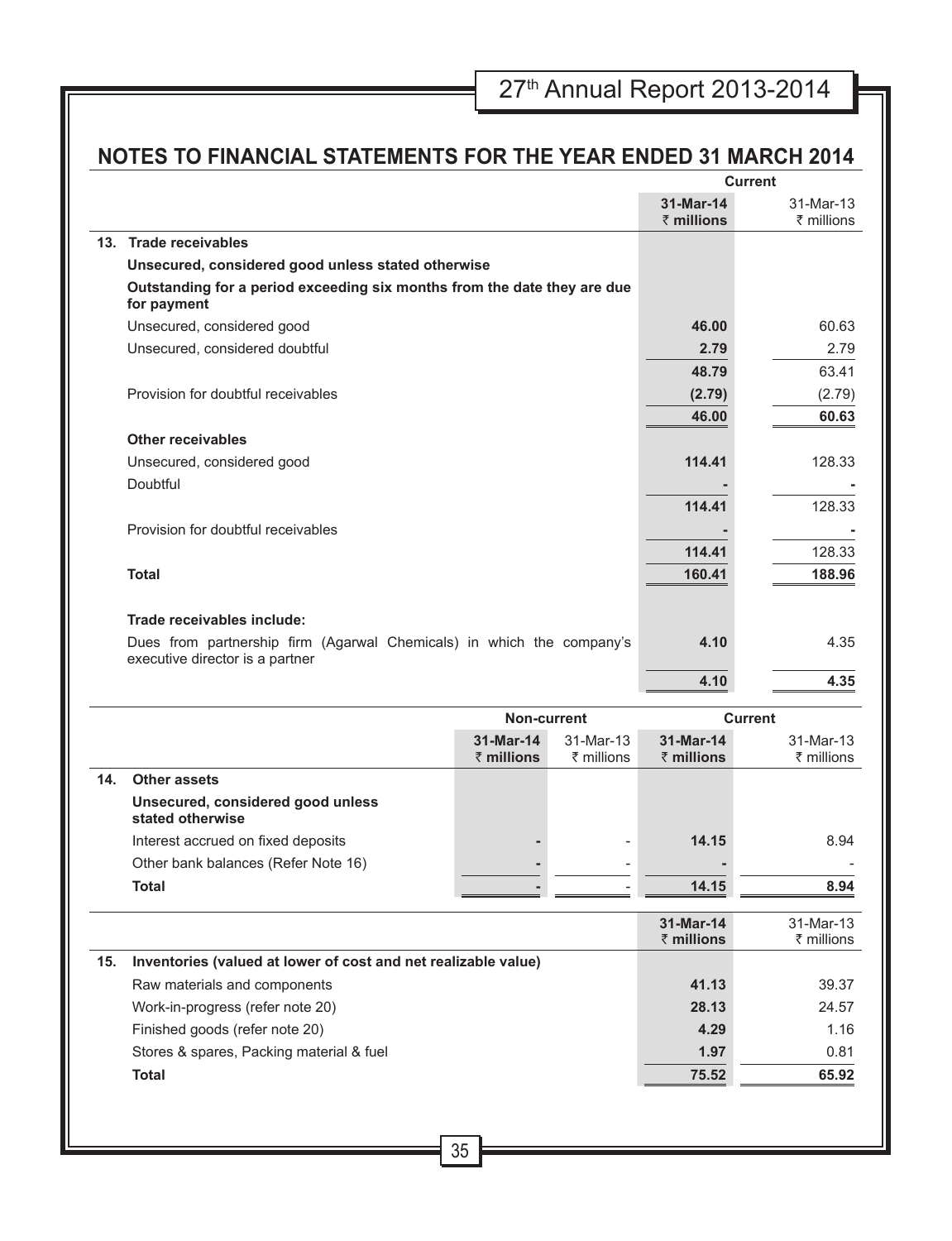|     |                                                                                     | Non-current                     |                         | <b>Current</b>                  |                         |
|-----|-------------------------------------------------------------------------------------|---------------------------------|-------------------------|---------------------------------|-------------------------|
|     |                                                                                     | 31-Mar-14<br>$\bar{z}$ millions | 31-Mar-13<br>₹ millions | 31-Mar-14<br>$\bar{z}$ millions | 31-Mar-13<br>₹ millions |
| 16. | Cash and bank balances                                                              |                                 |                         |                                 |                         |
|     | Cash and cash equivalents                                                           |                                 |                         |                                 |                         |
|     | Balances with banks:                                                                |                                 |                         |                                 |                         |
|     | $-$ On current accounts                                                             |                                 |                         | 4.39                            | 14.66                   |
|     | - Deposits with original maturity of less than three months                         |                                 |                         |                                 |                         |
|     | Cash on hand                                                                        |                                 |                         | 2.07                            | 1.81                    |
|     |                                                                                     |                                 |                         | 6.46                            | 16.47                   |
|     | Other bank balances                                                                 |                                 |                         |                                 |                         |
|     | - Deposits with original maturity for more than 12 months                           |                                 |                         |                                 |                         |
|     | - Deposits with original maturity for more than 3 months<br>but less than 12 months |                                 | $\overline{a}$          | 54.72                           | 51.81                   |
|     | - Margin money deposit                                                              |                                 |                         |                                 |                         |
|     | - Other bank balance on current account                                             |                                 |                         | 0.98                            | 0.98                    |
|     |                                                                                     |                                 |                         | 55.70                           | 52.79                   |
|     |                                                                                     |                                 |                         | 62.17                           | 69.26                   |
|     | Amt disclosed under the head other non current assets<br>(Refer Note 14)            |                                 |                         |                                 |                         |
|     | <b>Net Amount</b>                                                                   |                                 |                         | 62.17                           | 69.26                   |

a) Fixed deposits are subject to first charge to secure the bank overdraft facilty and bank guarantees issued in favour of the company.

b) Margin Money deposit are subject to first charge to secure the bank gurantees issue by the Central bank of India in the favour of company of equal amount to various parties.

|                                                                            | 31-Mar-14<br>$\bar{z}$ millions | 31-Mar-13<br>₹ millions |
|----------------------------------------------------------------------------|---------------------------------|-------------------------|
| 17. Revenue from operations                                                |                                 |                         |
| Revenue from operations                                                    |                                 |                         |
| Gross Revenue from operations                                              | 1,194.95                        | 1.228.21                |
| Less:- Excise duty                                                         | 41.14                           | 44.32                   |
| Net Revenue from operations                                                | 1,153.82                        | 1,183.89                |
| Break up of revenue from operations                                        |                                 |                         |
| Chemical Division (Manufacturing & Trading without other operating income) | 557.63                          | 557.89                  |
| Infrastructure Division (Service Income)                                   | 596.18                          | 626.00                  |
| <b>Total</b>                                                               | 1,153.82                        | 1,183.89                |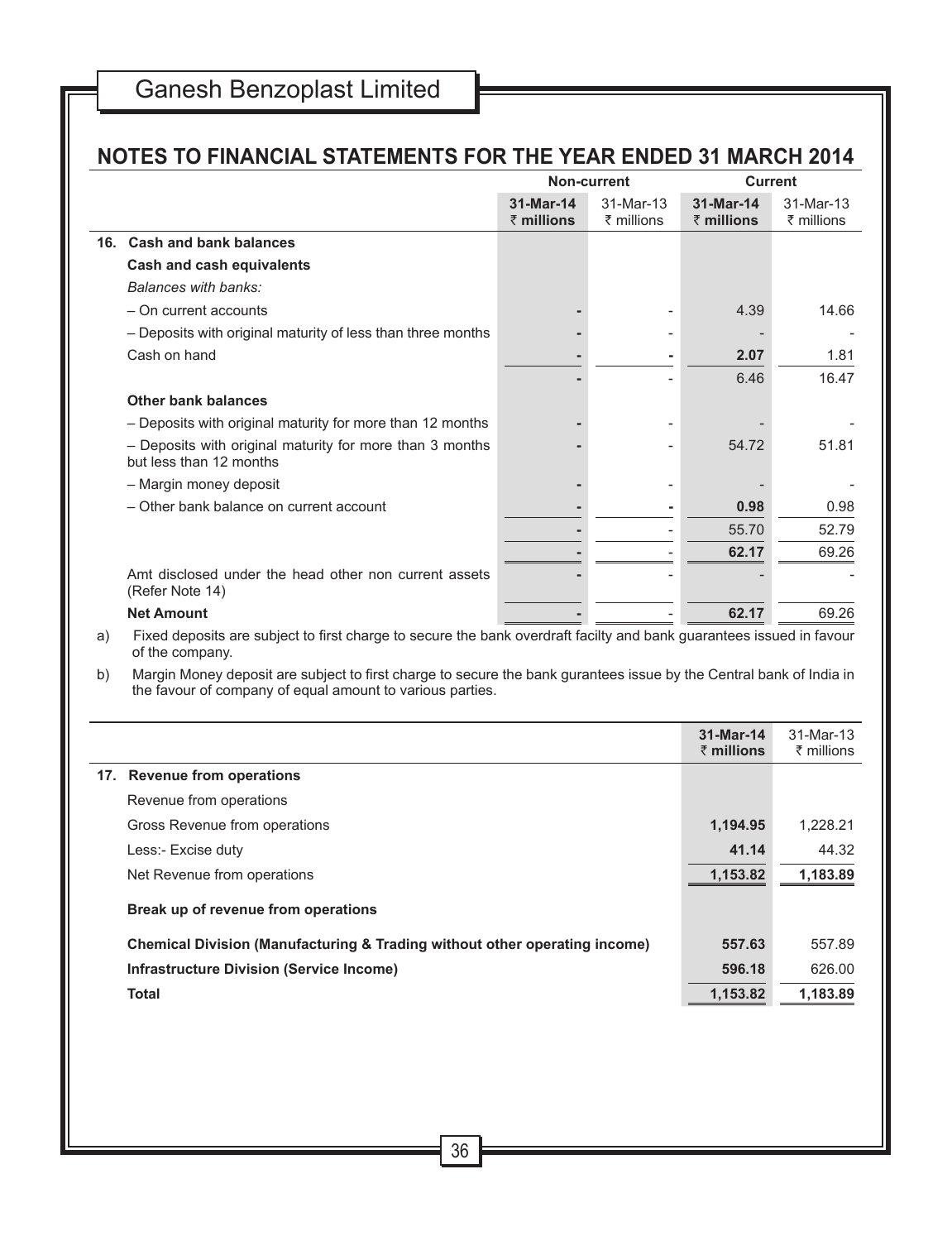27<sup>th</sup> Annual Report 2013-2014

|                                                  | 31-Mar-14<br>$\bar{z}$ millions | 31-Mar-13<br>$\bar{\tau}$ millions |
|--------------------------------------------------|---------------------------------|------------------------------------|
| 18. Other Income                                 |                                 |                                    |
| Interest income on                               |                                 |                                    |
| <b>Bank deposits</b>                             | 5.78                            | 5.26                               |
| <b>Others</b>                                    | 0.07                            | 0.11                               |
| Foreign exchange fluctuation Gain                | 0.54                            | 0.10                               |
| Sale of DEPB license/Duty drawback               | 2.88                            | 3.50                               |
| Misc income                                      | 8.33                            | 13.69                              |
| Sundry Credit Balance w/off                      | 12.71                           | 0.08                               |
| <b>Total</b>                                     | 30.31                           | 22.74                              |
|                                                  |                                 |                                    |
| 19. Cost of raw material and components consumed |                                 |                                    |
| Inventory at the beginning of the year           | 39.37                           | 7.83                               |
| Add: Purchases                                   | 447.20                          | 449.10                             |
| Less: inventory at the end of the year           | 41.13                           | 39.37                              |
| Cost of raw material and components consumed     | 445.44                          | 417.54                             |
| Details of raw material and components consumed  |                                 |                                    |
| Tolune                                           | 171.68                          | 169.56                             |
| Caustic Soda Lye                                 | 20.39                           | 17.10                              |
| SN 150                                           | 10.97                           | 10.74                              |
| Poly Iso Butyne                                  | 35.78                           | 27.07                              |
| SN 500                                           | 23.06                           | 24.28                              |
| Heavy Alkylate                                   | 25.70                           | 19.29                              |
| Others including trading goods                   | 157.87                          | 149.49                             |
| <b>Total</b>                                     | 445.44                          | 417.54                             |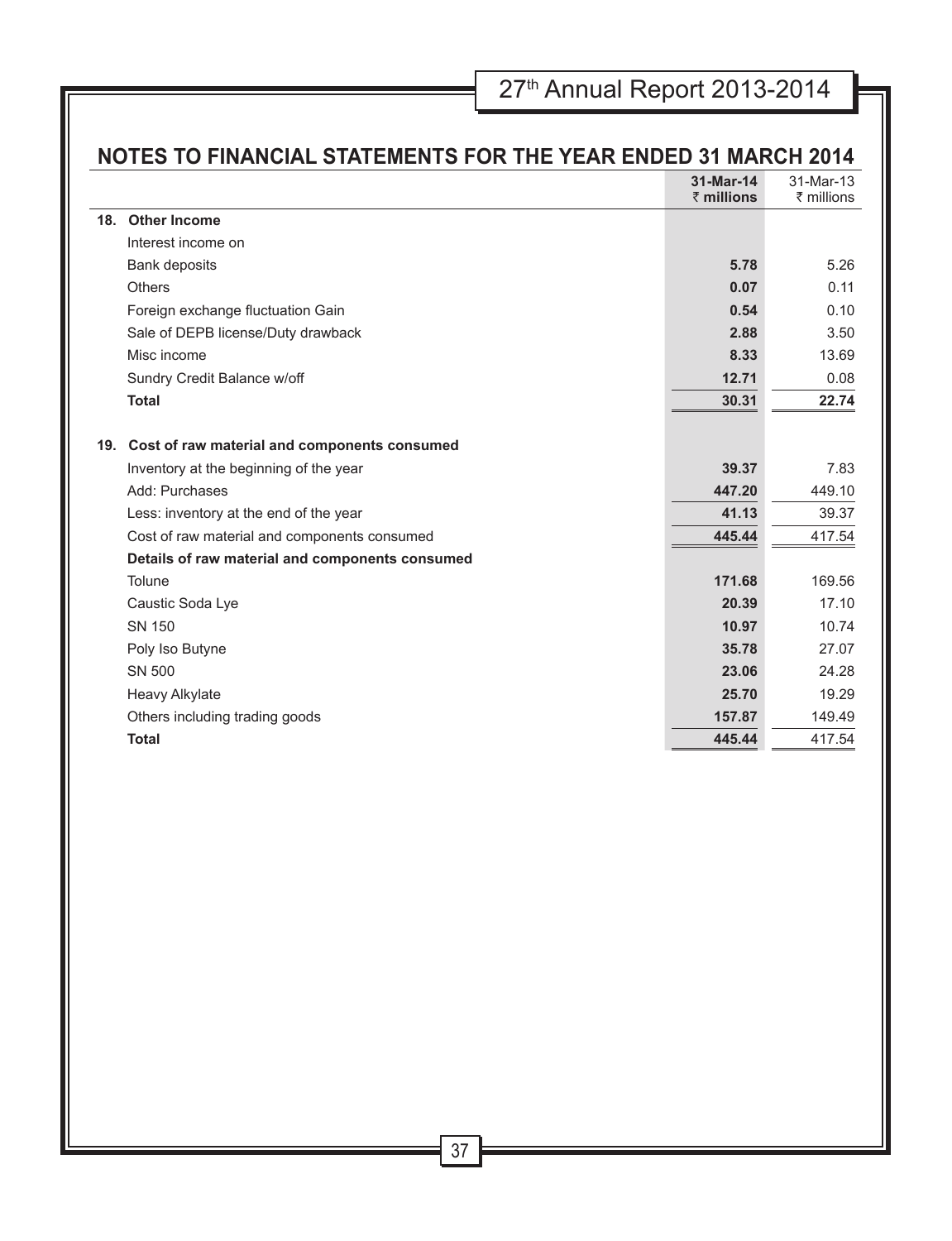|                                                                                    | 31-Mar-14<br>$\bar{z}$ millions | 31-Mar-13<br>₹ millions | (Increase) /<br>decrease<br>$\bar{z}$ millions |
|------------------------------------------------------------------------------------|---------------------------------|-------------------------|------------------------------------------------|
| 20. Changes in inventories of finished goods, work-in-progress and<br>traded goods |                                 |                         |                                                |
| Inventories at the end of the year                                                 |                                 |                         | 31-Mar-14                                      |
| Work-in-progress                                                                   | 28.13                           | 24.57                   | (3.55)                                         |
| Finished goods                                                                     | 4.29                            | 1.16                    | (3.13)                                         |
|                                                                                    | 32.42                           | 25.74                   | (6.68)                                         |
| Inventories at the beginning of the year                                           |                                 |                         | 31-Mar-13                                      |
| Work-in-progress                                                                   | 24.57                           | 15.96                   | (8.62)                                         |
| Finished goods                                                                     | 1.16                            | 7.89                    | 6.73                                           |
|                                                                                    | 25.74                           | 23.85                   | (1.89)                                         |
|                                                                                    | 6.68                            | 1.89                    |                                                |
|                                                                                    | 31-Mar-14<br>₹ millions         | 31-Mar-13<br>₹ millions |                                                |
| <b>Work-in-Progress</b>                                                            |                                 |                         |                                                |
| Benzoic Acid                                                                       | 9.99                            | 5.87                    |                                                |
| Sodium petroleum Sulphate                                                          | 0.19                            | 0.59                    |                                                |
| Industrial lubricant                                                               | 17.95                           | 18.11                   |                                                |
|                                                                                    | 28.13                           | 24.57                   |                                                |
|                                                                                    |                                 |                         |                                                |
| <b>Finished Goods</b>                                                              |                                 |                         |                                                |
| Benzoic Acid                                                                       | 0.51                            |                         |                                                |
| Sodium Benzoate                                                                    | 1.71                            |                         |                                                |
| Sodium petroleum Sulphate                                                          | 0.03                            | 0.11                    |                                                |
| Industrial lubricant                                                               | 1.34                            | 0.76                    |                                                |
| Others*                                                                            | 0.70                            | 0.30                    |                                                |
|                                                                                    | 4.29                            | 1.16                    |                                                |
|                                                                                    | 31-Mar-14<br>₹ millions         | 31-Mar-13<br>₹ millions |                                                |
| 21. Employee benefits expense                                                      |                                 |                         |                                                |
| Salaries, wages and bonus                                                          | 52.83                           | 47.53                   |                                                |
| Contribution to provident and other funds                                          | 0.56                            | 0.58                    |                                                |
| Gratuity expense (note 30)                                                         | 1.51                            | 4.28                    |                                                |
|                                                                                    | 1.73                            |                         |                                                |
| <b>Total</b>                                                                       | 56.63                           | 54.43                   |                                                |
| Staff welfare expenses                                                             |                                 |                         | 2.05                                           |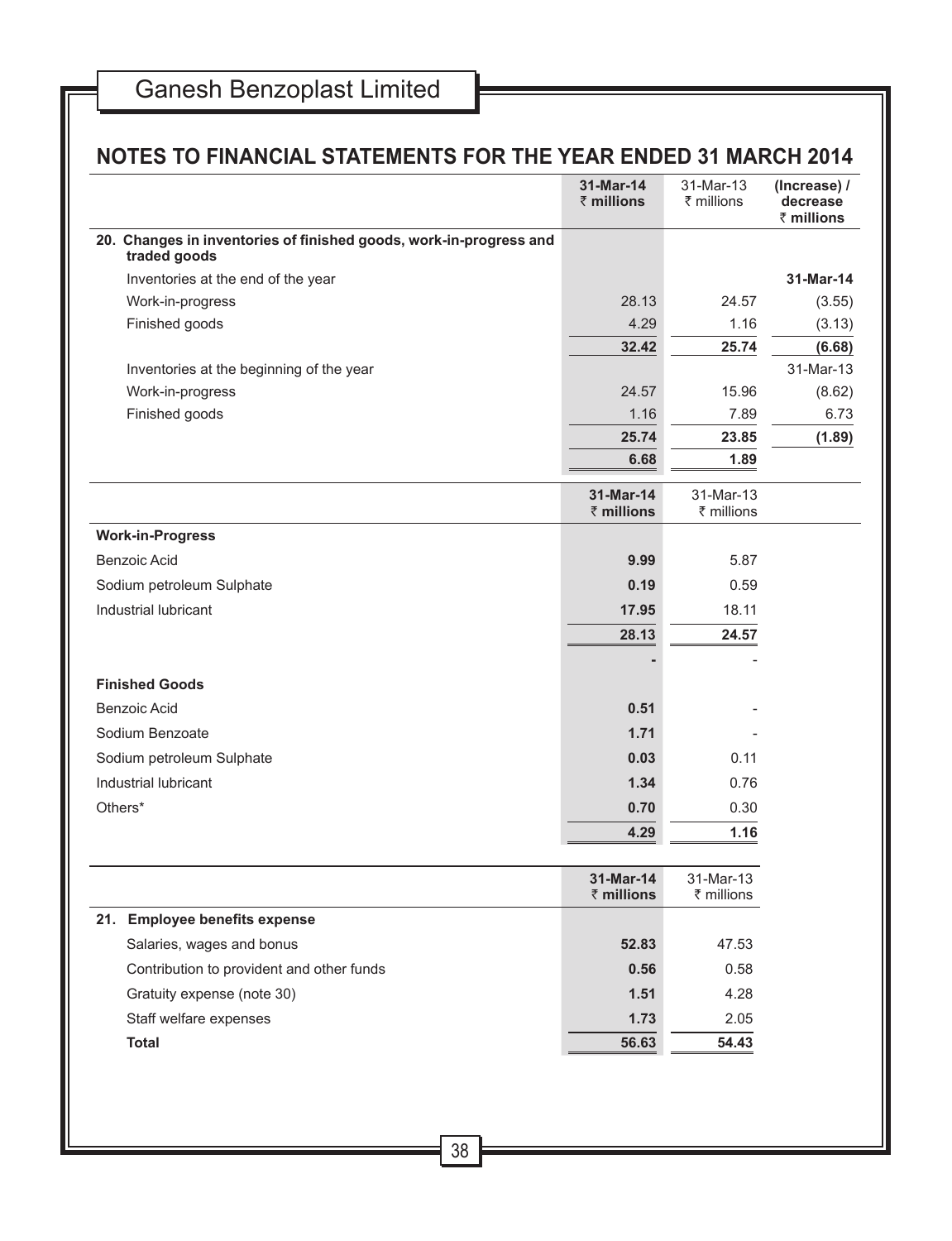27<sup>th</sup> Annual Report 2013-2014

|                                                                        | 31-Mar-14<br>₹ millions | 31-Mar-13<br>₹ millions |
|------------------------------------------------------------------------|-------------------------|-------------------------|
| 22. Other expenses                                                     |                         |                         |
| Power & Fuel Charges                                                   | 68.33                   | 62.97                   |
| <b>Water Charges</b>                                                   | 4.35                    | 3.08                    |
| Stores, Spares and Packing Material Consumed                           | 31.58                   | 32.85                   |
| Labour/Service charges, Freight, Warehousing and Handling charges etc. | 72.56                   | 51.64                   |
| Insurance                                                              | 1.87                    | 1.79                    |
| Repairs & Maintenance(Machinery)                                       | 11.25                   | 15.23                   |
| Travelling & Conveyance expenses                                       | 12.52                   | 11.43                   |
| Motor car expenses                                                     | 0.80                    | 0.21                    |
| Printing & Stationary                                                  | 1.47                    | 1.33                    |
| Postage, Telephone and Airfreight                                      | 2.56                    | 2.86                    |
| Rent                                                                   | 45.32                   | 69.43                   |
| Rates & taxes                                                          | 0.11                    | 0.38                    |
| Legal, Professional, Consultancy and Service chgs.                     | 19.23                   | 18.83                   |
| Licence & Application fee                                              | 0.49                    | 0.55                    |
| Directors sitting fees                                                 | 0.02                    | 0.06                    |
| Stock exchange listing fees                                            | 0.03                    | 0.03                    |
| Auditors remuneration (Please refer to below note 22.1)                | 0.70                    | 0.70                    |
| Donation                                                               | 0.11                    | 0.51                    |
| General expenses                                                       | 4.13                    | 3.36                    |
| Foreign exchange fluctuation loss                                      |                         | 0.40                    |
| Bad debts written off                                                  | 0.38                    | 11.90                   |
| Membership, Subscription & Periodicals                                 | 0.10                    | 0.16                    |
| Sales Promotion and Other Marketing expenses                           | 3.88                    | 9.00                    |
| Advertisement expenses                                                 | 1.37                    | 1.48                    |
| Distribution expenses                                                  | 8.13                    | 8.93                    |
| Brokerage & commission                                                 | 3.71                    | 4.23                    |
| Discount given                                                         | 0.94                    | 2.90                    |
| Sundry balances w/off                                                  | 0.20                    | 0.16                    |
| <b>Total</b>                                                           | 296.13                  | 316.37                  |
|                                                                        | 31-Mar-14<br>₹ millions | 31-Mar-13<br>₹ millions |
| 22.1 Payment to auditor                                                |                         |                         |
| As auditor:                                                            |                         |                         |
| Audit fee (Excluding Service tax)                                      | 0.70                    | 0.70                    |
| Reimbursement of expenses                                              |                         |                         |
| <b>Total</b>                                                           | 0.70                    | 0.70                    |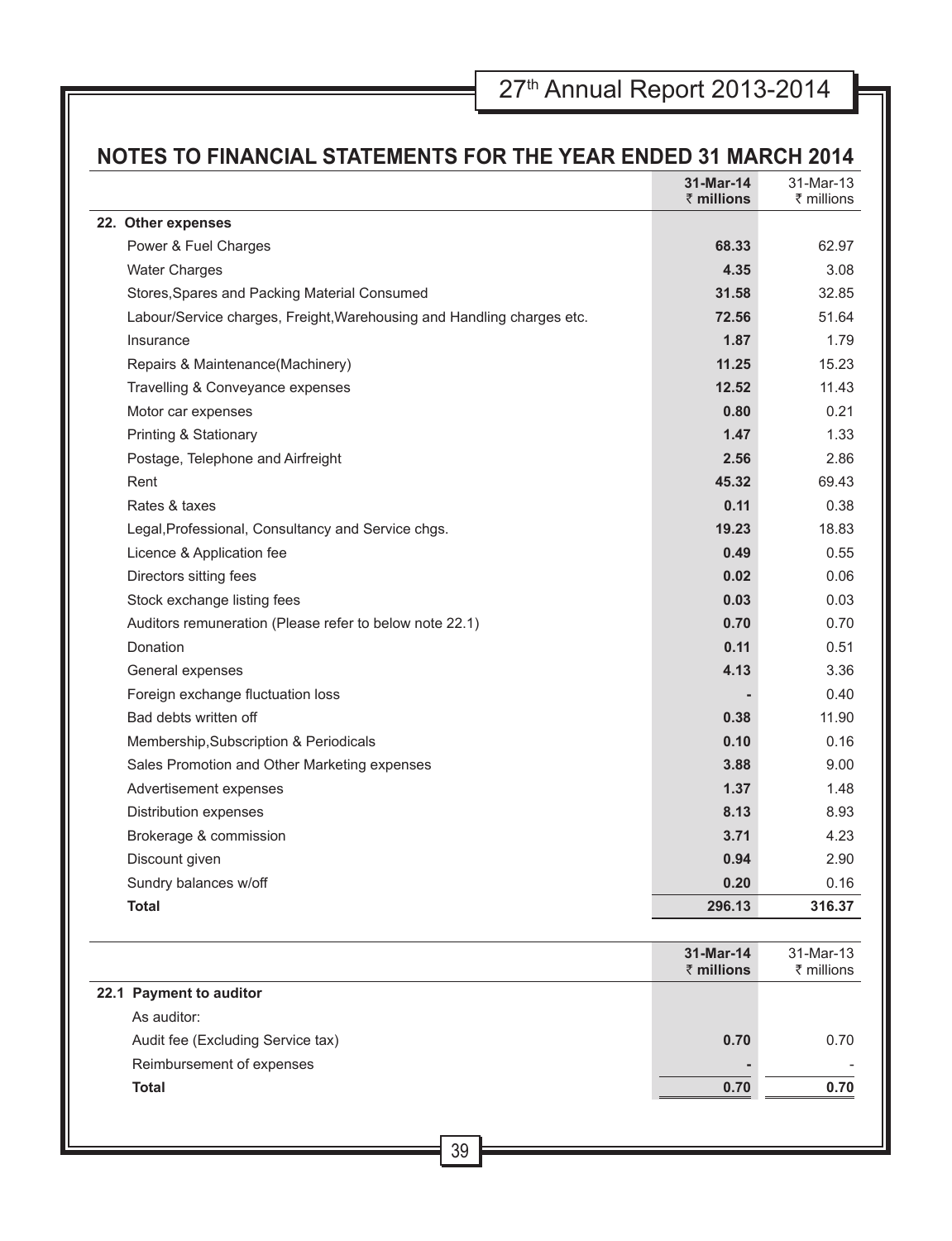Ganesh Benzoplast Limited

|                                                   | 31-Mar-14<br>₹ millions | 31-Mar-13<br>₹ millions |
|---------------------------------------------------|-------------------------|-------------------------|
| 23. Exceptional & Prior period Income/(Expenses)  |                         |                         |
| Redemption premium on repayment of principal loan | (2.50)                  | (3.50)                  |
| <b>Prior Period Expenses</b>                      | (67.05)                 | (5.62)                  |
|                                                   | (69.55)                 | (9.12)                  |
| Prior Period Expenses comprises                   |                         |                         |
| Rates and Taxes                                   |                         | 0.41                    |
| Repairs & Maintenance                             | 1.56                    | 0.60                    |
| Printing & Stationary                             | 0.01                    |                         |
| Professional fees                                 | 1.07                    | 0.41                    |
| Service Tax payment under VCES, 2013              | 62.25                   |                         |
| <b>Transportation Expenses</b>                    | 0.03                    | 0.01                    |
| Brokerage & Commission                            | 0.05                    | 0.11                    |
| Lease Rent                                        |                         | 4.08                    |
| Interest paid                                     | 2.07                    |                         |
| Others                                            | 0.01                    |                         |
| <b>Total</b>                                      | 67.05                   | 5.62                    |
|                                                   |                         |                         |
| 24. Depreciation and amortization expense         |                         |                         |
| Depreciation of tangible assets                   | 186.61                  | 180.93                  |
| Amortization of intangible assets                 |                         |                         |
| Depreciation of investment property               |                         |                         |
|                                                   | 186.61                  | 180.93                  |
| Less: recoupment from revaluation reserve         |                         |                         |
|                                                   | 186.61                  | 180.93                  |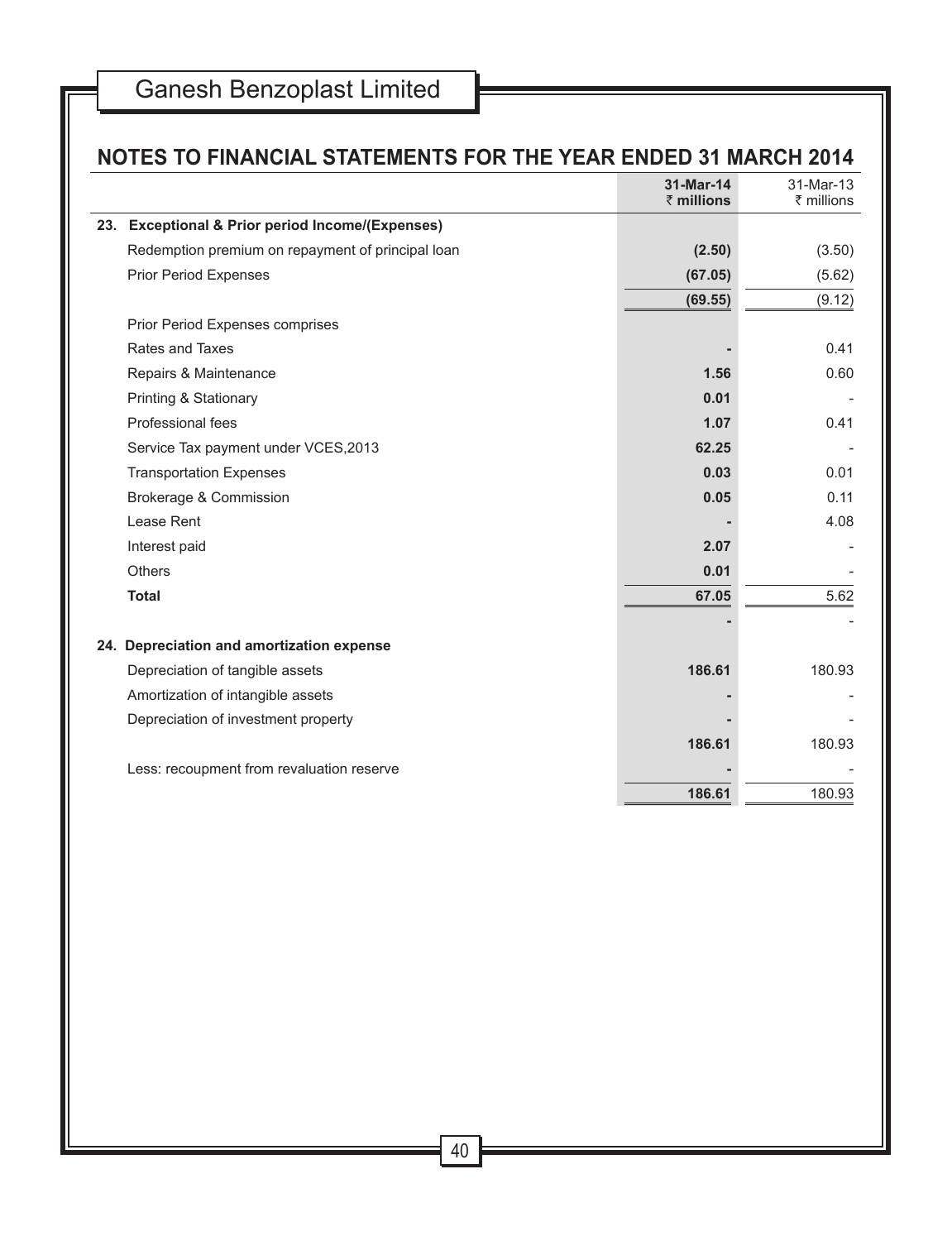|                                                                                                     | 31-Mar-14<br>$\bar{z}$ millions | 31-Mar-13<br>$\bar{\tau}$ millions |
|-----------------------------------------------------------------------------------------------------|---------------------------------|------------------------------------|
| <b>Finance costs</b><br>25.                                                                         |                                 |                                    |
| Interest on Term Loan to financial Institutions                                                     | 125.66                          | 134.70                             |
| Bank charges and Commission and interest paid to others including interest<br>on OD.                | 9.51                            | 8.15                               |
|                                                                                                     | 135.17                          | 142.85                             |
|                                                                                                     |                                 |                                    |
| 26. Earnings per share (EPS)                                                                        |                                 |                                    |
| The following reflects the profit and share data used in the basic and diluted<br>EPS computations: |                                 |                                    |
| Total operations for the year                                                                       |                                 |                                    |
| Profit/ (loss) after tax                                                                            | 1.28                            | 87.28                              |
|                                                                                                     | No. millions                    | No. millions                       |
| Weighted average number of equity shares in calculating basic EPS                                   | 51.78                           | 51.78                              |
| <b>Effect of dilution:</b>                                                                          |                                 |                                    |
| Convertible preference shares                                                                       |                                 |                                    |
| Convertible bonds                                                                                   |                                 |                                    |
| Stock options granted under ESOP                                                                    |                                 |                                    |
| Weighted average number of equity shares in calculating diluted EPS                                 | 51.78                           | 51.78                              |
| Earning per share $(3)$ Basic                                                                       | 0.02                            | 1.69                               |
| Earning per share $(\bar{x})$ Diluted                                                               | 0.02                            | 1.69                               |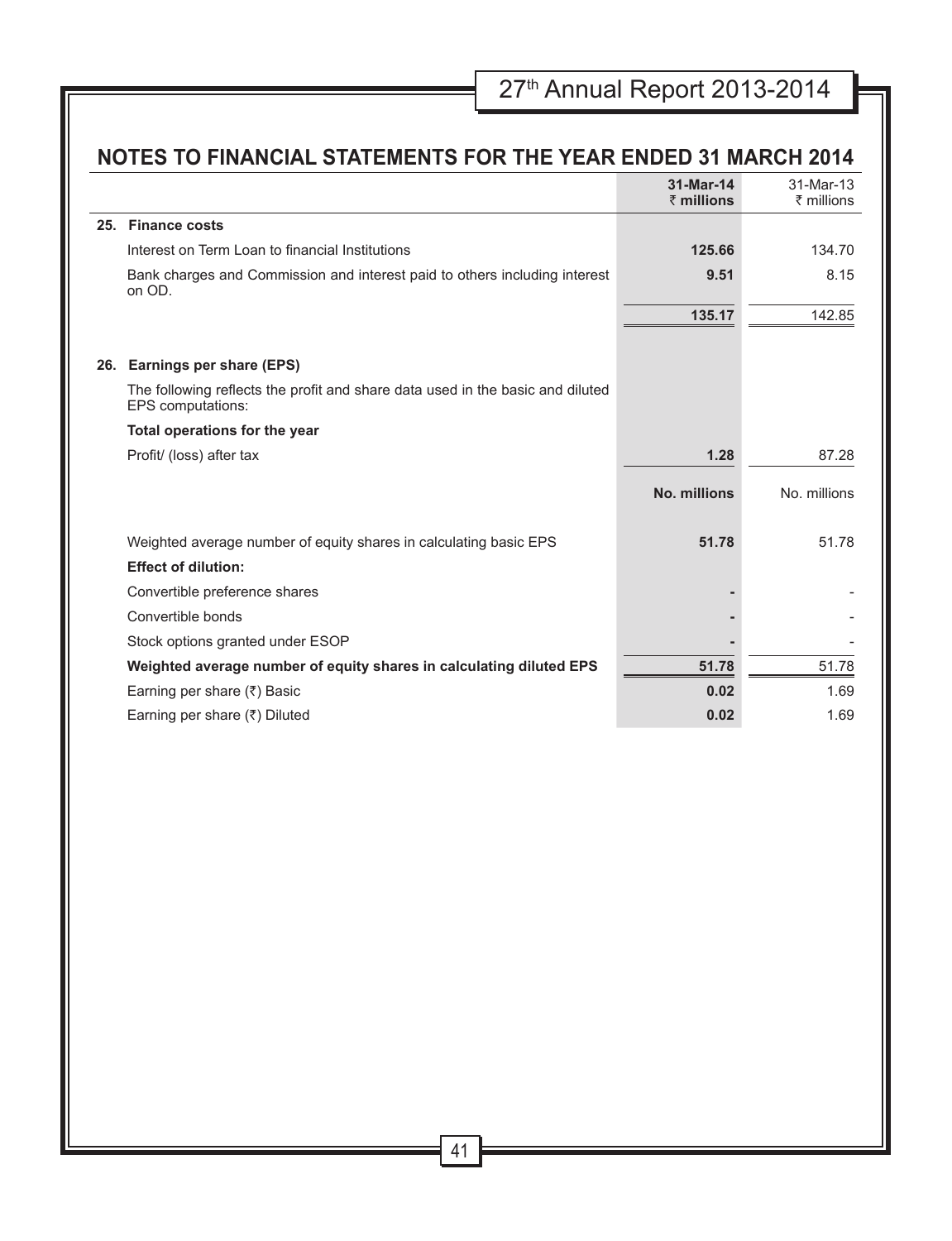| 27. | <b>Liabilities</b><br><b>Contingent</b><br>not<br>provided for                                                                                                                                                                                                                                                                                      |                                     | (₹ in millions)              |
|-----|-----------------------------------------------------------------------------------------------------------------------------------------------------------------------------------------------------------------------------------------------------------------------------------------------------------------------------------------------------|-------------------------------------|------------------------------|
|     | Particulars                                                                                                                                                                                                                                                                                                                                         | 31-Mar-<br>14                       | 31-Mar-<br>13                |
|     | Claims<br>filed by Seventeen<br>before<br>different<br>parties<br>courts<br>against company<br>not<br>acknowledge as Debt including<br>the claim partly acknowledged.                                                                                                                                                                               | 94.88                               | 94.88                        |
|     | Claim<br>for<br>delayed<br>interest(disputed) made by three<br>parties namely M/s Sahastraa<br>Export and M/s Harsh Industries<br>and M/s Fab trade.                                                                                                                                                                                                | 9.44                                | 9.44                         |
|     | Claims by Two co-op banks by<br>filing recovery suits in respect<br>of guarantees alleged to have<br>been issued by company                                                                                                                                                                                                                         | 22.32                               | 22.32                        |
|     | Contingent Liabilities in respect<br>pending Sales Tax<br>of<br>re-<br>assessment                                                                                                                                                                                                                                                                   | 50.00                               | 50.00                        |
|     | Claim of The State Trading<br>Corporation Ltd in respect of<br>unrealized exports bills of The<br><b>State Trading Corporation Ltd</b>                                                                                                                                                                                                              | 113.50                              | 113.50                       |
|     | Claim of Jawaharlal Nehru Port<br>Trust & Marmagao Port Trust in<br>Arbitration                                                                                                                                                                                                                                                                     | <b>Amount</b><br>indeter-<br>minate | Amount<br>indeter-<br>minate |
|     | Income Tax demand (Pertains<br>charged<br>interest<br>to<br>u/s<br>234A/B/C and 220(2) of I.T. Act<br>1961) in respect of Assessment<br>Year 1999-00 and 2000-01. In<br>this respect the company has<br>approached to BIFR for waiver<br>of overall interest. And looking in<br>to company's financial crisis our<br>plea is likely to be accepted. | 28.21                               | 37.63                        |

### **28. Capital Commitments**

Estimated amount of contract remaining to be executed on capital account, net of advances, not provided for is ₹ 18.33 Million (Previous year ₹ 55.00 Million)

- **29.** Capital and Reserves of the company has been fully eroded by the net losses, the necessary reference to the Board for Industrial & Financial Reconstruction (BIFR) had been made and the company was declared as sick vide order of BIFR passed in May, 2010, wherein the board has appointed Operating Agency to prepare a revival scheme for the Company. In April'2013 Draft rehabilitation scheme (DRS) was circulated to public for suggestion and objections.
- **30.** Gratuity and other post-employment benefit plans:

The Company has a defined benefit gratuity plan. Every employee who has completed five years or

more of service gets a gratuity on departure at 15 days salary (last drawn salary) for each completed year of service. The scheme is non-funded.

The following tables summaries the components of net benefit expense recognized in the profit and loss account and amounts recognized in the balance sheet for the respective plans.

### **Statement of profit and loss account**

**Net employee benefit expense recognized in the employee cost**

|                                                      | Gratuity                        |                                    |
|------------------------------------------------------|---------------------------------|------------------------------------|
|                                                      | 31-Mar-14<br>$\bar{z}$ millions | 31-Mar-13<br>$\bar{\tau}$ millions |
| Current service cost                                 | 1.00                            | 1.01                               |
| Interest cost on benefit<br>obligation               | 0.80                            | 0.62                               |
| Expected return on<br>plan<br>assets                 |                                 |                                    |
| Net actuarial(gain) / loss<br>recognised in the year | (1.30)                          | 1.39                               |
| Past service cost                                    |                                 |                                    |
| Net benefit expense                                  | 0.49                            | 3.02                               |
| Actual return on plan assets                         |                                 |                                    |

### **Balance sheet Provisions of gratuity**

|                                         | Gratuity                        |                         |  |
|-----------------------------------------|---------------------------------|-------------------------|--|
|                                         | 31-Mar-14<br>$\bar{z}$ millions | 31-Mar-13<br>₹ millions |  |
| Defined benefit obligation              |                                 |                         |  |
| Fair value of plan assets               |                                 |                         |  |
|                                         | 10.16                           | 10.01                   |  |
| Less: Unrecognised past<br>service cost |                                 |                         |  |
| Plan asset / (liability)                | 10.16                           | 10.01                   |  |

**Changes in the present value of the defined benefit obligation are as follows:**

|                                             | Gratuity                           |                         |
|---------------------------------------------|------------------------------------|-------------------------|
|                                             | 31-Mar-14<br>$\bar{\tau}$ millions | 31-Mar-13<br>₹ millions |
| Opening defined benefit<br>obligation       | 10.01                              | 7.60                    |
| Interest cost                               | 0.80                               | 0.62                    |
| Current service cost                        | 1.00                               | 1.01                    |
| Benefits paid                               | (0.34)                             | (0.61)                  |
| Actuarial (gains) / losses<br>on obligation | (1.30)                             | 1.39                    |
| benefit<br>defined<br>Closina<br>obligation | 10.16                              | 10.01                   |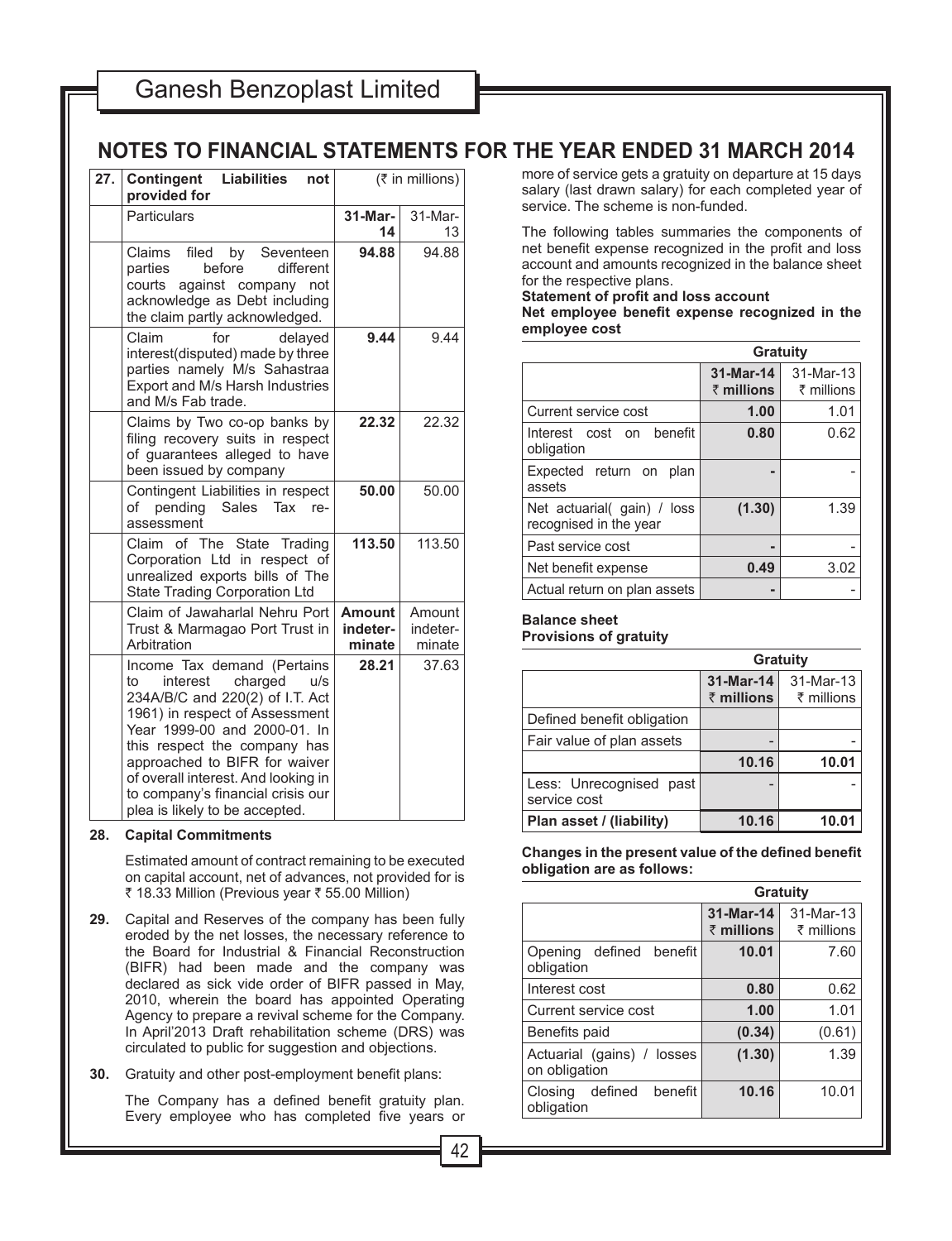**The principal assumptions used in determining gratuity obligations for the Company's plans are shown below:**

|                      | Gratuity       |                |
|----------------------|----------------|----------------|
|                      | 31-Mar-14<br>% | 31-Mar-13<br>% |
| Discount Rate        | 9.10%          | 8.10%          |
| Employee turnover    |                |                |
| - Younger Ages       | 5%             | 5%             |
| - Older Ages         | 1%             | 1%             |
| Salary increase rate | 6%             | 6%             |

The estimates of future salary increases, considered in actuarial valuation, take account of inflation, seniority,

### **33. Related Parties Disclosure**

a) Names of related parties and related party relationship

promotion and other relevant factors, such as supply and demand in the employment market.

- **31.** There are no dues to Micro, Small and Medium Enterprises as defined under "The Micro, Small and Medium Enterprises Development Act, 2006 as at 31 March 2014. This information has been determined to the extent; such parties have been identified on the basis of the information available with the Company.
- **32.** Since the paid up share capital of Company is more than  $\bar{\tau}$  50 million, It is required to employ whole time secretary as per the provisions of section 383A of the Companies Act, 1956. Since company is suffering from great financial crisis and cost efficient Company Secretary is not available for reasonable remuneration, accordingly the Company has outsourced all its secretarial work to professional CS firm.

| Related parties where control exists irrespective of<br>whether transactions have occurred or not | Nil                                                                                                                                                                                                                                                                                                                                            |
|---------------------------------------------------------------------------------------------------|------------------------------------------------------------------------------------------------------------------------------------------------------------------------------------------------------------------------------------------------------------------------------------------------------------------------------------------------|
| Related parties with whom transactions have<br>taken place during the year                        |                                                                                                                                                                                                                                                                                                                                                |
| Key Management Personnel                                                                          | Mr Rishi Pilani/ Raunak Pilani<br>(Promoter Directors)                                                                                                                                                                                                                                                                                         |
| Relatives of key management personnel                                                             | Ravi Pilani(Brother of Rishi Pilani)<br>Poonam Pilani (Wife of Rishi Pilani)<br>Manju Pilani (Mother of Raunak Pilani)<br>Sushila Pilani (Mother of Rishi Pilani)<br>Ramakant Pilani(Father of Raunak Pilani)<br>Ramesh Pilani(Father of Rishi Pilani)                                                                                         |
| Enterprises owned or significantly influenced by<br>key management personnel or their relatives   | Futuristic Offshore Services And Chemical Ltd<br>Agarwal Chemicals<br>Susram Financial Services and Techniques Pvt Ltd.<br>Agarwal Bulk Actives Pvt.Ltd.<br>Ganesh Risk Management Pvt. Ltd<br>Ganesh Investment and Financial Technics Pyt Ltd<br>Ganesh Energene Limited<br>Ganesh Medicament Pvt Ltd<br>Poonam Software Solutions Pyt. Ltd. |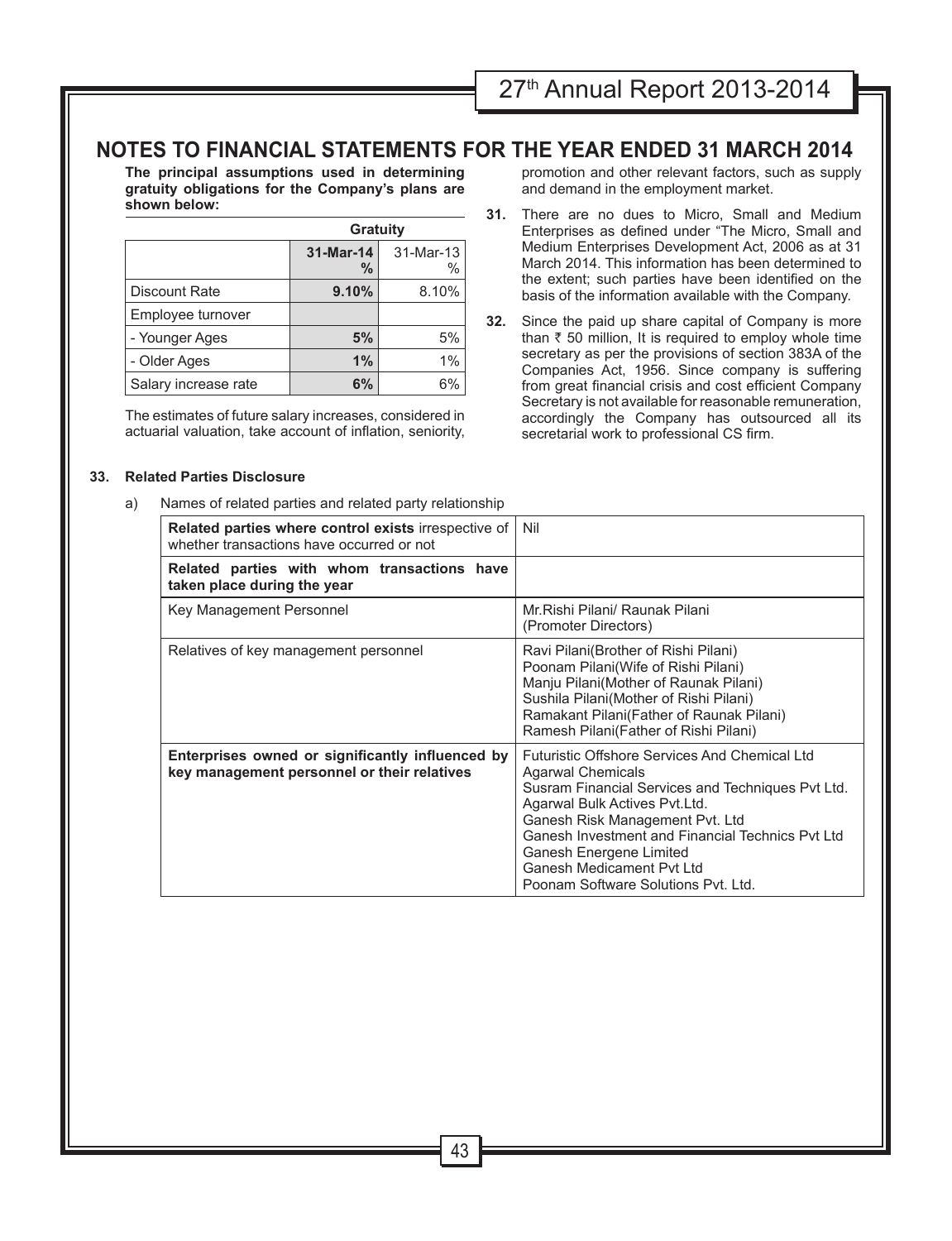b) Related Party Disclosure- Disclosure in respect of transactions with related parties

| Name of related party/<br><b>Nature of Transaction</b> | Sale Of<br>Goods | Purchase<br>Of Goods | <b>Services</b><br>obtained | Salary<br>Paid | Loans/<br><b>Advances</b><br>Given to | Loans /<br><b>Advances</b><br><b>Taken</b><br>from | Loans /<br><b>Advances</b><br>recovered<br>from old<br><b>Balances</b> | Loans /<br><b>Advances</b><br>repaid to | Provision<br>for<br>doubtful<br>debts | Closing<br><b>Balance</b><br>(Dr) | Closing<br><b>Balance</b><br>(Cr) |
|--------------------------------------------------------|------------------|----------------------|-----------------------------|----------------|---------------------------------------|----------------------------------------------------|------------------------------------------------------------------------|-----------------------------------------|---------------------------------------|-----------------------------------|-----------------------------------|
| Futuristic Offshore<br>Services And                    |                  |                      |                             |                | 1.18                                  |                                                    |                                                                        |                                         |                                       | 152.84                            |                                   |
| <b>Chemical Ltd</b>                                    |                  |                      |                             |                |                                       |                                                    | (5.95)                                                                 |                                         | $\overline{\phantom{a}}$              | (151.66)                          |                                   |
| Agarwal<br>Chemicals                                   |                  |                      |                             |                | (0.01)                                |                                                    | 0.04                                                                   |                                         |                                       | 4.07<br>(4.11)                    |                                   |
| <b>Susram Financial</b><br>Services and                |                  |                      |                             |                |                                       |                                                    |                                                                        | 0.02                                    |                                       |                                   | 190.33                            |
| Techniques Pvt Ltd.                                    |                  |                      |                             |                |                                       |                                                    |                                                                        | (14.27)                                 |                                       | Ĭ.                                | (190.35)                          |
| Agarwal Bulk Active<br>Pvt.Ltd.                        | 10.73<br>(15.83) |                      |                             |                |                                       | 3.67                                               |                                                                        |                                         |                                       |                                   | 5.53<br>(1.86)                    |
| Manju Pilani                                           |                  |                      |                             | 0.63<br>(0.63) |                                       |                                                    |                                                                        |                                         |                                       |                                   |                                   |
| Ramakant Pilani                                        |                  |                      |                             | 0.64<br>(0.64) |                                       |                                                    |                                                                        |                                         |                                       |                                   |                                   |
| Ramesh Pilani                                          |                  |                      |                             | 0.63<br>(0.64) |                                       |                                                    |                                                                        |                                         |                                       |                                   |                                   |
| Sushila Pilani                                         |                  |                      |                             | 0.62<br>(0.62) |                                       |                                                    |                                                                        |                                         |                                       |                                   |                                   |
| Ravi Pilani                                            |                  |                      |                             | 0.64<br>(0.61) |                                       |                                                    |                                                                        |                                         |                                       |                                   |                                   |
| Raunak Pilani                                          |                  |                      | 0.96<br>(3.60)              | (0.58)         |                                       |                                                    |                                                                        |                                         |                                       |                                   |                                   |
| Rishi Pilani                                           |                  |                      |                             | 2.50<br>(1.24) |                                       |                                                    |                                                                        |                                         |                                       |                                   |                                   |

Note: Figures in brackets indicate previous year balance.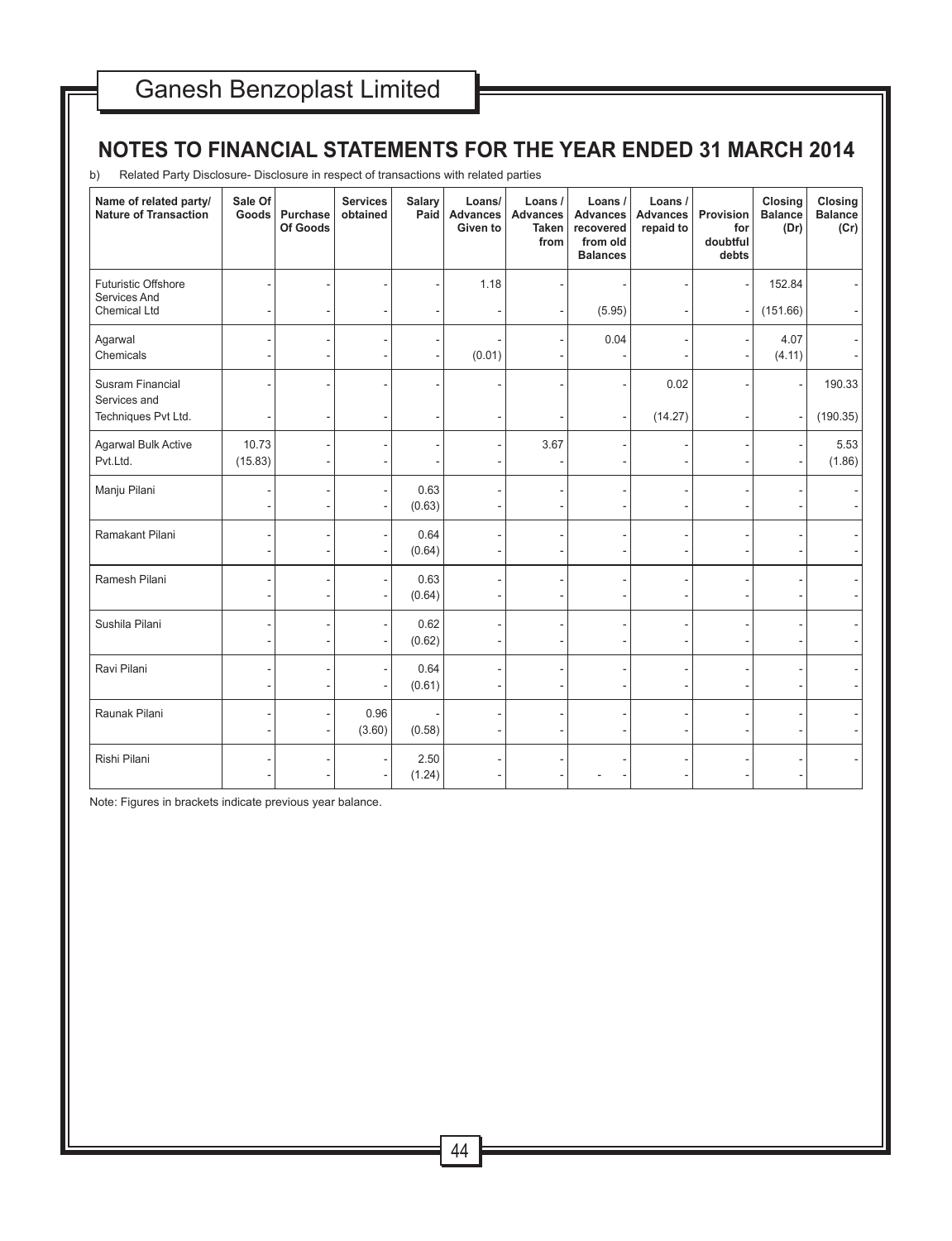### **34. Unhedged foreign currency exposure**

### **Particulars of unhedged foreign currency exposure at the reporting date (in** `**millions)**

| <b>Particulars</b>                       |            | 31-Macrh-2014 |            | 31-Macrh-2013 |
|------------------------------------------|------------|---------------|------------|---------------|
|                                          | <b>USD</b> | <b>INR</b>    | <b>USD</b> | <b>INR</b>    |
| <b>Export trade recievable</b>           |            |               |            |               |
| Al Bader Est                             | 0.03       | 1.63          | 0.03       | 1.63          |
| BMS Charleston(s)                        | 0.01       | 0.38          |            |               |
| Forth Industries Inc                     |            |               | 0.03       | 1.52          |
| Deltech Shanghai Ltd.                    | 0.04       | 2.45          |            |               |
| Hawk Petroleum Pte Ltd                   | 0.04       | 2.36          |            |               |
| Jasmore & Co. S.A.                       |            |               | 0.03       | 1.68          |
| Logistic Usnited Est                     | 0.01       | 0.45          | 0.01       | 0.30          |
| Mahakal International Ltd                | 0.01       | 0.73          |            |               |
| Marbar Srl                               |            |               | 0.03       | 1.51          |
| Mubeco Petroleum Company Limited         |            |               | 0.09       | 5.13          |
| Octane Incorporated Fzc.                 | 0.02       | 1.05          | 0.02       | 1.05          |
| Sunalco International Trading Co. Ltd    | 0.03       | 1.92          |            |               |
| Ulaex Sa                                 |            |               | 0.00       | 0.02          |
|                                          |            |               |            |               |
| <b>Advance received from customers</b>   |            |               |            |               |
| Dar Al Turbinat                          | 0.18       | 11.01         |            |               |
| Deltech Shanghai Ltd.                    |            |               | 0.06       | 3.14          |
| Emirates Lube Oil Co. Ltd                |            |               | 0.00       | 0.13          |
| Hawk Petroleum Pte Ltd                   |            |               | 0.00       | 0.01          |
| Kimya Trading Llc                        |            |               | 0.15       | 8.22          |
| Kuwait Finance House (K.S.C.)            | 0.00       | 0.00          | 0.00       | 0.01          |
| Levent Oral                              | 0.01       | 0.40          |            |               |
| Male Aerated Water company Pvt. Ltd      | 0.00       | 0.03          |            |               |
| Marbar Srl                               | 0.01       | 0.39          |            |               |
| Poly M-San Ve Tic Ltd Sti                |            |               | 0.00       | 0.01          |
| <b>Prime Chemicals</b>                   |            |               | 0.00       | 0.16          |
| Pt Gedio Makmur                          |            |               | 0.00       | 0.17          |
| <b>Trishul Trad Links</b>                | 0.00       | 0.21          |            |               |
| Universal Lubricants Factory (Zinol) Llc | 0.02       | 1.13          | 0.02       | 1.13          |

### **35. Value of imports calculated on CIF basis**

|                               |           | $(3\bar{z})$ in millions) |
|-------------------------------|-----------|---------------------------|
| ∣ Particulars                 | 31-Mar-14 | 31-Mar-13 l               |
| Raw Materials / Capital goods | 3.05      | 0.81                      |

### **36. Earnings in foreign currency (Accrual basis)**

|                         |           | $(5 \in \mathbb{N})$ in millions) |
|-------------------------|-----------|-----------------------------------|
| <b>Particulars</b>      | 31-Mar-14 | 31-Mar-13                         |
| Exports at F.O.B. Value | 119.61    | 95.81                             |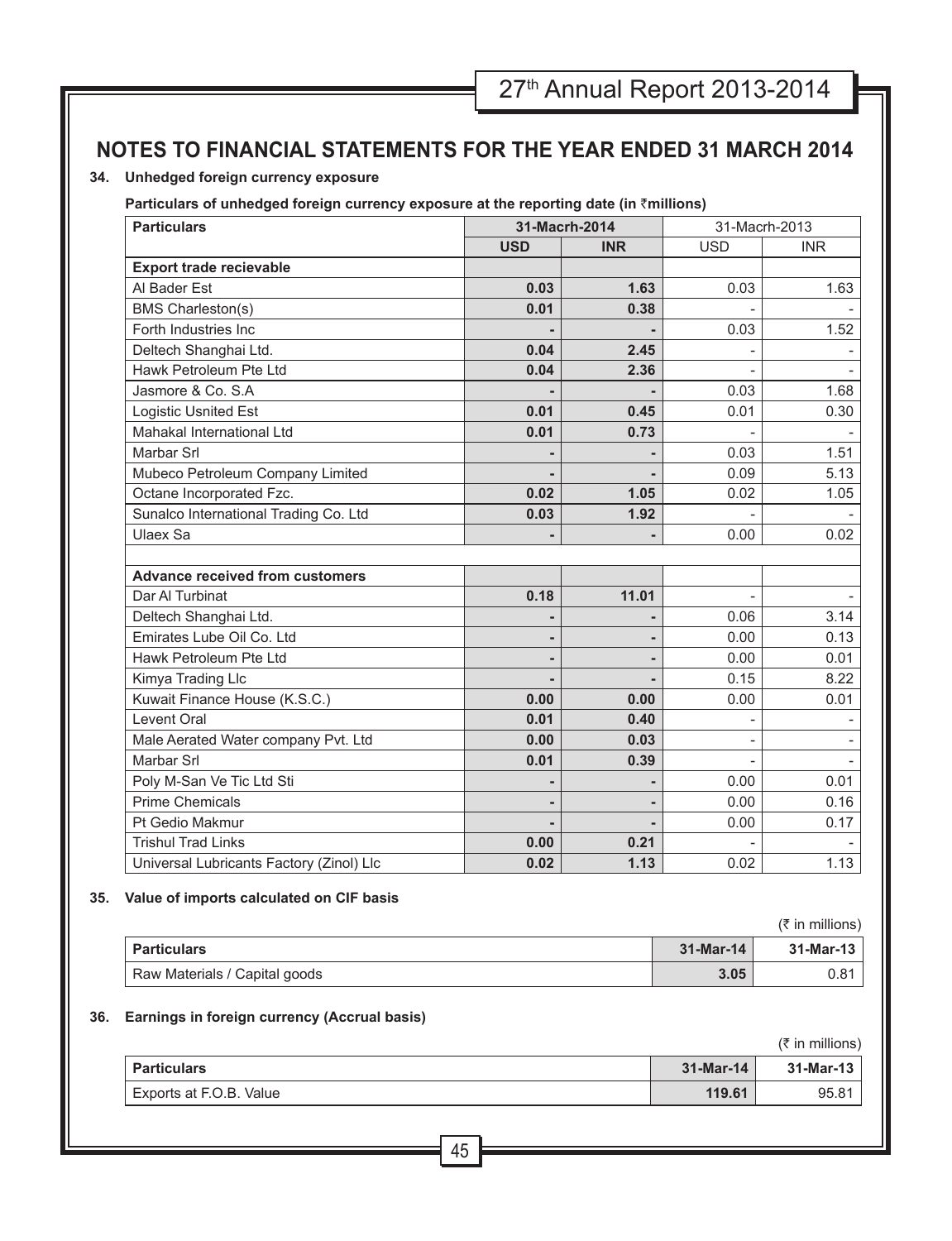### **37. Segment information**

### **1) Business segments-Primary Segment**

| Year ended 31 March 2014<br>(₹ millions)                 |                                                 |           |           |           |            |            |
|----------------------------------------------------------|-------------------------------------------------|-----------|-----------|-----------|------------|------------|
| <b>Particulars</b>                                       | <b>LST Division</b><br><b>Chemical Division</b> |           |           |           |            |            |
|                                                          | <b>CY</b>                                       | <b>PY</b> | <b>CY</b> | <b>PY</b> | Total C.Y. | Total P.Y. |
| <b>Revenue</b>                                           |                                                 |           |           |           |            |            |
| <b>External sales</b>                                    | 587.94                                          | 580.63    | 596.18    | 626.00    | 1,184.13   | 1,206.63   |
| Inter segment sales                                      |                                                 |           |           |           |            |            |
| <b>Total revenue</b>                                     | 587.94                                          | 580.63    | 596.18    | 626.00    | 1,184.13   | 1,206.63   |
| <b>Results</b>                                           |                                                 |           |           |           |            |            |
| Segment results                                          | (61.74)                                         | (46.28)   | 267.75    | 285.52    | 206.01     | 239.24     |
| Unallocated Corporate Income/(Expenses)                  |                                                 |           |           |           |            |            |
| <b>Operating profit</b>                                  |                                                 |           |           |           | 206.01     | 239.24     |
| Finance costs                                            |                                                 |           |           |           | (135.17)   | (142.85)   |
| Exceptional and<br>Prior period<br>Income/<br>(Expenses) |                                                 |           |           |           | (69.55)    | (9.12)     |
| Profit before tax                                        |                                                 |           |           |           | 1.28       | 87.27      |
| Income taxes                                             |                                                 |           |           |           |            |            |
| Net profit                                               |                                                 |           |           |           | 1.28       | 87.27      |
| As at 31 March 2014                                      |                                                 |           |           |           |            |            |
| Segment assets                                           | 504.92                                          | 567.84    | 1,215.64  | 1,292.58  | 1,720.56   | 1,860.42   |
| Unallocated assets (Including -ve reserves)              |                                                 |           |           |           | 654.88     | 539.60     |
| <b>Total assets</b>                                      | 504.92                                          | 567.84    | 1,215.64  | 1,292.58  | 2,375.45   | 2,400.02   |
| Segment liabilities                                      | 281.94                                          | 231.53    | 81.41     | 76.33     | 363.36     | 307.86     |
| Unallocated liabilities                                  |                                                 |           |           |           | 2,012.09   | 2,092.16   |
| <b>Total liabilities</b>                                 | 281.94                                          | 231.53    | 81.41     | 76.33     | 2,375.45   | 2,400.02   |
|                                                          |                                                 |           |           |           |            |            |
| Other segment information                                |                                                 |           |           |           |            |            |
| Capital expenditure: Tangible seets                      | 29.18                                           | 46.66     | 94.79     | 77.72     | 123.98     | 124.38     |
| Depreciation                                             | 64.77                                           | 65.00     | 121.84    | 115.93    | 186.61     | 180.93     |
| Other non-cash expenses                                  |                                                 |           |           |           |            |            |

The accompanying notes are an integral part of the financial statements.

Chartered Accountants Firm Regn. No. 109043W

Membership no.: 112376

Place: Mumbai Date: 30<sup>th</sup> May, 2014

As per our report of even date **For and on behalf of the board of directors of**  $\blacksquare$ For Samria & Co. **For Samria & Co.** Ganesh Benzoplast Limited

**CA S.R. Rathi Rishi Pilani Raunak Pilani** Partner **Example 2 Chairman & Managing Director** [Chairman & Managing Director] [Director]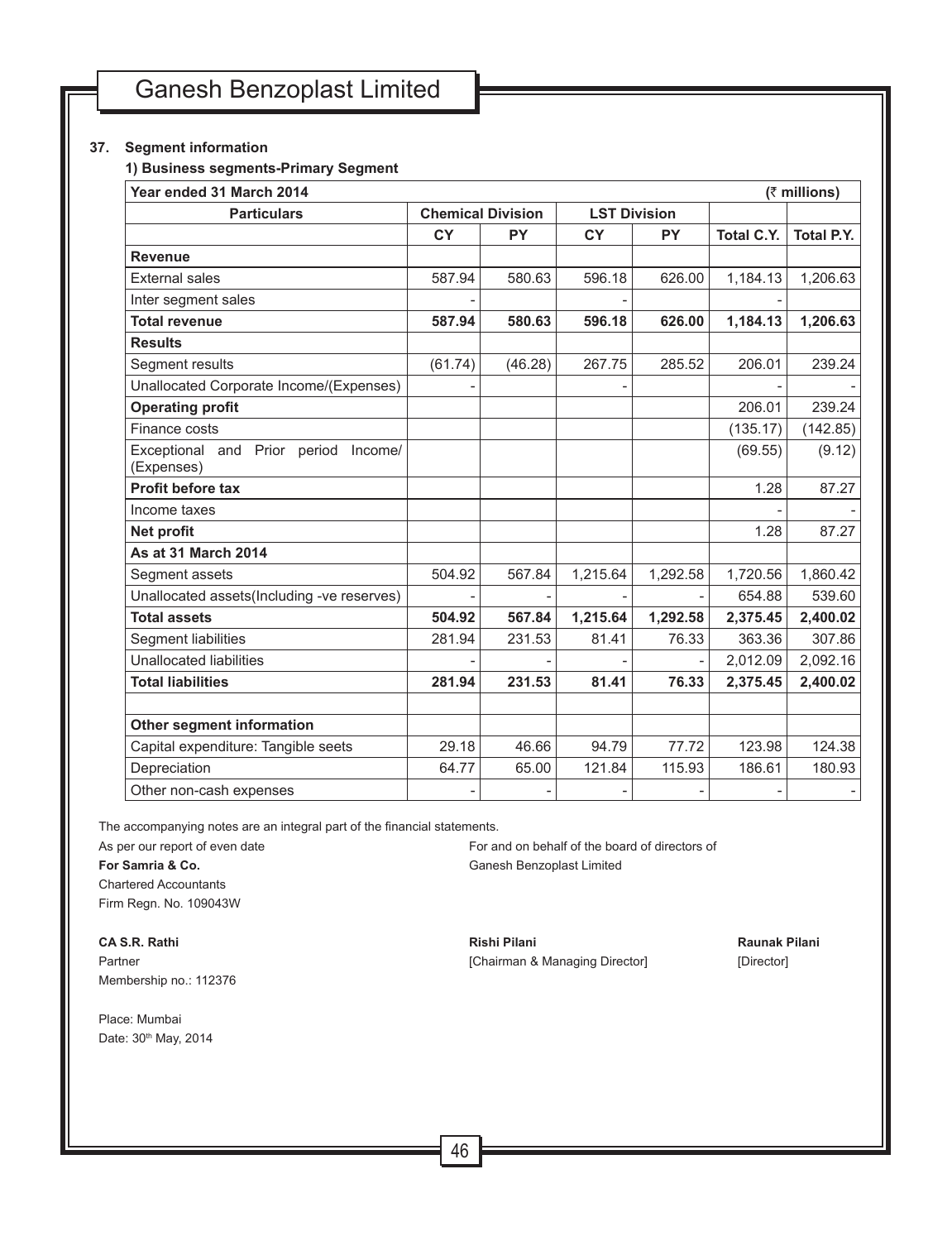# **CASH FLOW STATEMENT FOR THE YEAR ENDED 31 MARCH 2014**

|                                                                                                                            | 31-Mar-14<br>₹ millions                        | 31-Mar-13<br>₹ millions |
|----------------------------------------------------------------------------------------------------------------------------|------------------------------------------------|-------------------------|
| Cash flow from operating activities                                                                                        |                                                |                         |
| Profit before tax from continuing operations                                                                               | 1.28                                           | 87.28                   |
| Non-cash adjustment to reconcile profit before tax to net cash flows<br>Depreciation/ amortization on continuing operation | 186.61                                         | 180.93                  |
| Interest expense                                                                                                           | 135.17                                         | 142.85                  |
| Interest income                                                                                                            | (5.85)                                         | (5.38)                  |
| Operating profit before working capital changes                                                                            | 317.21                                         | 405.68                  |
| Movements in working capital:                                                                                              |                                                |                         |
| Increase/ (decrease) in trade payables                                                                                     | 55.49                                          | 111.26                  |
| Increase / (decrease) in long-term provisions                                                                              | 0.82                                           | 2.62                    |
| Increase / (decrease) in short-term provisions                                                                             | 0.22                                           | 0.70                    |
| Increase/ (decrease) in other current liabilities<br>Decrease / (increase) in trade receivables                            | (32.64)<br>28.55                               | 37.85<br>(86.64)        |
| Decrease / (increase) in inventories                                                                                       | (9.61)                                         | (33.38)                 |
| Decrease / (increase) in long-term loans and advances                                                                      | (15.55)                                        | (12.22)                 |
| Decrease / (increase) in short-term loans and advances                                                                     | (80.00)                                        | (57.97)                 |
| Decrease / (increase) in other current assets                                                                              | (5.20)                                         | (8.49)                  |
| Decrease / (increase) in other non current assets                                                                          |                                                | 7.90                    |
| Cash generated from /(used in) operations                                                                                  | (57.91)                                        | (38.36)                 |
| Direct taxes paid (net of refunds)                                                                                         |                                                |                         |
| Net cash flow from/ (used in) operating activities (A)                                                                     | 259.31                                         | 367.32                  |
| Cash flows from investing activities<br>Purchase of fixed assets, including CWIP and capital advances                      |                                                |                         |
| Investments in bank deposits (having original maturity of more than three months)                                          | (87.30)<br>(2.92)                              | (161.57)<br>(5.13)      |
| Interest received                                                                                                          | 5.85                                           | 5.38                    |
| Net cash flow from/ (used in) investing activities (B)                                                                     | (84.37)                                        | (161.32)                |
| Cash flows from financing activities                                                                                       |                                                |                         |
| Repayament of long-term borrowings                                                                                         | (55.17)                                        | (71.25)                 |
| Proceeds from long-term borrowings                                                                                         |                                                |                         |
| Proceeds from Short-term borrowings                                                                                        |                                                |                         |
| Repayment of Short-term borrowings                                                                                         | 5.40                                           | (4.70)                  |
| Interest paid                                                                                                              | (135.17)                                       | (142.85)                |
| Net cash flow from/ (used in) in financing activities (C)                                                                  | (184.94)                                       | (218.79)                |
| Net increase/(decrease) in cash and cash equivalents $(A + B + C)$                                                         | (10.01)                                        | (12.79)                 |
| Effect of exchange differences on cash & cash equivalents held in foreign currency                                         |                                                |                         |
| Cash and cash equivalents at the beginning of the year                                                                     | 16.47                                          | 29.26                   |
| Cash and cash equivalents at the end of the year                                                                           | 6.46                                           | 16.47                   |
| Components of cash and cash equivalents                                                                                    |                                                |                         |
| Cash on hand                                                                                                               | 2.07                                           | 1.81                    |
| With banks- on current account                                                                                             | 4.39                                           | 14.66                   |
| - on deposit account                                                                                                       |                                                |                         |
| - unpaid dividend accounts                                                                                                 |                                                |                         |
| - unpaid matured deposits<br>- unpaid matured debentures                                                                   |                                                |                         |
| Total cash and cash equivalents (note 16)                                                                                  | 6.46                                           | 16.47                   |
|                                                                                                                            |                                                |                         |
| Summary of significant accounting policies                                                                                 |                                                |                         |
| The accompanying notes are an integral part of the financial statements.                                                   |                                                |                         |
| As per our report of even date                                                                                             | For and on behalf of the board of directors of |                         |
| For Samria & Co.                                                                                                           | Ganesh Benzoplast Limited                      |                         |
| <b>Chartered Accountants</b><br>Firm Regn. No. 109043W                                                                     |                                                |                         |
|                                                                                                                            |                                                |                         |
| CA S.R. Rathi                                                                                                              | Rishi Pilani                                   | <b>Raunak Pilani</b>    |
| Partner                                                                                                                    | [Chairman & Managing Director]                 | [Director]              |
| Membership no.: 112376                                                                                                     |                                                |                         |
| Place: Mumbai                                                                                                              |                                                |                         |
| Date: 30th May, 2014                                                                                                       |                                                |                         |
|                                                                                                                            |                                                |                         |
| 47                                                                                                                         |                                                |                         |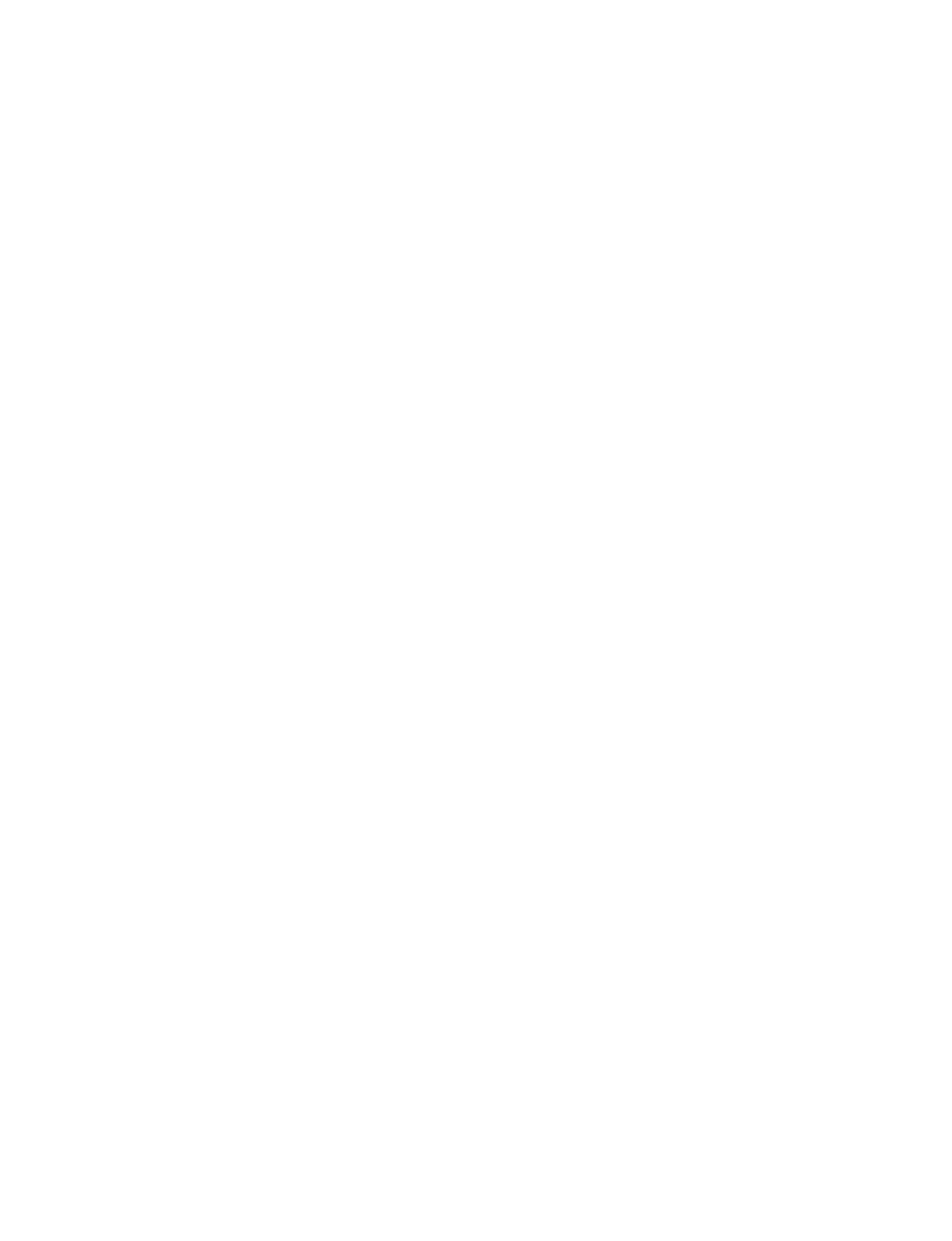**GANESH BENZOPLAST LIMITED** \$

**Regd. Office :** Dina Building, 1st Floor, 53, Maharishi Karve Road, Marine Lines – East, Mumbai – 400 002.

### **ATTENDANCE SLIP**

Please sign this attendance slip and hand it over at the entrance of the Hall to facilitate registration formalities at the meeting place.

I hereby record my presence at the **27th ANNUAL GENERAL MEETING** of the Company to be held on **Tuesday the 30th September, 2014 at 10.00 a.m.** at Shri Rajasthan Recreation Club, Plot no. 3, J.B. Nagar, Andheri ( East ), Mumbai – 400 059.

|            | Full Name: The contract of the contract of the contract of the contract of the contract of the contract of the            |  |  |
|------------|---------------------------------------------------------------------------------------------------------------------------|--|--|
|            | (in block letters)                                                                                                        |  |  |
| Signature: |                                                                                                                           |  |  |
| (i)        |                                                                                                                           |  |  |
| (ii)       |                                                                                                                           |  |  |
|            |                                                                                                                           |  |  |
|            | ⑤▒, GANESH BENZOPLAST LIMITED                                                                                             |  |  |
|            | Regd. Office: Dina Building, 1st Floor, 53, Maharishi Karve Road, Marine Lines - East, Mumbai - 400 002.                  |  |  |
|            | <b>PROXY FORM</b>                                                                                                         |  |  |
|            |                                                                                                                           |  |  |
|            |                                                                                                                           |  |  |
|            |                                                                                                                           |  |  |
|            |                                                                                                                           |  |  |
|            | behalf at the 27th Annual General Meeting of the Company to beheld on Tuesday, the 30th September, 2014, at 10.00 a.m. at |  |  |
|            | Shri Rajasthan Recreation Club, Plot No. 3, J.B. Nagar, Andheri (East), Mumbai - 400 059 and at any adjournment thereof.  |  |  |
|            |                                                                                                                           |  |  |
|            | **I wish my above Proxy to vote in the manner as indicated in the box below:                                              |  |  |

| S. No. | <b>Resolutions</b>                                                                                       | For | Against |
|--------|----------------------------------------------------------------------------------------------------------|-----|---------|
| 1.     | Consider and adopt Audited Financial Statements, Reports of the Board of Directors and Auditors thereon. |     |         |
| 2.     | Re-appointment of Shri Raunak R. Pilani who retires by rotation                                          |     |         |
| 3.     | Appointment of Auditors                                                                                  |     |         |
| 4.     | Appointment of Shri Rameshkumar D. Punjabi as Independent Director                                       |     |         |
| 5.     | Re-ppointment of Shri Nalinakshan K who retires by rotation.                                             |     |         |
| 6.     | Re-appointment of Shri Rishi R. Pilani who retires by rotation and to fix his remuneration.              |     |         |

| <b>Signature of Member</b> | Affix<br>Re. 1<br>Revenue |  |
|----------------------------|---------------------------|--|
|                            | Stamp                     |  |

**Note :** This Proxy Form duly completed should be deposited at the Registered Office of the Company not less than 48 hours before the time fixed for the meeting.